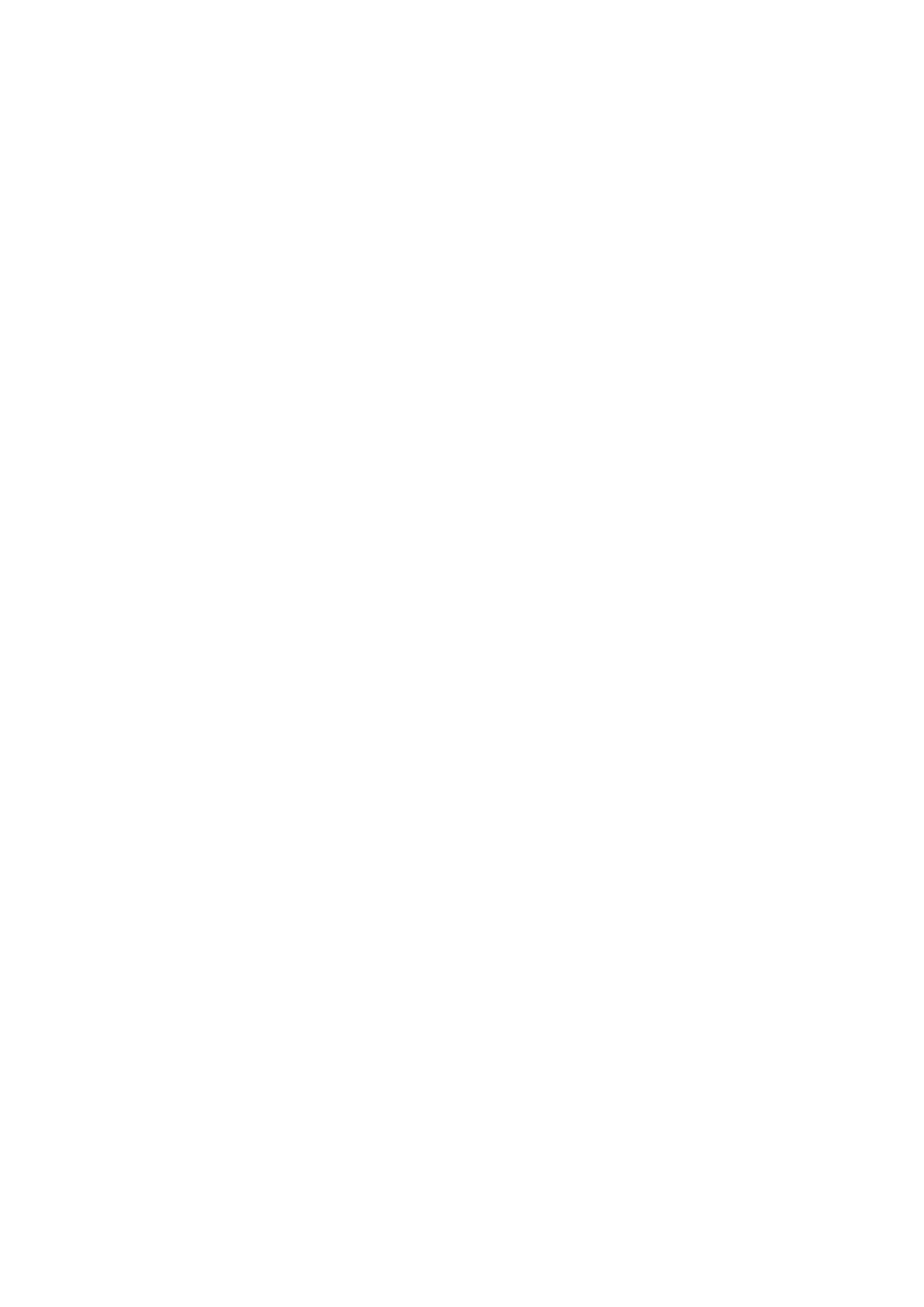## **INDEX**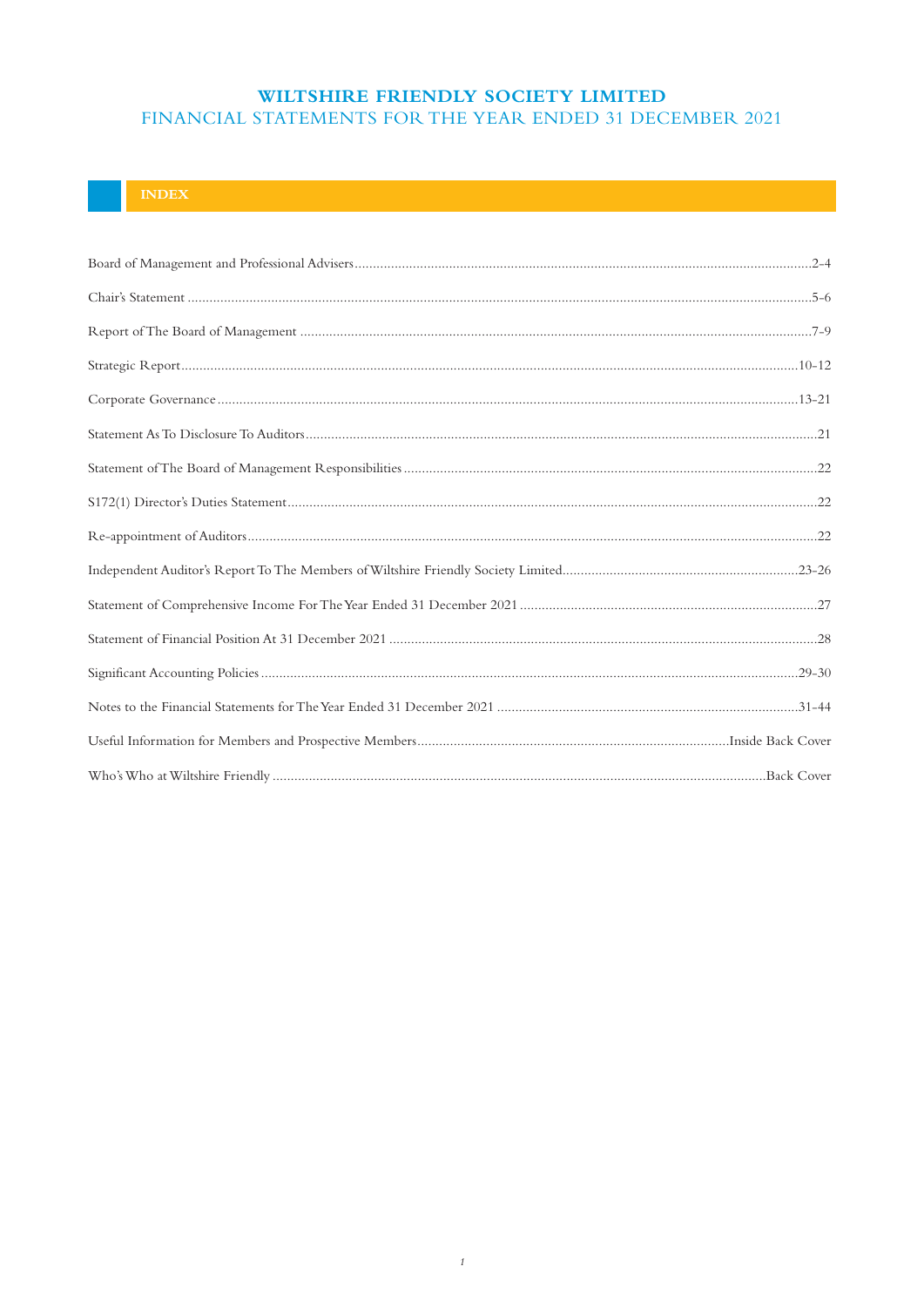## **BOARD OF MANAGEMENT AND PROFESSIONAL ADVISERS**

| Position                              | <b>Name</b>                                                                                            |              | Occupation                             |
|---------------------------------------|--------------------------------------------------------------------------------------------------------|--------------|----------------------------------------|
| Chair                                 | RT Harrison (until 31 March 2022)                                                                      |              | Financial Adviser                      |
|                                       | Mrs C J Whitehead (Regulatory approval<br>received on 8 March 2022 and appointed<br>from 1 April 2022) | $\star\star$ | Marketing Consultant                   |
| Vice Chair                            | D C Bones                                                                                              |              | Cost & Management Accountant           |
| Non-executive<br><b>Board Members</b> | M S Gurney                                                                                             |              | Chartered Accountant                   |
|                                       | Mrs M A Pedder (until 31 December 2021)                                                                |              | Human Resources Specialist             |
|                                       | L S Paul (until 15 June 2021)                                                                          |              | Gas Central Heating Specialist         |
|                                       | Mrs C J Whitehead                                                                                      | $\star\star$ | Marketing Consultant                   |
|                                       | C Gould (from 1 October 2021)                                                                          | $\star\star$ | <b>Sales Director</b>                  |
|                                       | Ms H Brown (from 1 October 2021)                                                                       | $\star\star$ | <b>Business Development Consultant</b> |
|                                       | Mrs I Astley Marsh (from 1 January 2022)                                                               | $\star\star$ | Human Resources Consultant and Coach   |
| Chief Executive                       | J S Gratland                                                                                           |              | <b>Executive Director</b>              |
| Secretary                             | L Davis                                                                                                |              |                                        |

\*\* Denotes Non-executive Board members who are independent for all or a part of the year, within the meaning ascribed by the Association of Financial Mutuals Corporate Governance Code

| Arbitrators                                  | M I Stillwell, W J Pepler, C C Cheshire OBE                                        |
|----------------------------------------------|------------------------------------------------------------------------------------|
| Actuary to the Society                       | <b>S</b> Butters FIA<br>OAC, 141-142 Fenchurch Street, London, EC3M 6BL            |
| External Auditor                             | Moore<br>30 Gay Street, Bath, BA1 2PA                                              |
| <b>Internal Auditor</b>                      | Haines Watts Controls & Assurance Limited<br>30 Camp Road, Farnborough, GU14 6EW   |
| <b>Bankers</b>                               | Lloyds Banking Group<br>64 Fore Street, Trowbridge, BA14 8EU                       |
| Solicitors                                   | Forrester Sylvester Mackett<br>Castle House, Trowbridge, BA14 8AX                  |
| Stockbrokers &<br><b>Investment Advisers</b> | LGT Vestra LLP<br>14 Cornhill, London, EC3V 3NR                                    |
| Compliance Advisers                          | Mutual Governance Limited<br>Prescot House, 3 High St, Prescot, Liverpool, L34 3LD |
| Registered Office                            | Holloway House, Epsom Square, White Horse Business Park, Trowbridge, BA14 0XG      |
| Website                                      | www.wiltshirefriendly.com                                                          |

Wiltshire Friendly Society Limited is Authorised by the Prudential Regulation Authority and Regulated by the Financial Conduct Authority and the Prudential Regulation Authority. Firm Number 110053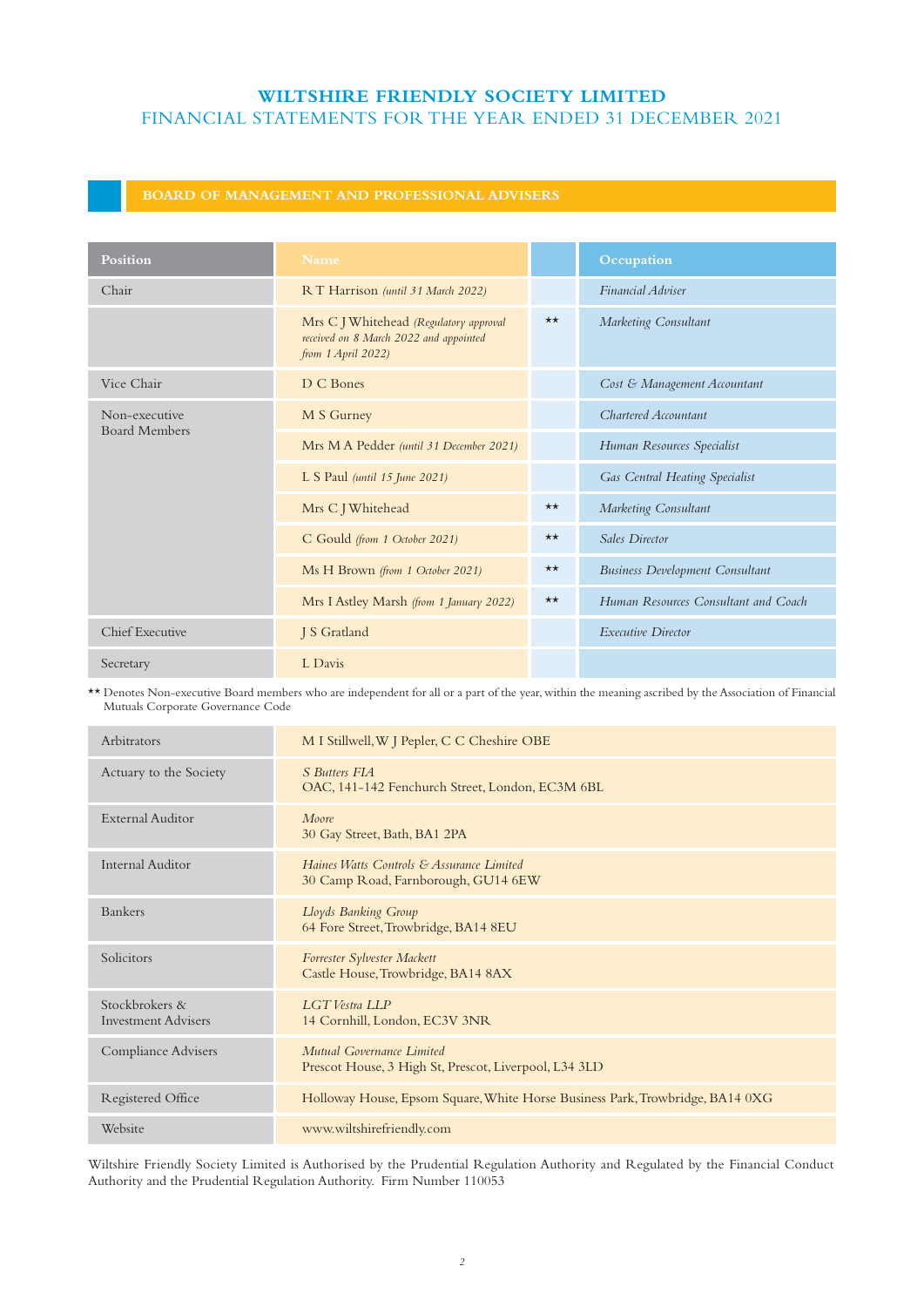## **BOARD OF MANAGEMENT AND PROFESSIONAL ADVISERS (CONTINUED)**

### **Roger Harrison – Chair**

Financial Adviser. Non-executive member of the Board since May 2005, Chair of the Governance Committee as well as a member of the Investment and the Product Steering Committees. Partner in Positive Solutions (Financial Services) Ltd since 2003. Adviser, Zurich Financial Services, 1997-2003. Partner in a family owned business in the leisure industry in Cornwall 1987 – 1997 and Architectural Technician 1982-1987. Roger left the Board on 31 March 2022.

## **David Bones ACMA - Vice Chair**

Cost and Management Accountant. Non-executive member of the Board since May 2009, a member of the Investment and Product Steering Committees and chairs the Audit, Risk & Compliance Committee. Finance Director and Company Secretary of Lyons Seafoods Ltd. since 1998, where he also has responsibility for the IT systems of the company. David worked in the brewing industry for Grand Metropolitan (now Diageo) 1979-1989, before spending 10 years in the branded and wholesale drinks industry at Mathew Clark, 1989- 1998 where he also became Finance Director.

## **Martin Gurney BA (Hons) FCA**

Chartered Accountant. Non-executive member of the Board since December 2005, a member of the Audit, Risk & Compliance Committee, and chairs the Investment and Product Steering Committees. Partner in Haines Watts Chartered Accountants, one of the top 20 of the UK's largest accountancy practices providing accountancy, tax and audit services to a wide variety of businesses and individuals.

## **Chris Gould**

Non-executive member of the Board since 1 October 2021, a member of the Audit, Risk & Compliance Committee, Investment Committee and Product Steering Committee. Head of Storage Channel Sales IBM, UK and Ireland, with over 30 years previous experience working in both the IT and banking sectors in strategic sales leadership and general management roles.

### **Henrietta Brown**

Non-executive member of the Board since 1 October 2021, a member of the Staffing, Salaries & Nominations Committee and Governance Committee. Previously the Business Development Director with Inspire (Wessex Association of Chamber of Commerce), where she launched and grew their Elite network from a standing start. Over fifteen years' experience in financial services including roles in Bristol & West Building Society and Nat West.

## **Left the Board in 2021**

### **Leonard Paul**

A member of the Society since 1998, left the Board on 15 June 2021. Non-executive Board member since July 2011. Member of the Governance, Rules and Staffing, Salaries and Nominations Committees. Was Western Regional Sales Manager with a leading boiler manufacturer until setting up own business in 1998 operating in the gas central heating and service industry.

### **Margaret Pedder MCIPD**

Human Resources Specialist, left the Board on 31 December 2021. Non-executive member of the Board since May 2009, Chair of the Staffing, Salaries and Nominations Committee and a member of the Audit, Risk & Compliance Committee. Human Resources professional since 1990 and, since 2003, Director of iAupro consultancy providing HR contract services to corporate clients and charities. Has previously served as a Trustee of the Army Families Federation and The Military Wives Choir Foundation and is a lay member of the Army Benevolent Fund Grants Committee, charities which promote the welfare and wellbeing of soldiers and their families.

### **Joining the Board in 2022**

### **Imogen Astley Marsh**

Non-executive member of the Board from 1 January 2022, will Chair the Staffing & Salaries Committee and be a member of the Audit, Risk & Compliance Committee. Director of Lemons Consulting Group, providing support services to large corporates, SMEs and HR professionals. Has worked in Human Resources for over 20 years, most recently as Group HR Director for OneFamily, the Financial Services Mutual. Board experience as HR Director, Pensions Secretary and Charity Trustee, supporting, challenging and advising on Board level HR decisions.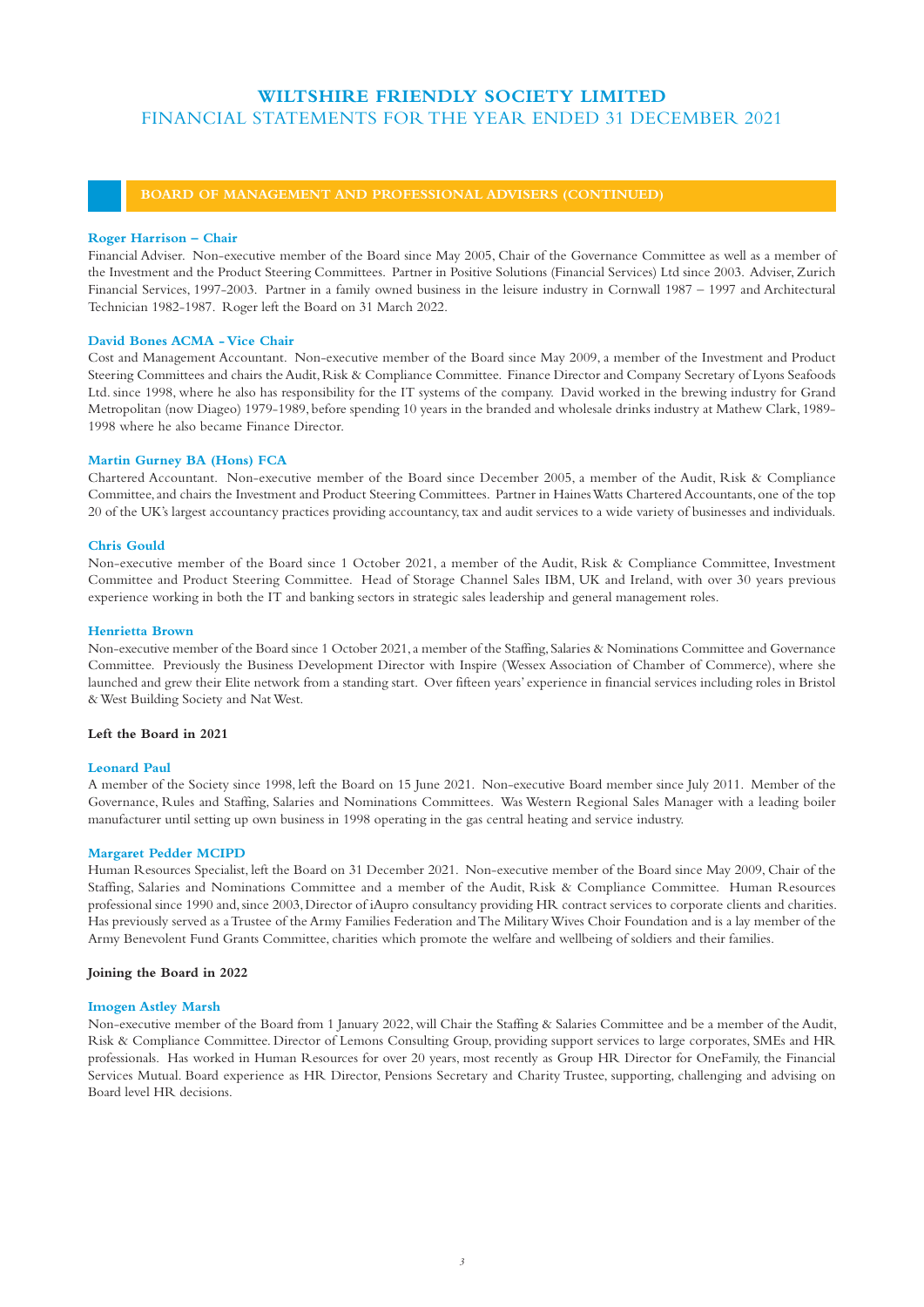**BOARD OF MANAGEMENT AND PROFESSIONAL ADVISERS (CONTINUED)**

## **SENIOR INDEPENDENT BOARD MEMBER (AS AT 31 DECEMBER 2021)**

### **Caroline Whitehead**

Non-executive member of the Board since October 2017, member of the Audit, Risk & Compliance, Product Steering and the Staffing, Salaries and Nominations Committees. A communications professional having run her own corporate communications business successfully for 20 years and employing a staff of 15. Financial services experience over the last 35 years working for a variety of organisations including banks and insurance companies. Governor and Trustee for a number of charitable organisations and Chair of Governors of two schools in Somerset.

*Note: Mrs Imogen Astley Marsh takes over the position of Senior Independent Board Member with effect 22 April 2022.*

## **CHIEF EXECUTIVE**

## **Jon Gratland**

Appointed Chief Executive from 1 November 2016. Jon has over three decades of experience in Financial Services, having worked in bank, building society and insurance company environments, latterly in senior sales and operations roles with Eagle Star and AXA. In 2005 he formed Glacier Point Consulting Limited, providing business consultancy services to predominantly financial services clients. Jon had been a consultant to the Society for a number of years, working with the Society Board of Management in developing, and implementing, the Society's strategy.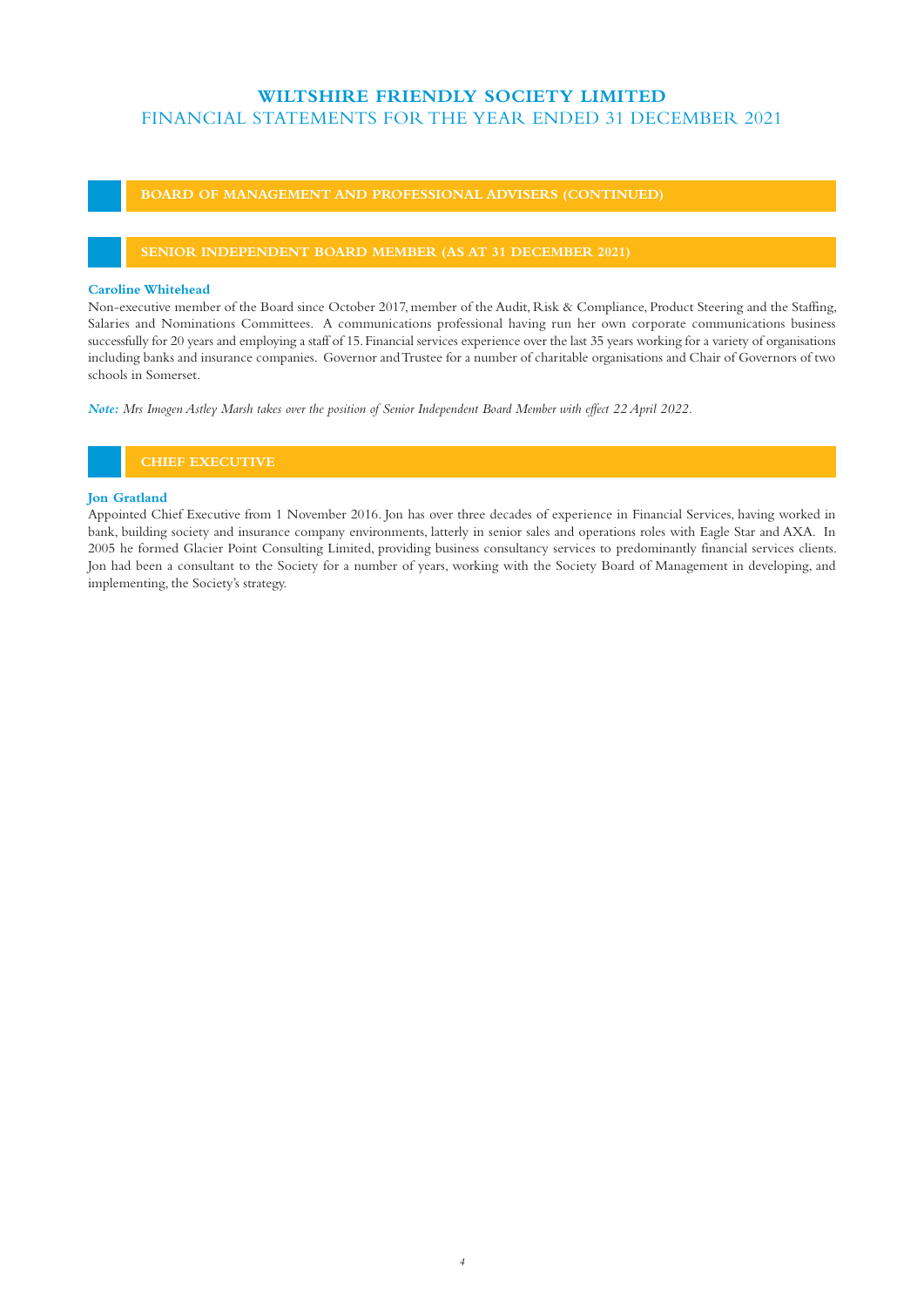This is my first report to you as Chair of the Society, having taken up the post in April 2022.

I have been a Non-executive Board member for the past 5 years and in that time I have seen the business rise to many challenges. I am very pleased to say that we have weathered the storm of the COVID-19 pandemic and the Society remains financially strong, even after all the social and economic challenges of the last year.

### **We listen to our members, we think of our members, we act for our members**

This is our new Purpose Statement. In 2021 the Board and employees sought to better define our purpose and agreed a refreshed set of Values as below:

- Reliable We do what we say we will, when we say we will.
- Adaptable We are flexible to the situation, informed by our Rules.
- Fair We do the right thing.
- Transparent We will explain our actions.
- Trusted We treat people with honesty and respect.

These Values represent what defines us as a business and underpins how we behave with our members, intermediary partners, suppliers and each other.

We have continued to support our members when they need us most and I am pleased to report that 96.33% of all claims were paid in 2021 and 96.79% of all claims were paid in the 2019-2021 period.

We have also maintained our high level of service and support for our members by working efficiently both from home and in the office throughout 2021. Our dedicated employees are now working back in the office, as well as trialling the ongoing benefits of planned homeworking to focus on developmental tasks and projects.

Despite the challenges that we have faced, we continue to pay a bonus for Holloway members. The 2021 Apportionment was slightly reduced, however both Bonus and Terminal Bonus have been maintained at 2020 rates.

Bonuses payable to (non-sickness) Commuted members remained unchanged.

### **Our Strategy and Performance**

We are committed to remain an independent business and we have a clear growth strategy, maximising our sales potential as a niche, specialist income protection provider.

Our sales initiatives in 2021 were impacted by the pandemic and our new business did not grow as expected. However, 2022 has started promisingly with premium growth being seen in our Group business, which is one of our key product growth areas.

As we emerge from the restrictions of the pandemic, we have a clear plan to develop our products to target niche markets and grow distribution through intermediaries.

2021 saw a strong investment performance with investment income and gains adding  $\text{\textsterling}768,000$  to the value of the funds we manage on behalf of our members, being  $\text{\textsterling}438,000$  of investment income plus  $\text{\textsterling}330,000$  of investment gains.

However, our overall investment return was lower than 2020 due to the impact of higher interest rates later in the year reducing our fixed interest asset values and offsetting the gains we achieved in equities.

Our expenses in 2021 were marginally lower than in 2020 and this demonstrates our close management of costs, so that we operate as efficiently as possible.

### **Our Board and Governance**

There have recently been some planned changes to our Board.

We have welcomed three new Non-executive Board members and said goodbye to three long-standing ones, including our Chair Roger Harrison who left the Society after 17 years of dedicated service. This refreshed Board means that we seek to maintain strong and appropriate governance and we have recently commissioned an external Board Effectiveness Review, to ensure we continue to operate to the best of our ability for the benefit of our members.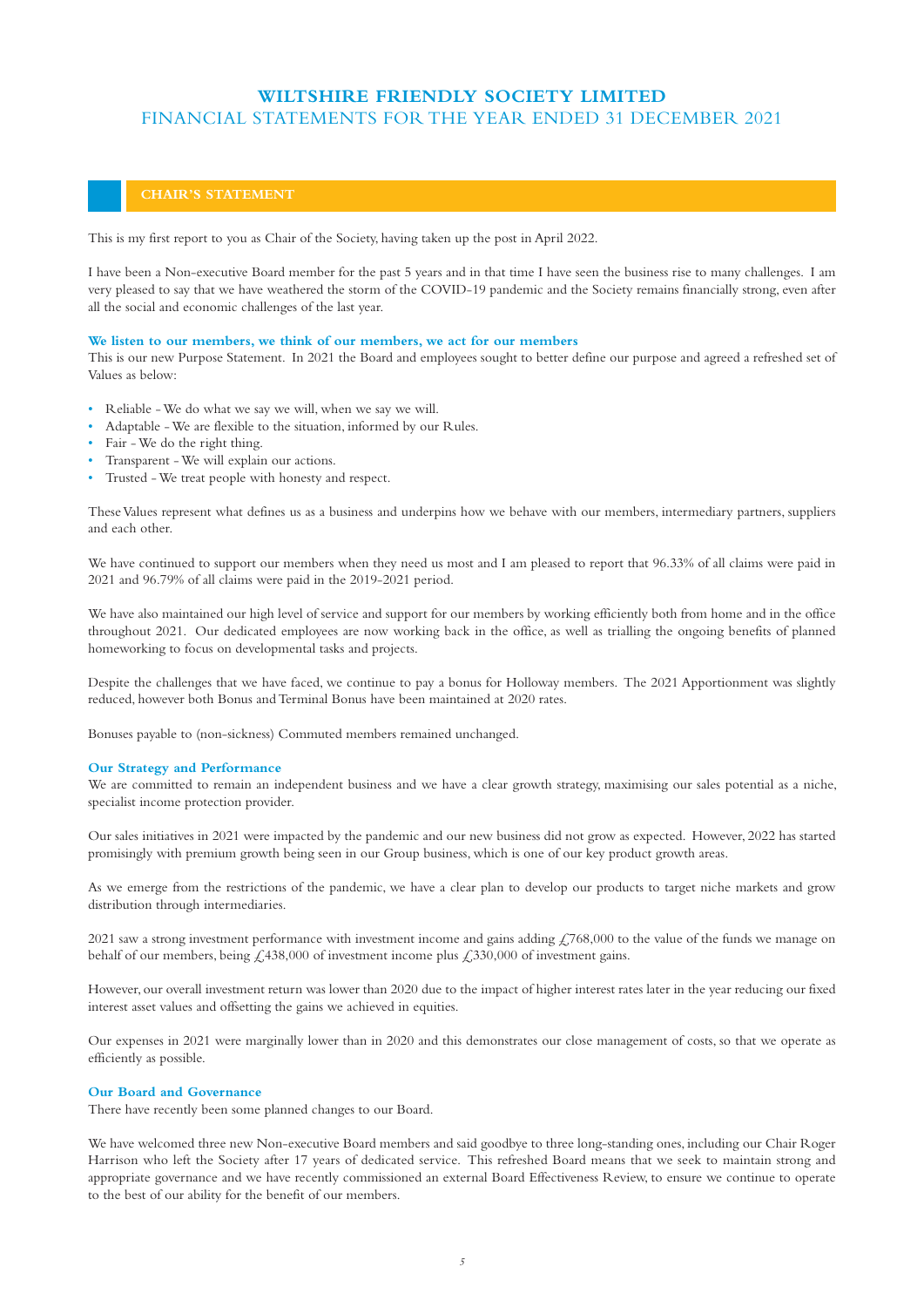### **The Future**

I am excited by the prospect of leading the Society into its next chapter and I am confident that we have all the building blocks in place to achieve the growth we have planned.

We have a strong financial base and a commitment to focussing on our current and future members, ensuring that their interests remain our priority.

## **And finally**

On behalf of the Board, I would like to thank our members for their continued support and we look forward to supporting you again in the coming year.

I hope to see you at our AGM on 28 June 2022, which for the first time since 2019 will once again be happening in person at our office. May I also take this opportunity to thank the Board and all our employees for their hard work and commitment during the year.

Partine With lead

**Caroline Whitehead Chair** 

**26 April 2022**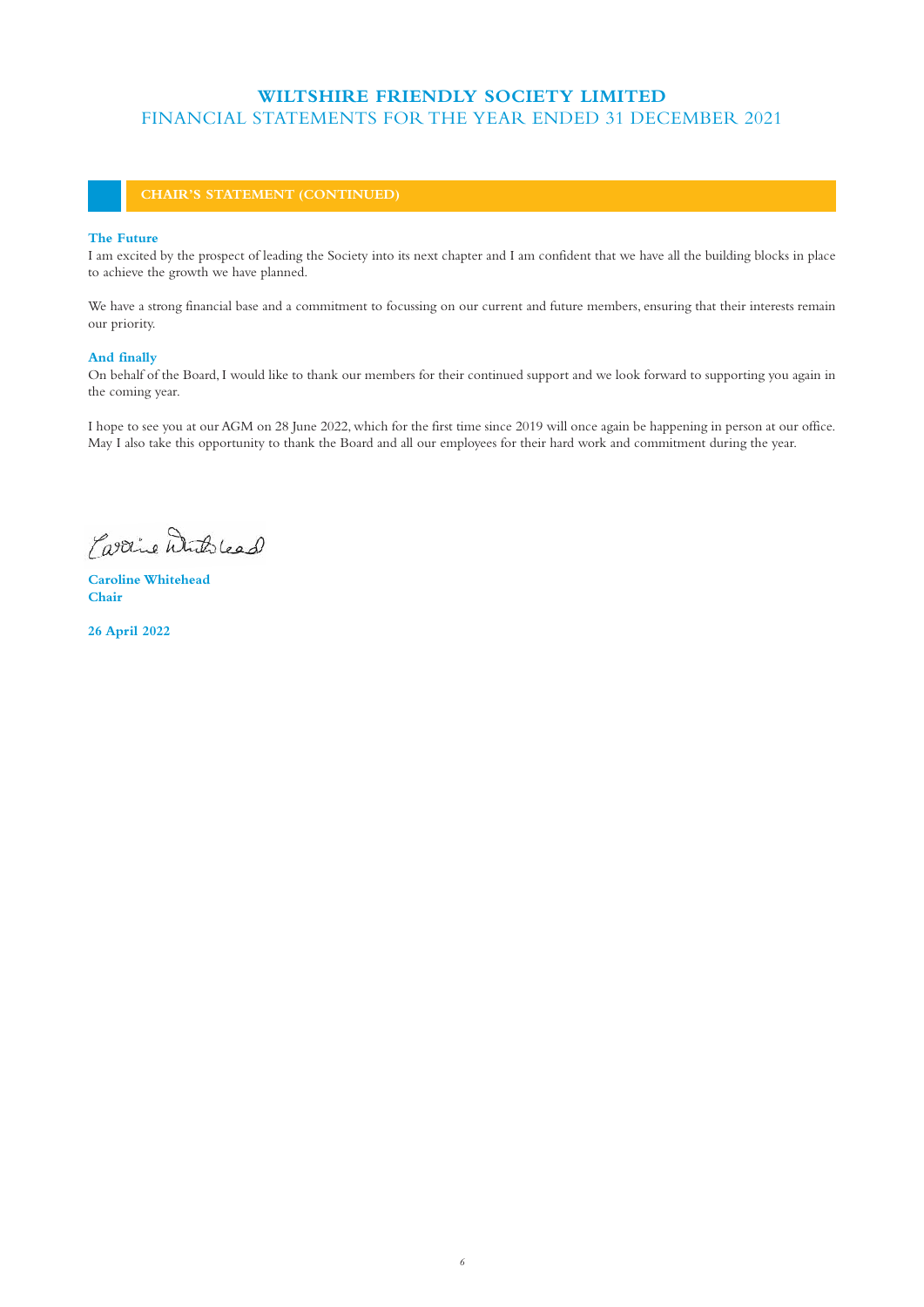## **REPORT OF THE BOARD OF MANAGEMENT**

The Board of Management ("the Board") has pleasure in presenting its report and the Financial Statements for the year ended 31 December 2021.

#### **Principal Activity**

The principal activity of the Society throughout 2021 continued to be the provision of income protection insurance based on the "Holloway System", which protects against the loss of income arising from illness or injury and is intended at the same time to build up a lump sum to be available on retirement. The Society also conducted Group Income Replacement business with employers, and directly to employees and members of sports and leisure clubs, on a pure protection basis. In the opinion of the Board the Society had not carried out any activities outside its powers in the year to 31 December 2021.

#### **Society Culture**

As a mutual, the Society's primary aim is to care for its members and to ensure that the business is run in a way that benefits them.

The Society's 'Purpose' is therefore defined as:

- We LISTEN to our Members
- We THINK of our Members
- We ACT for our Members

The same level of care is extended also to external customers and members of the future.

Towards the end of 2021, the Board and our employees reviewed our 'Values', and sought to bring them up to date with the current culture of the Society.

They are the principles believed to be important to the business, and come from the Society's Purpose, recognised as relevant to its employees, members and external customers – the Society stakeholders.

The Society's Values are defined as:

| <b>Value</b>    | What does it mean to our Stakeholders?                   |
|-----------------|----------------------------------------------------------|
| <b>Reliable</b> | We do what we say we will, when we say we will.          |
| Adaptable       | We are flexible to the situation, informed by our Rules. |
| Fair            | We do the right thing.                                   |
| Transparent     | We will explain our actions.                             |
| Trusted         | We treat people with honesty and respect.                |

These 'Values' are what makes the Society different and defines it to the outside world. They are the foundations for how the Society goes about its work, they impact the policies and procedures used every day and must be common to all of its employees and the Board.

## **Business Review**

Contribution income reduced slightly to **£1,479,000** (2020:- £1,542,000). Performance has remained stable, however the development of new business income growth has also been restricted by the pandemic, with the new target markets experiencing challenges to both current and ongoing employment. However, the retention of existing business within those new target markets has been excellent, hence we remain satisfied with the progress made by the end of 2021 and with the strategic direction being taken in developing and increasing both the product range and the distribution channels used to sell those products.

Sickness benefit paid during the year decreased to  $\angle 608,000$  (2020:- $\angle 617,000$ ). This reduction had not been at the expense of claims admission where the Society paid **96.33%** of all claims received during the year and which brought the average of claims paid during the last 3 years to **96.79%**. This once again has illustrated the true value of the Society's income protection. The reasons for the nonpayment of claims during the year were due to declines under standard policy terms and conditions.

## **Society Membership**

During the year the net reduction in total memberships was 257 (2020:- 184). This was due primarily to a decrease in Holloway memberships, as members reached retirement or no longer had a need for the plan. The new business initiatives have been restricted by the pandemic, hence have not been able to provide the alternative growth in new membership. Whilst membership attrition increased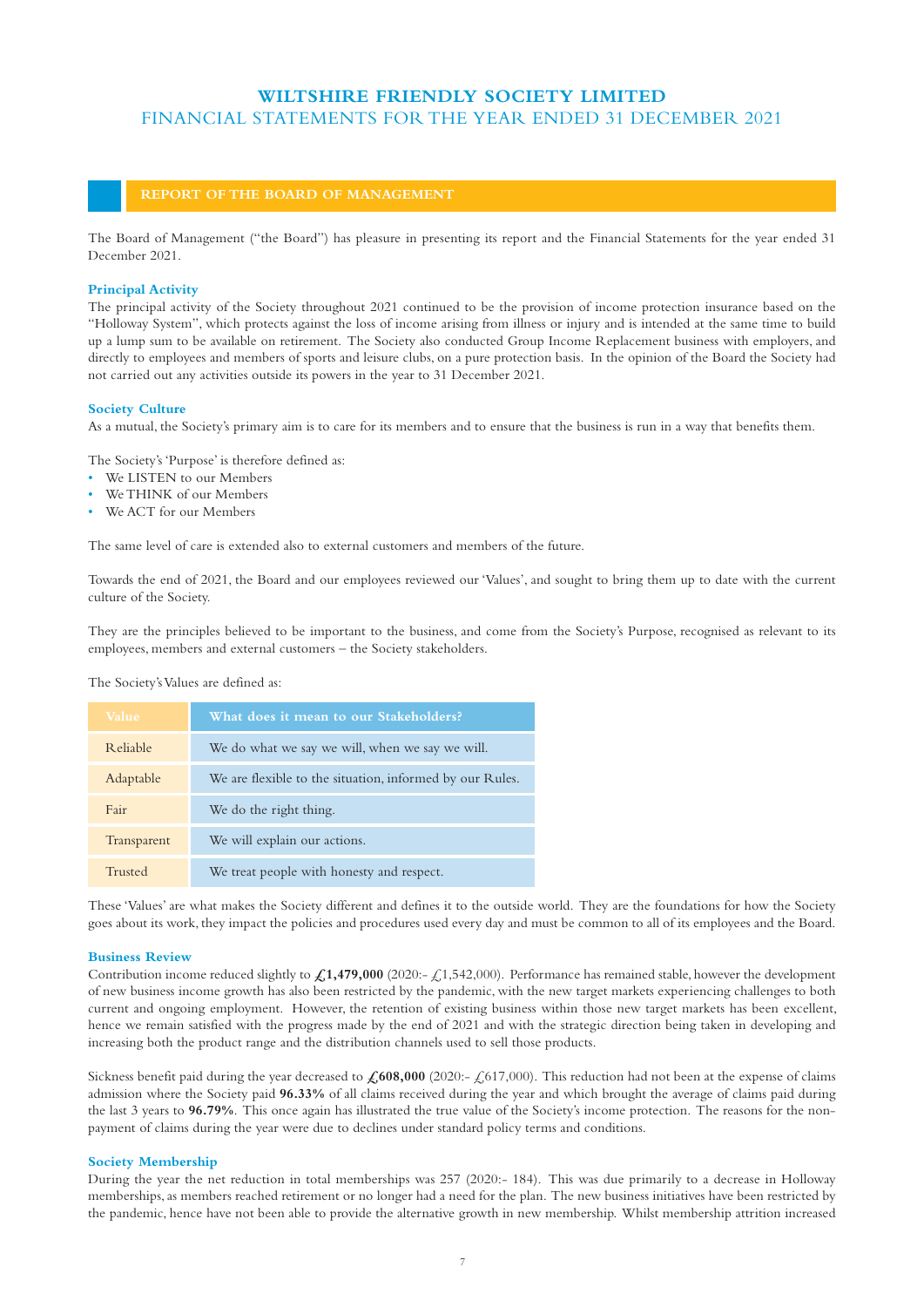## **REPORT OF THE BOARD OF MANAGEMENT (CONTINUED)**

in 2021, the Society is continuing to work towards growing the number of memberships through its increased product range and widened distribution.

### **Investments**

Total investment income decreased during the year to  $\angle$ 438,000 (2020:-  $\angle$ 464,000), and the income return on invested funds, including that from property, was approximately **2.76%** (2020:- 2.95%).

During the year, the Society made a net loss of  $\mathcal{L}17,000$  in investment trading (2020:  $\mathcal{L}160,000$  net loss). The value of investments held at the end of the year included overall unrealised gains amounting to  $\angle 347,000$  (2020:- overall unrealised gain  $\angle 638,000$ ).

Having weathered the impacts of the pandemic on the world economy, the global investment market reacted to increasing inflation towards the end of 2021. The Society has maintained its investment strategy which balances risk with potential return, investing over the longer term, and its portfolio is strategically positioned and managed to minimise the effects of market fluctuation and to take advantage of opportunities as they present.

A key income contribution to the portfolio comes from the Society's investment properties. During the year, all suites in Holloway House continued to be let on a 5-year contract. Market Street was let for the full year under the existing 15 year lease. Rental income for the buildings during the year amounted to  $\angle 87,000$  (2020:-  $\angle 86,000$ ).

The Investment Committee introduced an Economic, Social Governance (ESG) assessment into its portfolio management during 2021. The intention was to understand how the portfolio fairs against an ESG assessment of sustainable investments and to then monitor how that ESG assessment changes as invested companies develop their sustainability approach. The ESG assessment is not at the expense of the main portfolio objective, which remains to achieve a balance of maximising income whilst pursuing prudent investment strategies and ensuring protection of the Society's capital.

### **Operating Expenses**

Controlling expenses remains a key focus. During the year the Society's total expenses were  $\mathcal{L}1,059,000$  (2020:-  $\mathcal{L}1,065,000$ ). Development expenses amounted to  $\angle 10,000$  (2020:- $\angle 16,000$ ). The Society's underlying core expenses, excluding development and business acquisition, increased to  $\angle 689,000$  (2020:-  $\angle 685,000$ ), an increase of 0.6%.

### **Holloway Members' Funds**

The value of Holloway Members' funds at 31 December 2021 was **£6,471,000** (2020: £6,689,000).

#### **Apportionment and Bonus**

On the advice of the Actuary to the Society, the Board reduced the rate of Apportionment to  $\mathcal{L}2.00$  per unit of sickness cover in respect of pre-2013 memberships and in respect of New Holloway memberships, effected since 2013, 4.5% of premiums paid during the year. The Apportionment for pre-2013 commuted members was maintained at **£18.00** per unit of non-sickness cover. The Apportionment rate for commuted members who joined after 2012 was set at 100% of premiums paid during the year.

The rate of Bonus was maintained at 2.5% for balances below  $\text{\textsterling}5,000$  and 2.75% for balances of  $\text{\textsterling}5,000$  and above. Terminal Bonus had also been held at the 2020 level of 10% for members who retired or commuted their membership during the year and for those who will do so during 2022. Once again, when compared to what is available as a deposit rate return in the market, this demonstrated the additional value of Society membership to Holloway members.

The allocation of Apportionment and Bonus will be set at the following rates:

|                                                                                                                                                                                                                                                    | Members under the age of 65 or if their membership terms so permit below their State | 2021                 | 2020           |
|----------------------------------------------------------------------------------------------------------------------------------------------------------------------------------------------------------------------------------------------------|--------------------------------------------------------------------------------------|----------------------|----------------|
| Pension Age and eligible to claim sickness benefit<br>Apportionment in respect of pre 2013 Holloway memberships - per standard cost unit of cover held<br>(allocated at 50% in respect of reduced cost units and 25% in respect of low cost units) |                                                                                      | $\angle 2.00$        | $\angle 2.50$  |
| Apportionment to post $2012$ New Holloway memberships – as a percentage of contributions paid                                                                                                                                                      |                                                                                      |                      | 5%             |
| Rates of Bonus                                                                                                                                                                                                                                     | Balances below $\text{\textsterling}5,000$<br>Balances $\angle 5,000$ and above      | $2.50\%$<br>$2.75\%$ | 2.50%<br>2.75% |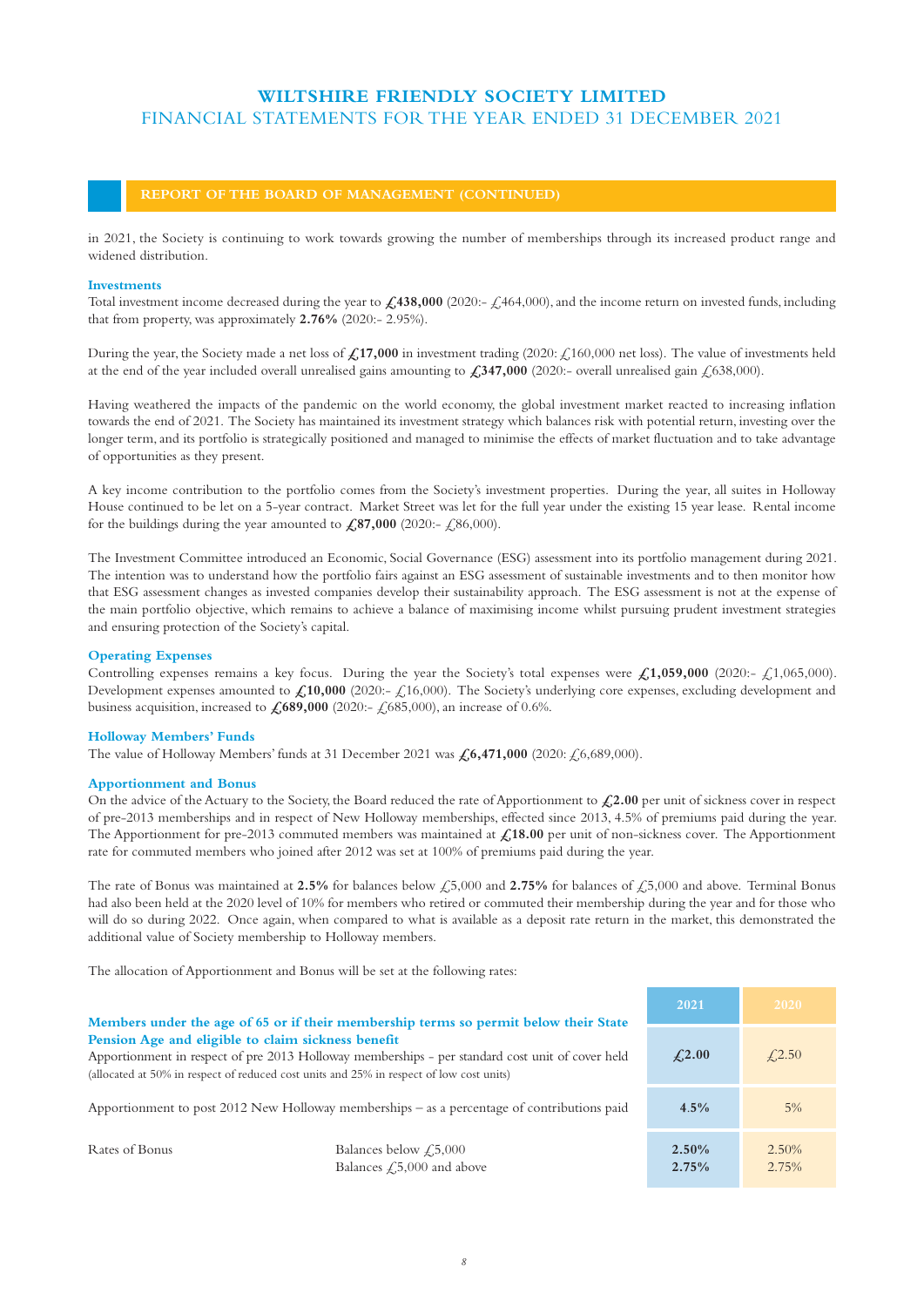## **REPORT OF THE BOARD OF MANAGEMENT (CONTINUED)**

| Commuted Members over the age of 60 ineligible to claim sickness benefit and former<br>Life & Endowment Members |                                                                                                                                                                   | 2021                      | 2020                   |
|-----------------------------------------------------------------------------------------------------------------|-------------------------------------------------------------------------------------------------------------------------------------------------------------------|---------------------------|------------------------|
|                                                                                                                 | Apportionment per unit held: - Pre 2013 Commuted Members – per standard cost unit held<br>Post $2012$ Commuted Members – as a percentage of<br>contributions paid | $\angle 18.00$<br>$100\%$ | $\angle 18.00$<br>100% |
|                                                                                                                 | Former Life & Endowment Members                                                                                                                                   | <b>Nil</b>                | <b>Nil</b>             |
| Rates of Bonus:-                                                                                                | Balances below $\sqrt{.5,000}$<br>Balances $\text{\textsterling}5,000$ and above                                                                                  | $2.50\%$<br>2.75%         | 2.50%<br>2.75%         |

Under current HM Revenue & Customs practice, Apportionment and Bonus are allocated and accumulate within members' funds with no direct taxation cost to individual members. The investment income recorded within these statements and from which the Society declares the bonuses is net of any underlying taxation charges and thus, so far as tax is payable, it is suffered by the Society as a whole.

### **Terminal Bonus**

The Board also followed the recommendations of the Actuary to the Society when considering the Terminal Bonus to be allocated to members on retirement, commutation or death. The rate of Terminal Bonus will be maintained at 10% for membership maturities that occur during 2022.

#### **Society prospects for the future**

The Society's principal activities, together with the strategic focus and future direction are explained in the Strategic Report in these Financial Statements. The Board assesses the viability of the Society over a 5-year period based on the implementation and success of the Strategic Plan. The 5-year rolling Strategic Plan was last approved by the Board in September 2021. The Board assessed the Society was financially strong and had the resource and capability to maintain its current operations with regard to the nature of its business, size and complexity. The Board believes the Society will continue to operate for the foreseeable future, has recurring income and can meet its liabilities. A going concern basis has been used in the preparation of these Financial Statements.

#### **Going Concern Assessment**

The Society completed its annual Going Concern Assessment, following a review by the Actuary to the Society, noting the specific impacts of the following:

### COVID-19

The coronavirus pandemic (COVID-19) has had a global impact since the start of 2020. A number of emerging COVID-19 risks were identified that had potential to impact on the Society's ability to continue as a going concern. These risks have been assessed by the Board in relation to actual experience over 2020 and 2021.

#### Inflation rates

Inflation rates in the UK are at their highest levels for a decade, although there remains an expectation that this is only temporary, and that CPI will return to the Bank of England target level in the next couple of years. This short-term uplift in inflation has been allowed for in the Society's regulatory valuation as at 31 December 2021.

## Ukraine and Russia conflict

The key risks from the Ukraine/Russia conflict likely to have an impact on the Society are a fall in equity values and the wider economic impacts increasing inflationary pressure as a result of further increases in fuel prices and restrictions in the supply of agricultural products from Ukraine.

### Interest Rates

Interest rates have continued to rise over the first quarter of 2022. The Society's assets and liabilities are reasonably well matched and would be expected to move in line with each other.

The Board also carried out additional monitoring in the following areas:

- **•** Solvency over a future 5-year period as part of its financial forecasting;
- **•** Stress testing as part of the Individual Capital Assessment;
- **•** Liquidity impact on cashflow;
- Counterparty exposure, mitigated via the Investment Policy Statement;
- **•** Operational resilience, the ability for employees to work from home and maintain member services.

The solvency and liquidity of the Society remain strong as indicated by the Board Key Performance Indicators, which are detailed on page 12. Our Auditors have also reviewed this work and their conclusions are contained in the Independent Auditor's Report on pages 23-26.

The Board concludes that its assessment provides confidence that the Society continues to have the capability and 'headroom' within its solvency to continue as a going concern over 2022 and beyond.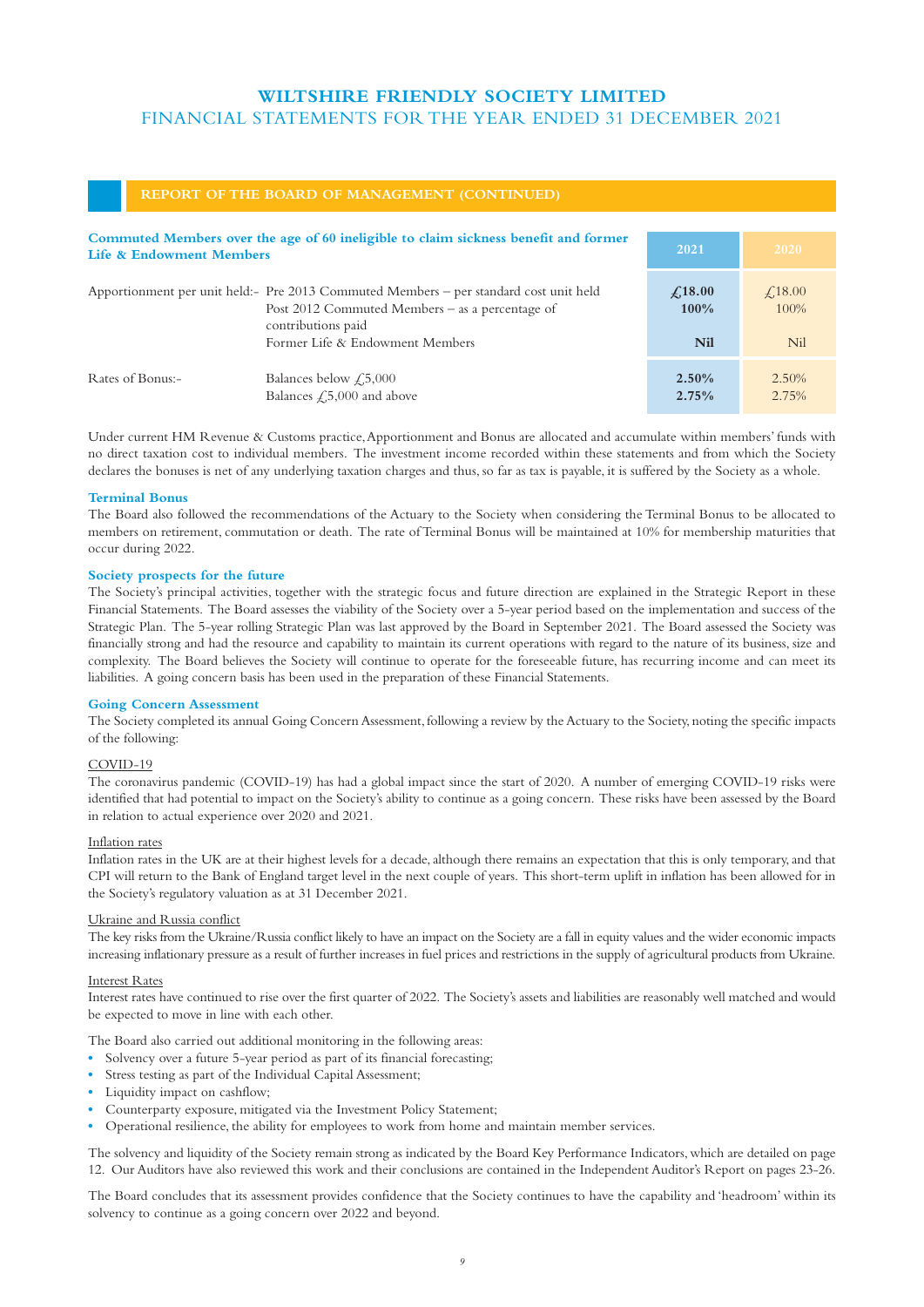## **STRATEGIC REPORT**

### **Statement of Solvency**

At 31 December 2021, the Society had the required margin of solvency as prescribed in the Regulations made under Section 48(2) of the Friendly Societies Act 1992 for each class of relevant business.

## **Strategic Focus and Future Direction**

The Society has built a strong financial base through the sale of Holloway Income Protection plans direct to its members and this remains its core function. These plans have the joint benefit of income replacement insurance with the potential to accumulate an investment value in the plan over time.

Whilst the need for this product type still exists, customer appetite has been impacted and reduced by the development of dedicated income protection plans. This reduction in sales opportunity to an established market, combined with policy attrition, impacts the sustainability of the Holloway plan as the sole source of income for the Society in the future. It is in the future interest of its members for the Society to use its resource and capability to increase income through new sales initiatives.

The Board remains extremely aware of the need to continually review the ongoing sustainability of the Society and to ensure that its strategy is aligned to that need and ultimately those of its members.

The world of financial services remains ever changing – the needs of customers and the way they want to work with their insurer; the commercial requirements of suppliers and distributors and the regulations that govern the way we operate. We must also not forget the importance of looking after and developing the people that keep the Society running - its employees.

The Society's rolling Strategic Plan articulates the business model and gives clear direction on how to develop the Society for the future. It is reviewed at least annually by the Board, and is developed and controlled by the Senior Management Team, to ensure it focuses on required priorities and developments in light of planned, and forced, external and internal changes.

We have concluded that to be successful in this changing financial world the Society must:

- focus on what it knows;
- play to its specialism;
- spread the word through targeted marketing.

The Society's strategy focuses on remaining independent, protecting its core Holloway membership base and acknowledging and adapting to changes within its market place.

Close control and monitoring of the success of the Strategic Plan initiatives and costs, together with associated impact on Society capital, continues to identify any requirement or opportunity to develop, amend or implement alternative plans to protect members interests.

Future growth and sustainability will come through driving increased revenue from new income protection initiatives, both in terms of the Society's products and distribution markets.

In terms of future product development, it is very clear in the Strategic Plan that the Society must stay true to, and focus on, what it does best – income protection provision. The Society therefore promotes itself to the outside world as a 'Specialist Income Protection Provider' and seeks to find innovative ways to develop and enhance its product proposition. Niche markets are sought out and it is then the Society's flexibility in product development, together with an understanding of risk and underwriting capability, which enables it to actively pursue these new business opportunities.

The Society offers insurance to sports players and sports clubs, using the experiences gained in selling professional rugby plans. We now have plans available at professional, semi professional and amateur levels for selected sports.

The Society is firmly established in the Group market, having specific products for employer funded and employee funded options, or a combination of both. This is a unique offering in the Group Income Protection market.

The intermediary market is increasingly important in delivering the Society sales growth and business written through non-direct distribution channels amounted to 89% of the total in 2021 (2020:- 85%). The Society will maintain and maximise the potential from the intermediary market, whilst still maintaining a direct sales capability.

The Society has strengthened its operational infrastructure through recruitment and employee development, focused on the ability to deliver the required service to members and intermediaries. Employee development will continue to be achieved through formal, structured training and development planning which is in place for all employees. This both refreshes their existing knowledge and develops new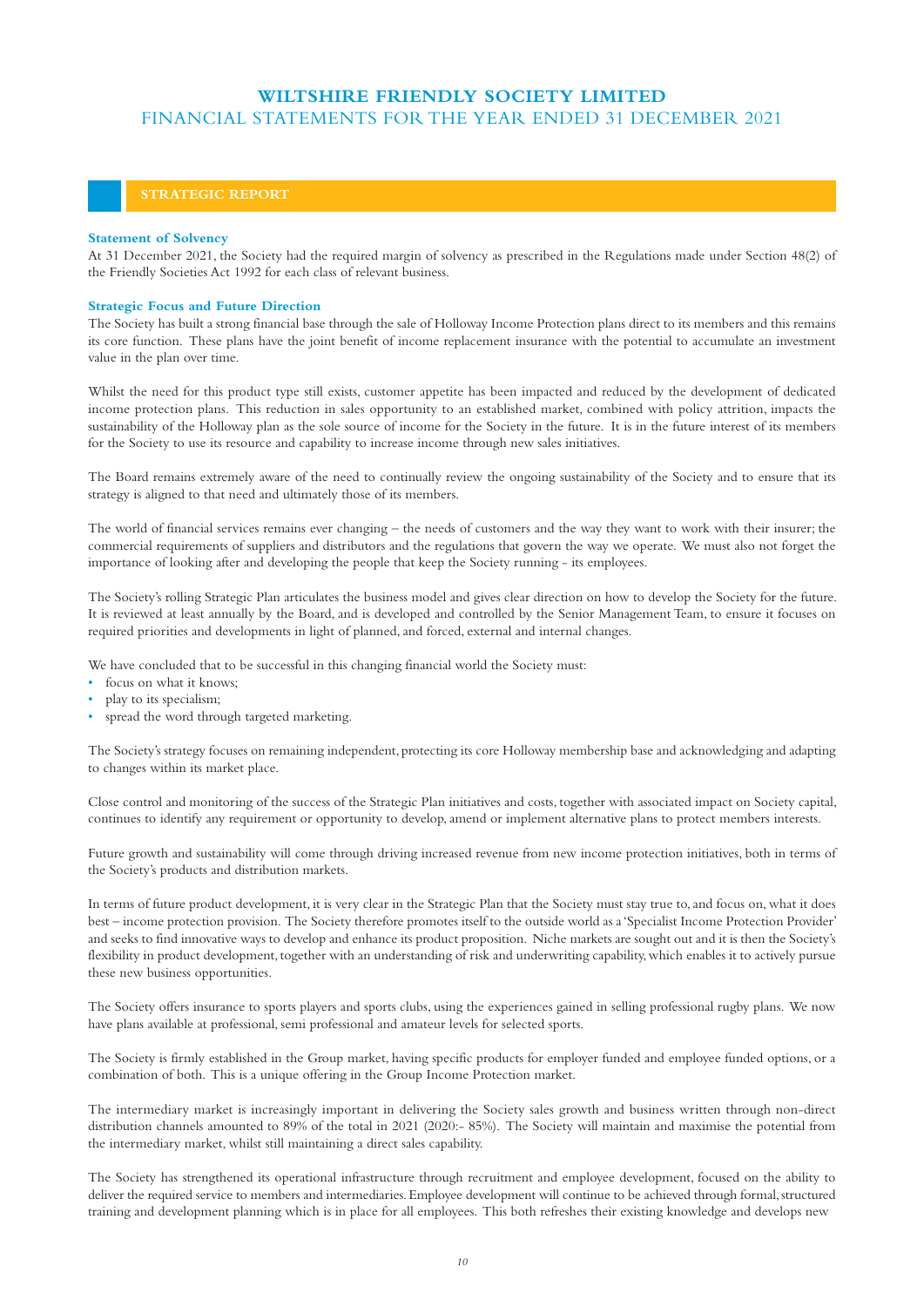## **STRATEGIC REPORT (CONTINUED)**

knowledge and skills that enables them to provide temporary cover in other roles when the business requires.

The Society Sales and Business Development Consultant role ensures that both existing and new members, and intermediaries, have a dedicated person to talk to and discuss their income protection needs and requirements.

The Society has committed to widen its service by adding an 'Information Only' option for members. The service was finalised in late 2021 and went live in early 2022, offering members a simple and effective way to discuss any required membership variations. Members are presented with options and clear information, so that they can then make an informed decision on whether to vary their membership.

The Society's Board composition remained appropriate in terms of the qualification, skill and experience required to plan, review and create the best possible chance to deliver the Strategic Plan effectively. The Board went through a planned refresh at the end of 2021 and early part of 2022 as explained later under The Board of Management on page 13.

The Board assessed that the Society remained financially strong during 2021. This is illustrated by the Free Asset Ratio of 24.1%, in the KPI report that follows. Although not required to do so, the Board chose to carry out solvency assessment processes beyond those required by regulation.

Furthermore, the Board has also chosen to retain the services of an Appropriate Actuary on a continuous basis, rather than simply to employ those services only to carry out the triennial valuation and to provide the annual certification as now required by regulation.

In summary the Society, through its Board, aims in 2022 to maintain financial strength and to develop and grow through planned sales initiatives, to establish a long-term independent existence and to add additional value that will continue to benefit Society members.

### **Risk Management**

Risk management is an embedded process within the Society, from strategic through to operational levels. The Board takes an active approach to the control of risk and to the identification, mitigation and management of the principal risks of the Society.

The Society's Risk Register provides an overview of the fundamental and significant risks facing the Society. It is regularly reviewed to keep pace with changing external and internal influences.

The impact of risk crystallisation is understood through formal evaluation of the Risk Register linked to the Individual Capital Assessment, which is overseen by the Audit, Risk & Compliance Committee. The Audit, Risk & Compliance Committee regularly reports its findings and recommendation for mitigating action to the Board, both on a rolling basis and a contingent basis in the event risk(s) crystallise.

The Board takes responsibility for risk management process, review and mitigation and seeks to ensure as far as possible that the Society would take the appropriate action before the risk crystallises.

The Society is exposed to a number of key risks, namely:

- insurance risk<sup>•</sup>
- **•** financial risk;
- **•** market risks; and
- **•** business risks.

These are explained in more detail in Note 3, Risk Management and Control on pages 34-38 of these Financial Statements.

## **Impacts of the COVID-19 Pandemic**

The on and off lockdowns during the year were dealt with effectively with the ability to quickly work remotely. Our employees remained positive and operational, our systems and communications were adapted to be able to correspond with our members remotely where needed and the service to members remained operational at all times.

Strategically, the Society's product and distribution initiatives have been impacted, particularly Group where businesses needed to cope with the financial challenges they faced. However, having come out the other side, businesses are now facing different challenges in retaining and attracting their employees – employee benefits, of which the Society Group product is one, will have greater meaning and importance in a business strengthening its employee offering.

### **Key Performance Indicators ("KPIs")**

The Board has developed a number of KPIs that are regularly reported and analysed, enabling timely decision making and action required to address underperformance.

The principal KPIs are set out on the following page together with the Society performance for year ended 31 December 2021. More detail of the Society's performance can be found in the other sections of these statements.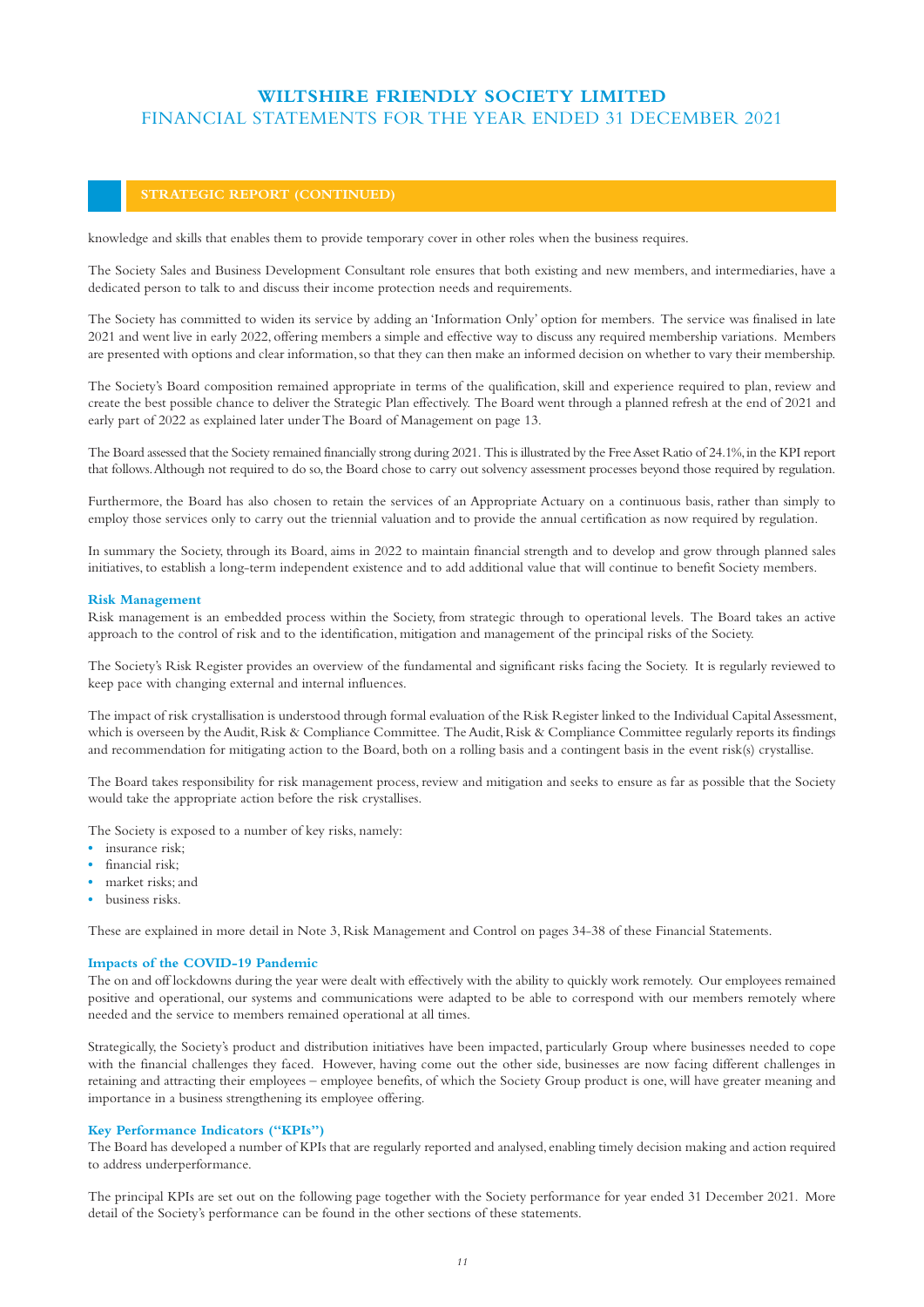## **STRATEGIC REPORT (CONTINUED)**

|                                                 | 2021         | 2020                | 2019         |
|-------------------------------------------------|--------------|---------------------|--------------|
|                                                 |              |                     |              |
| <b>Premium Income</b>                           | $\angle 000$ | $\mathcal{L}^{000}$ | $\angle 000$ |
| New Premium Income                              | 31           | 45                  | 48           |
| Established Member Premium Income               | 1,448        | 1,497               | 1,517        |
| <b>Total Premium Income</b>                     | 1,479        | 1,542               | 1,565        |
| <b>Expenses</b>                                 |              |                     |              |
| Core Operating Expenses                         | 689          | 685                 | 707          |
| Ratio of Operating Expenses to Premium Income   | 46.58%       | 44.40%              | 45.18%       |
| Total Investment Expenses                       | 86           | 90                  | 114          |
| <b>Total Selling Expenses</b>                   | 274          | 274                 | 269          |
| <b>Total Business Development</b>               | 10           | 16                  | 22           |
| <b>Total Expenses</b>                           | 1,059        | 1,065               | 1,112        |
| <b>Benefit Claims</b>                           |              |                     |              |
| Ratio of Benefit Claims to Total Premium Income | 41.11%       | 39.99%              | 49.40%       |
|                                                 |              |                     |              |
| <b>Assets</b>                                   |              |                     |              |
| <b>Total Assets</b>                             | 16,195       | 16,107              | 15,793       |
| Admissible Assets (i)                           | 16,088       | 15,997              | 15,706       |

Free Assets (ii) **3,878 4,254 3,601** 

Free Asset Ratio (as a percentage of admissible assets) **24.1% 26.6% 22.9%** 

(i) Admissible assets represent the value of the Society's assets after adjustments to reflect those assets which the Society is not permitted by legislation to include within its statutory solvency calculations.

(ii) Free assets are a measure of the Society's solvency; most Societies aim to maintain a Free Asset Ratio of between 10% and 25%, and therefore the Society is at the top of this range.

The Free Asset Ratio has decreased this year, due primarily to an increase in the expense reserve.

| Membership              | 2021  | 2020  | 2019  |
|-------------------------|-------|-------|-------|
| Number of Lives Insured | 2,748 | 2,940 | 3,067 |
| Number of Policies      | 3.918 | 4.172 | 4,387 |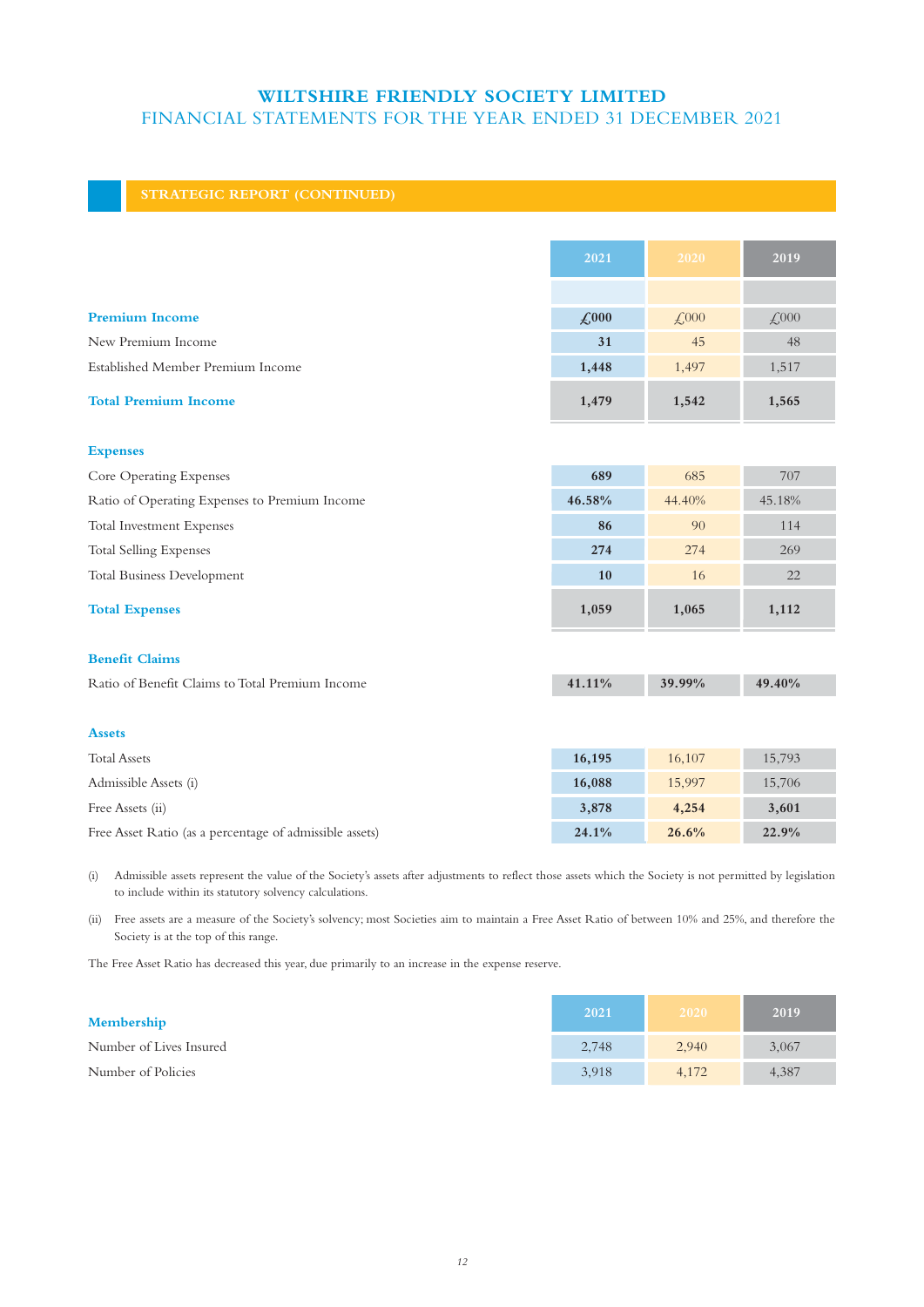## **The Board of Management ("the Board")**

The agreed Board composition comprises of the Chair, who is Non-executive, together with five other Non-executive Board members. The Board determines the strategic direction of the Society and is responsible for the oversight of the Society's systems of corporate governance.

The Board is committed to diversity of its construction, in terms of both experience and gender. The Non-executive Board members have a mix of skills and experience in key business functions appropriate to the Society's current and future business requirements. As at 31 December 2021, the Senior Independent Board Member and two additional members of the Board are female.

The Chief Executive attends all Board meetings on an ex officio basis. The Senior Management Team also attends all Board meetings in an executive capacity.

The Board has full access to all information that it may require and Non-executive Board members may avail themselves of such independent specialist advice, at the Society's expense, as they deem necessary for the performance of their duties.

The size of the Board is prescribed, within specified limits, by the Society's Rules ("the Rules") and Non-executive Board members who are below the age of 70, at the date of the relevant AGM, are elected in accordance with those rules. All Non-executive Board members are required to retire by rotation on a triennial cycle and may offer themselves for re-election if eligible. In accordance with the Association of Financial Mutuals Corporate Governance Code ("AFM CGC" / "the Code"), all Non-executive Board members who have served for more than nine years are subject to annual re-election. The Society's Rules do not prescribe an upper age limit for Non-executive Board members. Non-executive Board members who are over the normal retirement age of 70 prescribed by legislation, are not eligible for co-option. They may be appointed, subject to the Act and the Rules, by Board resolution. They are subject to annual election by Society members.

The Society provides appropriate training to Non-executive Board members at appointment and on an ongoing basis.

An annual process is in place to appraise Board performance, to include the role of the Chair specifically, and to assess and identify specific development needs and requirements of individual Non-executive Board members.

The Board also has a process in place to regularly assess the Chief Executive's performance, including meetings without the presence of the Chief Executive and the Senior Management Team.

In conjunction with the appraisal of its individual members, the Board also reviews its composition and appropriateness in meeting its functional requirements. This review either confirms the suitability of the Board composition or identifies required changes.

### **Succession Plan and Board Restructure**

The Board Succession Plan takes account of the requirements of the Society's governance in conjunction with the Code, together with Non-executive Board member tenure and their future intentions. It then ensures that the Board composition will continue to remain suitable into the future.

The implementation of that Succession Plan in 2021 resulted in a number of changes to the Board, as noted elsewhere in these Financial Statements, summarised below:

- **•** Len Paul left the Board on 15 June 2021;
- **•** Mrs Margaret Pedder left the Board on 31 December 2021;
- **•** Chris Gould joined the Board on 1 October 2021;
- **•** Ms Henrietta Brown joined the Board on 1 October 2021:
- **•** The Board size temporarily increased to Chair and six Non-executive Board members, until the planned Chair transition could take place on 31 March 2022 following Regulatory approval and return the Board to its normal size.

Following the Board composition changes in 2021, as noted above, the Board assessed its composition as suitable in meeting its functional requirements.

It should be noted that further Board changes are planned for 2022, as noted elsewhere in these Financial Statements, and summarised below:

- **•** Mrs Imogen Astley Marsh joined the Board on 1 January 2022 and will be subject to election at the AGM in June 2022.
- **•** Roger Harrison retired as the Society Chair on 31 March 2022 and was replaced by Mrs Caroline Whitehead who is an existing Non-executive Board member.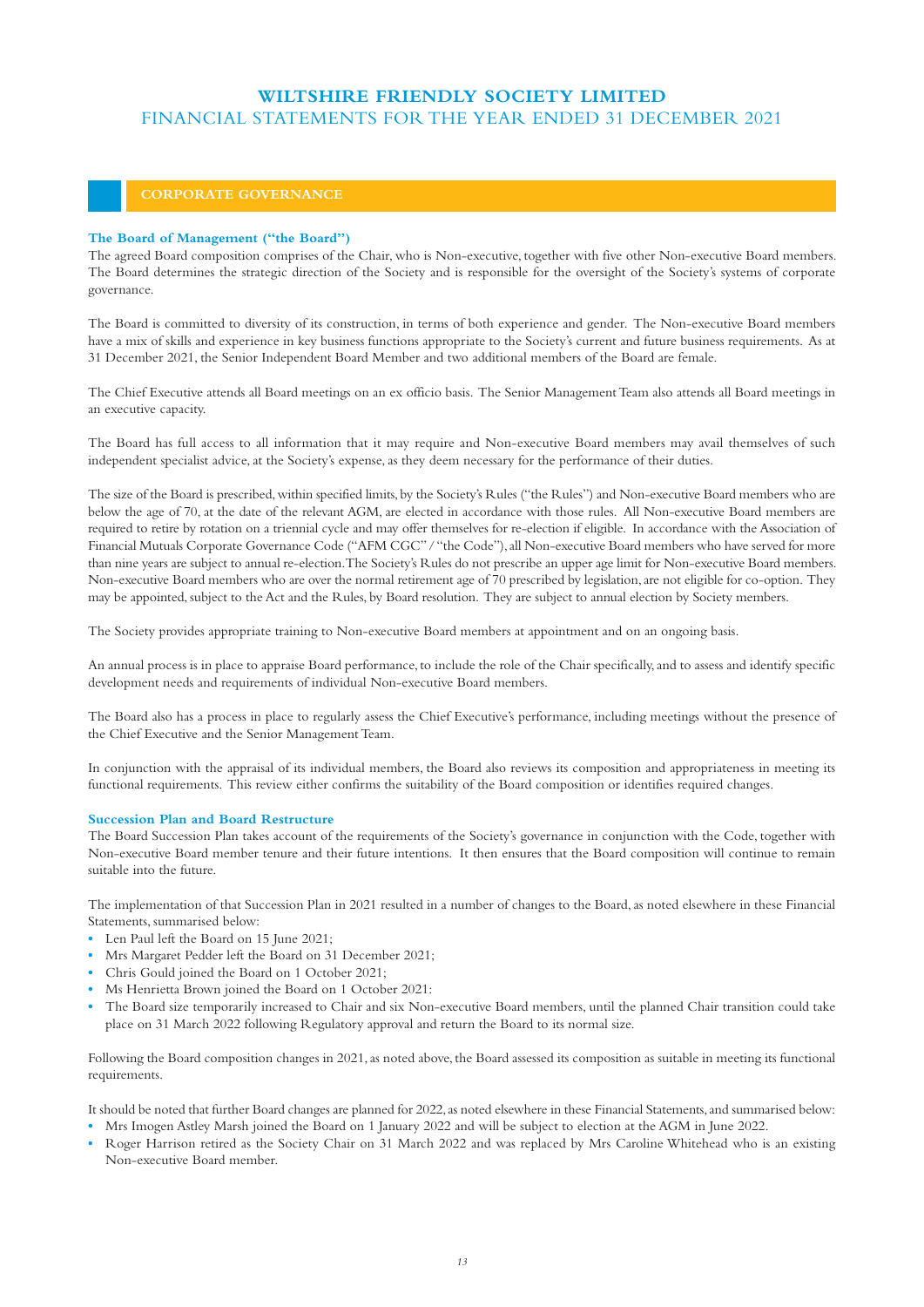#### **Independence of Board members including the Chair**

The AFM CGC sets out how a Non-executive member of the Board can be considered independent. The criteria are that a Non-executive Board member should not:-

- 1. have been an employee of the Society within the last 5 years;
- 2. have had a material business relationship with the Society within the last 3 years either directly or indirectly;
- 3. receive any additional remuneration, over and above normal fees and expenses, such as share options or profit related remuneration;
- 4. have served on the Board for more than 9 years.

In addition the Board should consider whether Non-executive Board members are independent in character and judgement and whether there are any other circumstances that might, or could, affect his or her views.

Having considered and given due regard to the criteria stated above, the Board is satisfied its members can be considered independent in respect of criteria 1 to 3, and the general requirements stated. At the date of these statements three members of the Board were not deemed independent but only by virtue of their length of service. These were Messrs Harrison, Bones and Gurney. Mr Bones and Mr Gurney are subject to annual re-election.

The Board strongly believes that, in the context of this Society and its Board, length of service does not adversely affect the views or actual independence of long serving Non-executive Board members. Nor does it believe that it adversely affects their ability to continue to act in the best interests of the Society's members. Furthermore, it is considered to be of positive benefit to members and to the Society as a whole that Non-executive Board members who have long experience of the Society and its operations continue to serve, if necessary beyond the 9 years recommended by the Code, provided they continue to demonstrate independence of view.

The Board has, as noted previously, implemented its Board Succession Plan in 2021 to ensure that the Board is refreshed and there is an appropriate mix of tenure on the Board.

The Board changes meant that, at the end of 2021, there were three independent Non-executive Board members which represented 43% of the Board which the Board noted as being acceptable and more than the Code requirement. It should be noted that with the planned changes to the Board in 2022, the independence ratio will increase to 66%.

#### **Senior Independent Board Member**

The Code also recommends that a Non-executive Board member, who meets the criteria of independence, should be appointed to the post of Senior Independent Board member. This post carries with it the responsibility to listen to the views of Society members and to develop a balanced understanding of any issues or concerns that they may have, or should have, and to communicate these to the Board for consideration and action.

At the end of 2021 Mrs Whitehead was the Senior Independent Board Member, though she relinquished the role following her appointment to Society Chair. Mrs Astley Marsh was appointed as Senior Independent Board Member with effect 22 April 2022 and members who wish to contact her can use the contact details to be found in the "Who's Who" section on the back page.

#### **Board Committees**

In order to effectively discharge its duties the Board has delegated some of its functions to five Board Committees. All Non-executive Board members are required to serve on at least one Board Committee. Appointment to a particular Committee considers the specialist skills of individual Non-executive Board members. The full Board meets at least six times per year and each Board Committee at least twice. Strategic development and business planning is dealt with by the full Board at a meeting called specifically for that purpose.

The Society does not have a separate standing Nominations Committee but the remit of the Staffing, Salaries and Nominations Committee includes oversight of the appointment of appropriately qualified individual Non-executive Board members as the need arises.

#### **Audit, Risk & Compliance Committee**

As at 31 December 2021, the Committee was chaired by Mr Bones and comprised three other Non-executive Board Members who were Mr Gurney, Mrs Pedder and Mrs Whitehead.

The Board Chair, the Chief Executive and the Senior Management Team also attended meetings in an advisory capacity only.

Mr Gould and Mrs Astley Marsh will join the Committee as existing members leave.

The Society's skills mix assessment has determined that membership of this Committee should include at least one member of the accountancy profession. At present there are two with relevant current experience of audit and corporate finance.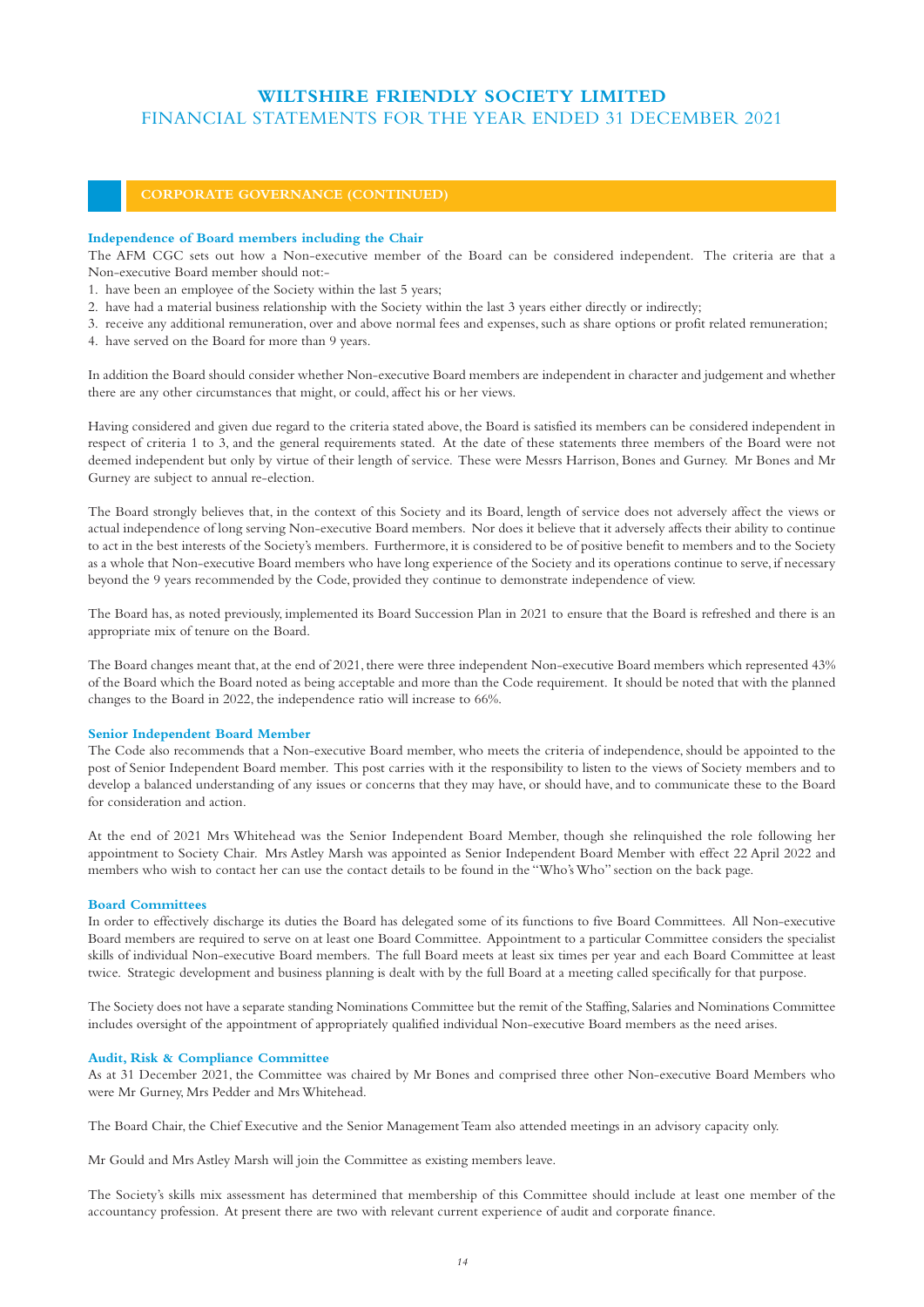The Committee meets twice per year and its principal function is to oversee the Society's internal and external audit functions and its risk assessment and mitigation procedures and programmes. It also agrees the Society's internal audit strategy and the associated rolling audit programme. The Committee meets with Auditors to discuss and receive their reports and is responsible for ensuring that those audits are performed in a thorough and objective manner. Procedures exist whereby the Committee also meets with Auditors at least once per year without the presence of the Chief Executive or Senior Management Team.

The Society's External Auditor is Moore. The Committee assesses the effectiveness of the Auditor on an annual basis and makes recommendation to the Board as to re-appointment. The Auditor provides no other non-audit services to the Society.

### **Investment Committee**

As at 31 December 2021, the Committee was chaired by Mr Gurney and comprised the Chief Executive and two other Non-executive Board members who were Mr Harrison and Mr Bones.

Mr Karn served on this Committee until his retirement as Chair of the Society in June 2013 and continues as a consultant to the Committee but not as a Non-executive Board member. Mrs Barrell also attends in an advisory capacity.

Mrs Whitehead and Mr Gould will join the Committee as existing members leave.

The Society's skills mix assessment has determined that membership of this Committee should include members of the accountancy profession and professionals with skills in investment advice and economics.

The Terms of Reference of this Committee includes provision for emergency action by any two members in the event of deteriorating market conditions requiring urgent action. Meetings are attended by the Society's Investment Advisers.

The Committee meets at least twice per year and its principal function of the Committee is to set the strategy for the investment of members' funds and reserve funds and to set benchmarks for, and to oversee, the activities of appointed external Investment Advisers. In setting the strategy the Committee seeks advice from specialist Investment Advisers and the Actuary to the Society.

## **Staffing, Salaries & Nominations Committee**

As at 31 December 2021, the Committee was chaired by Mrs Pedder and in addition comprised two other Non-executive Board members who were Ms Brown and Mrs Whitehead. Ms Brown replaced Mr Paul during the year.

The Board Chair, the Chief Executive and Mrs Barrell also attend meetings in an advisory capacity only.

In 2022, Mrs Astley Marsh will chair the Committee after Mrs Pedder has left and Mr Gurney will also join the Committee as an existing member leaves.

Mrs Pedder, and Mrs Astley Marsh, are Human Resources specialists and the Board is satisfied that this Committee has the necessary skills required. The AFM CGC, as applicable to smaller firms, requires two members of this Committee to be independent within the meaning ascribed by the Code. In 2021, Mrs Whitehead and Ms Brown met the criteria for independence at the end of the year.

The Committee meets twice per year and its principal function of the Committee is to review the Society's human resource requirements, to review remuneration and to make recommendation to the full Board for ratification.

When required, the Committee will oversee the nomination and appointment of new Non-executive Board members.

Monitoring employee performance and welfare is also an important function of this Committee and therefore, at each meeting, an update is provided by the executive on each individual employee and the team as a whole. This informs both future employee development and support and succession planning.

### **Product Steering Committee**

As at 31 December 2021, the Committee was chaired by Mrs Whitehead and in addition comprised the Chief Executive and four other Non-executive Board members who were Mr Harrison, Mr Bones, Mr Gurney and Mr Gould.

Mrs Barrell also attends in an advisory capacity.

Ms Brown will also join the Committee in 2022 due to the importance of the delivery of the sales and marketing initiatives as part of the Society strategy.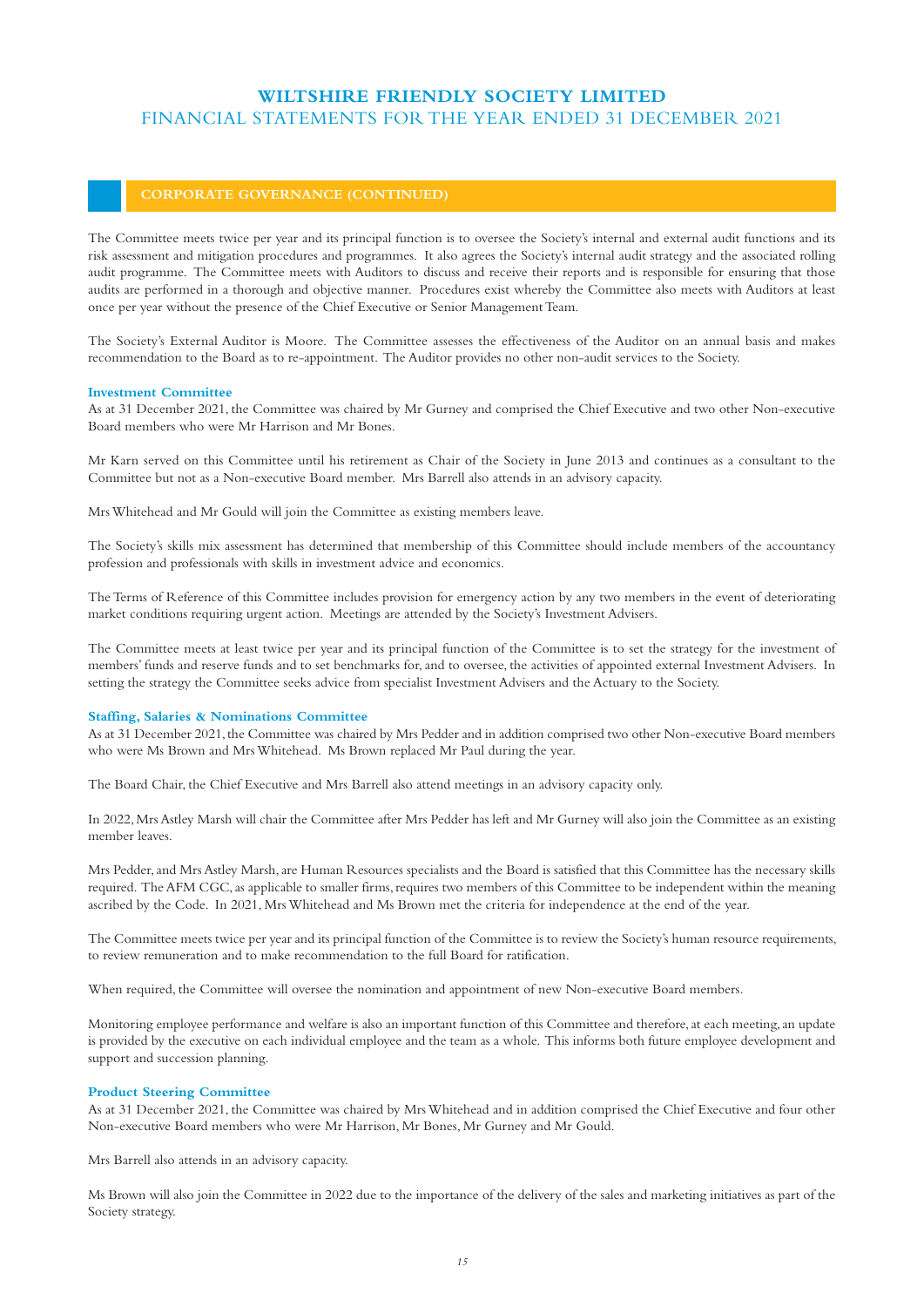The Society's skills mix assessment has determined that membership of this Committee should include at least one member of the accountancy profession and one member with sales and marketing experience.

The Committee meets four times a year and its principal function of the Committee is to consider, set and report to the Board on the Society's sales and marketing strategy and outcomes in line with the Society's corporate strategic objectives. It also considers and reports to the Board on risks inherent within the Society's sales and marketing strategy, together with the oversight of the Society's sales and marketing activities.

## **Governance Committee**

As at 31 December 2021, the Committee was chaired by Mr Harrison and in addition comprised the Chief Executive and one other Non-executive Board member, Ms Brown who replaced Mr Paul when he left the Society.

Mr Davis also attends in his role as Governance and Compliance Manager.

The Committee meets twice a year and considers, documents and reports to the Board on the Society's Governance Framework, in line with the Society's corporate strategic objectives. It also considers and reports to the Board on risks inherent within the Society's Governance Framework and oversees the Society's Governance activities. It also forms, reviews and assesses the Society's Conduct Risk policy.

## **Operational Committees**

There are additional operational Committees, which include members of the Senior Management Team, the Chief Executive together with employees from the Operational Team, having responsibility for, for example, general oversight of Benefit Claims underwriting.

## **Board Attendance Record**

Attendance during the year, at Board and Board Committee meetings by individual Non-executive Board members is as shown below.

|                                 | 2021 |                                       | 2020                                  |    |
|---------------------------------|------|---------------------------------------|---------------------------------------|----|
| <b>Board Member</b>             |      | Meetings Attended   Relevant Meetings | Meetings Attended   Relevant Meetings |    |
| Roger Harrison                  | 22   | 22                                    | 21                                    | 21 |
| Martin Gurney                   | 18   | 18                                    | 15                                    | 16 |
| Margaret Pedder                 | 12   | 12                                    | 10                                    | 11 |
| David Bones                     | 18   | 18                                    | 16                                    | 17 |
| Leonard Paul (until 15/06/21)   | 5    | 5                                     | 11                                    | 11 |
| Caroline Whitehead              | 16   | 16                                    | 15                                    | 15 |
| Chris Gould (from 01/10/21)     | 3    | 5                                     | $\overline{\phantom{0}}$              |    |
| Henrietta Brown (from 01/10/21) | 5    | 5                                     | $\overline{\phantom{0}}$              |    |
| Jon Gratland                    | 22   | 22                                    | 21                                    | 21 |

The Society's Senior Management Team, which comprises of the Governance & Compliance Manager, Lee Davis, Finance & Commercial Manager, Sarah Barrell, and IT Services & Data Manager, Edward Smith, also attend and participate in all Board and designated Board Committee meetings to ensure that there is an acceptable balance of executive presence at meetings.

The Society's former Chair, Roger Karn, attends all Investment Committee meetings on a consultancy basis.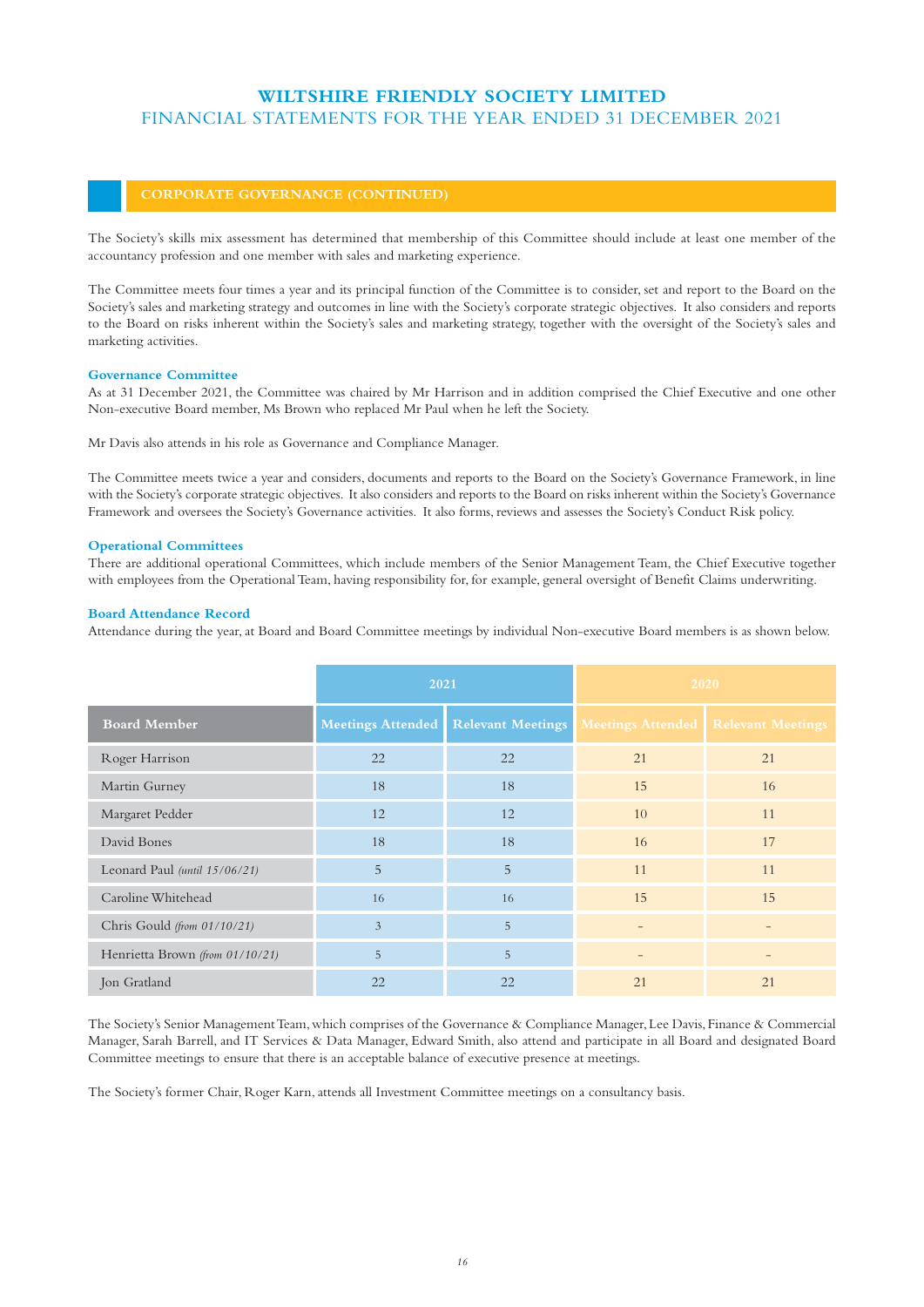## **Climate Change – The impact on the Society**

The Society developed its Environmental, Social and Governance (ESG) Plan during 2021.

The Board will define and agree the ESG development priorities for 2022 and more information will be shared with members through the Society website and in specific communications.

This ESG Plan will further evolve over the coming years as the Society seeks to incorporate this important initiative in its development.

One of the key components of the Environmental aspect of the ESG Plan in 2021 was to consider, identify and manage the financial risks associated with climate change as required by the Prudential Regulatory Authority.

The Society worked within the previously agreed framework developed in line with the recommendations of the 'Climate Financial Risk Forum' (CFRF).

The Society's Climate Change Project Plan, and Financial Risk Assessment, focused on 4 key areas:

- 1. Governance
- 2. Financial Risk Management
- 3. Scenario Analysis
- 4. Disclosure

There was clear definition, within the Climate Change project plan, of:

- **•** The Board's oversight of climate-related risks and opportunities; and
- **•** The Senior Management's role in assessing and managing climate-related risks and opportunities.

The Board completed its Climate Change Financial Risk Assessment at the end of 2021.

It recognised the impact on a number of key areas, such as Product, Risk Profile and Business Strategy and worked, and will continue to work with the Actuary to the Society to assess climate change impact or risk, via the annual Individual Capital Assessment, and on its financial strength in the next five years as part of the Financial Forecast.

A key element of the risk assessment was considering the sustainability requirements in respect to the Investment Portfolio. The Society is mindful of the climate change risks impacting its investment portfolio, hence has worked closely with its Investment Adviser to understand the impact. The Investment Adviser has a Sustainability Rating Methodology which the Society applied to the individual holdings within its investment portfolio. The ESG scores were individually calculated based on a number of underlying factors: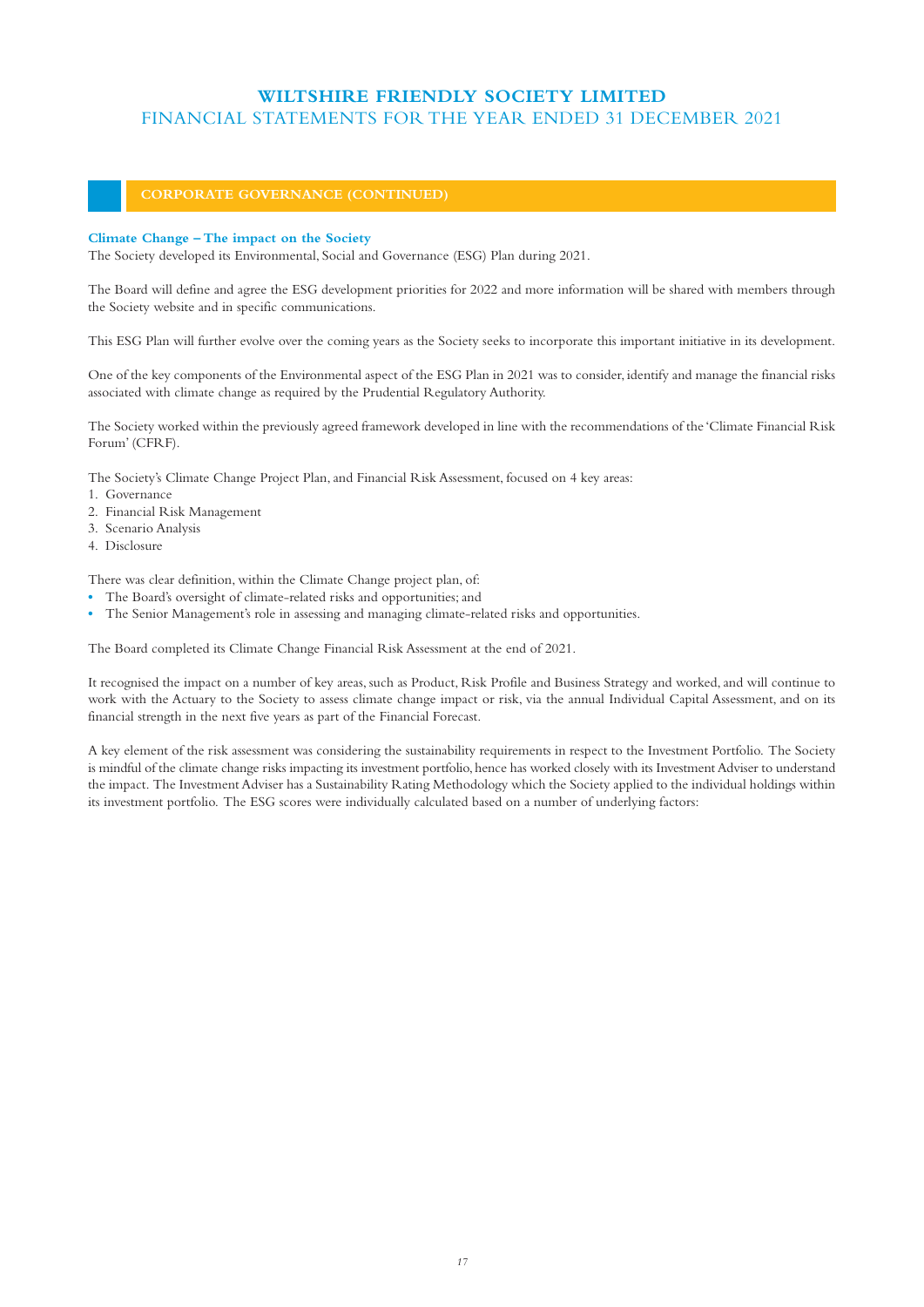| Environmental                                                                                                                                                                                                                                                | Social                                                                                                                                                                                                                                    | Governance                                                                                                                                                                                                                                                                                                             |
|--------------------------------------------------------------------------------------------------------------------------------------------------------------------------------------------------------------------------------------------------------------|-------------------------------------------------------------------------------------------------------------------------------------------------------------------------------------------------------------------------------------------|------------------------------------------------------------------------------------------------------------------------------------------------------------------------------------------------------------------------------------------------------------------------------------------------------------------------|
| emissions<br>Carbon<br>exposure,<br>management and risks<br>Product and/or service carbon<br>footprint<br>Biodiversity and land use risks<br>Water stress risks and management<br>$\bullet$<br>Pollution and waste management<br>Environmental controversies | Health and safety risks<br>capital<br>development,<br>Human<br>management and risks<br>Labour management risks and<br>management<br>Human rights risks<br>Product safety management<br>Human rights, customer and labour<br>controversies | Anticompetitive practices issues<br>$\bullet$<br>• Ethics and fraud management<br>• Corruption<br>instability<br>and<br>management<br>Tax transparency<br>Board level risks<br>$\bullet$<br>• Ownership and control risks<br>• Corporate behaviour and ethics<br>Remuneration<br>$\bullet$<br>Governance controversies |

These factors generate an overall ESG rating. The assessment also incorporates a calculation of the impact generated by the activity and revenue of a company, utilising data from two providers ISS (one of the world's leading providers of corporate governance and responsible investment tools and services) and Ethical Screening (a UK based ethical and sustainable research provider). There are a number of considerations, as illustrated here:



This quantitative assessment has a qualitative overlay to generate a final sustainability rating. The Investment Committee agreed an acceptable sustainability rating for its investment portfolio and continues to monitor and assesses that formally on a half yearly basis when it meets with the Investment Adviser.

The Society's Strategic Plan has also been updated, and a new Key Strategic Activity has been defined as:

## **Environmental, Social and Governance Responsibility**

We will endeavour to improve the Society's positive, sustainable, responsible impact on its workplace, members, community and the environment.

### **Climate Change – The impact of the Society on the Environment**

There are a number of aspects of the Society's operation that impacts on the environment and these are defined in the Environmental component of the ESG plan – by way of example; the Society has two properties, has 12 people on payroll as at 31 December 2021, has tenants operating within its properties and also works with a number of suppliers.

The ESG plan priorities agreed for 2022 will start to assess the Society's sustainability and address areas such as its  $CO<sub>2</sub>$  emissions, waste management, energy efficiency and use, air and water pollution. It will then incorporate defined targets and Key Performance Indicators that the Board will monitor and evaluate.

#### **Climate Change – The impact on Financial Statements**

In conjunction with the risk assessments completed by the Actuary to the Society, and advice provided by its Investment Adviser, there was no indication that the Society's assets may be impaired or have their useful life impacted by climate change.

There was also no current impact on the long term business planning arising from assumptions impacted by climate change.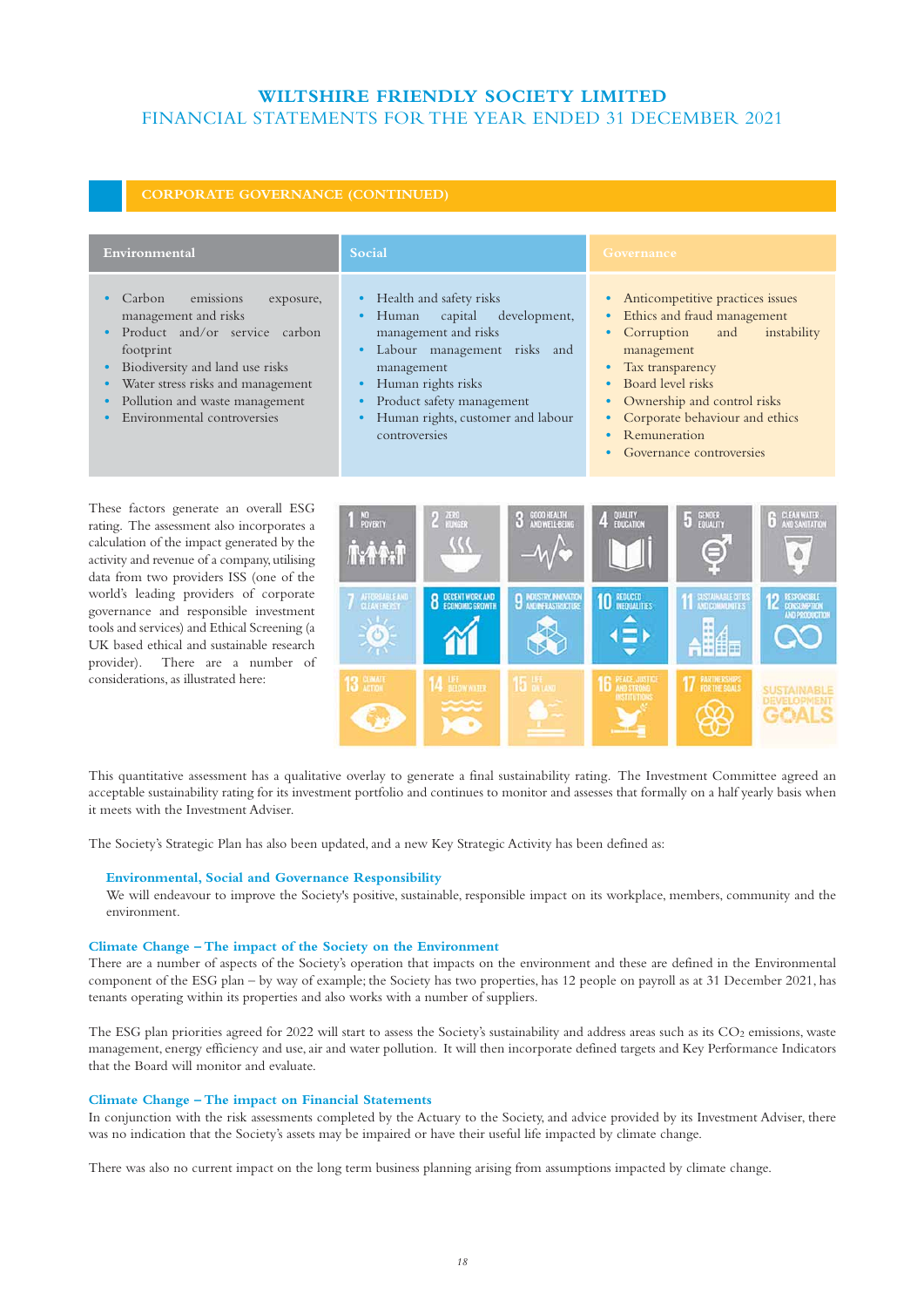### **The Corporate Governance Code**

The Society, as a member of the Association of Financial Mutuals (AFM), has chosen to adhere to the AFM Corporate Governance Code (AFM CGC).

The AFM CGC sets out a series of principles of good corporate governance that the Society could implement within its business, where practical and appropriate to do so. Those principles of best practice were adopted on an "apply and explain" basis. The following table sets out the extent to which the Society had applied these principles.

| Principle                                                                                                                                                                                                                                                                                                                                       | Applied | <b>How Applied</b>                                                                                                                                                                                                                                                                                                                                                                                                                                                                                                                                                                                                                                                                                                                                                                                                                                                                                                                                                                                                                                                                                                                               |
|-------------------------------------------------------------------------------------------------------------------------------------------------------------------------------------------------------------------------------------------------------------------------------------------------------------------------------------------------|---------|--------------------------------------------------------------------------------------------------------------------------------------------------------------------------------------------------------------------------------------------------------------------------------------------------------------------------------------------------------------------------------------------------------------------------------------------------------------------------------------------------------------------------------------------------------------------------------------------------------------------------------------------------------------------------------------------------------------------------------------------------------------------------------------------------------------------------------------------------------------------------------------------------------------------------------------------------------------------------------------------------------------------------------------------------------------------------------------------------------------------------------------------------|
| 1. Purpose and leadership:<br>An effective board promotes the<br>purpose of an organisation, and<br>ensure that its values, strategy and<br>culture align with that purpose                                                                                                                                                                     | Yes     | The Society's rolling 5-year Strategic Plan sets out the purpose, future<br>focus and direction of the Society. It was actively reviewed and managed<br>by the Board of Management ("Board") and the Senior Management<br>Team. Progress was shared with employees, through team meetings,<br>and with members through these Financial Statements.<br>The Society's culture was implemented internally and externally through<br>its defined Values, adopted by the Board and all of its employees.<br>The Board and employees agreed a new Purpose Statement and Values<br>in 2021 which are noted in these Financial Statements.<br>Behaviours were also defined, aligned, and measured for Non-executive<br>Board members and employees as part of the annual appraisal process.<br>The Governance Framework is the Society's implementation and<br>control structure.                                                                                                                                                                                                                                                                        |
| 2. Board composition:<br>Effective board composition requires<br>an effective chair and balance of<br>skills, backgrounds, experience and<br>knowledge, with individual directors<br>having sufficient capacity to make a<br>valuable contribution. The size of a<br>board should be guided by the scale<br>and complexity of the organisation. | Yes     | The Society had a Board of Management ("Board") comprising of a<br>Chair, five Non-executive Board members and the Chief Executive on<br>an ex officio basis. This number was considered appropriate for the size<br>of the Society.<br>Board and Committee purpose was clearly defined with respective<br>Terms of References.<br>Each member of the Board brought their own experience and<br>specialism which also added value to the support they could offer on<br>operational matters.<br>Board diversity was achieved, and maintained, as part of the Board<br>Succession Plan. The Board membership was refreshed in 2021 and<br>early 2022, which increases its independence, as recorded in these<br>Financial Statements. The Society Chair also changed from April 2022.<br>A Board Diversity Policy had been developed and was an element<br>within the Non-executive Board member recruitment.<br>Individual performance and skills were evaluated through an annual<br>appraisal process.<br>The Board implemented an external Board Effectiveness Review in<br>2021 and the results will be received and reviewed in early 2022. |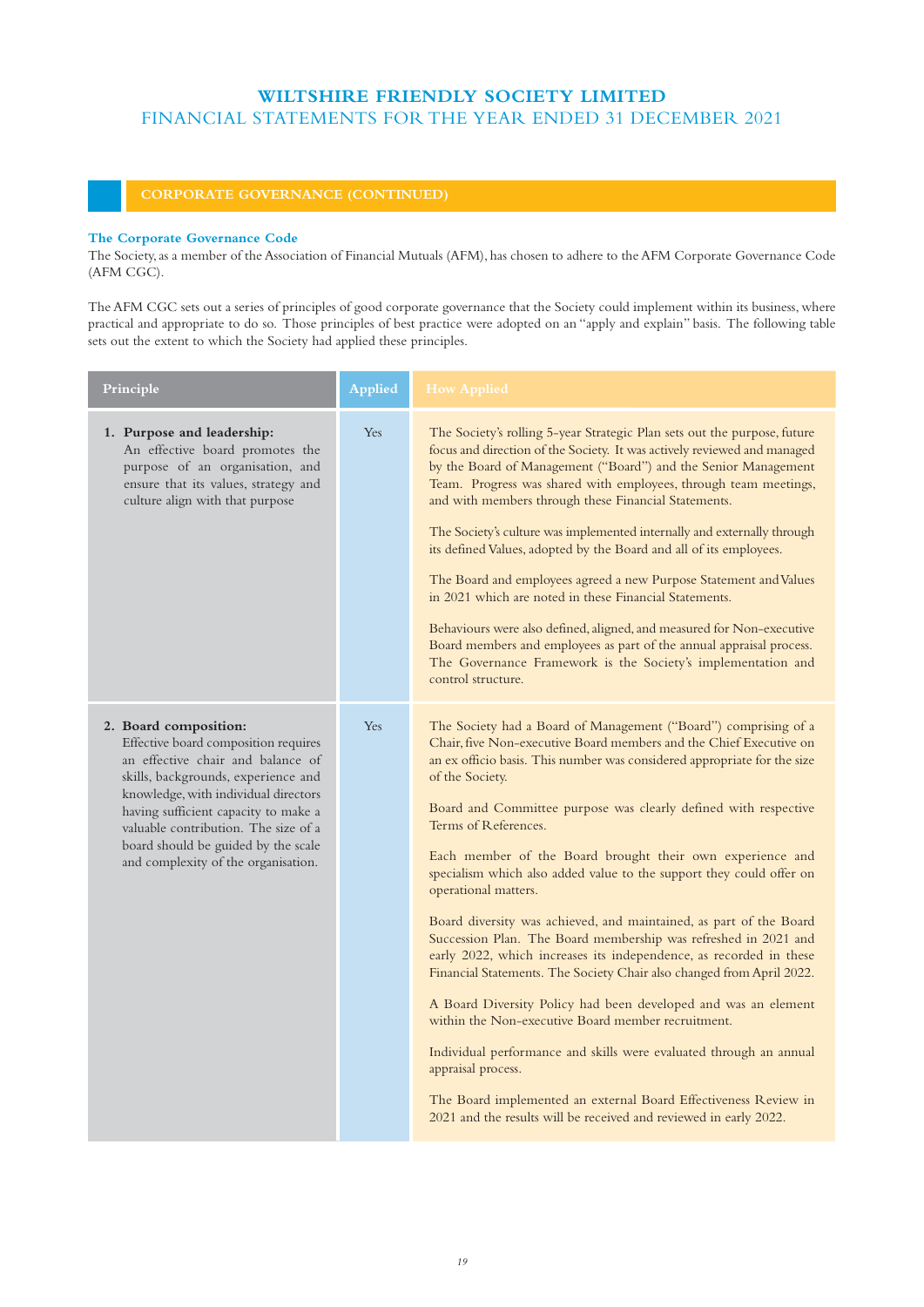| Principle                                                                                                                                                                                                                                                                                 | <b>Applied</b> | <b>How Applied</b>                                                                                                                                                                                                                                                                                                                                                                                                                                                                                                                                                                                                                                                                                                                                                                                                                                                                                                                                                                                                                                                                |
|-------------------------------------------------------------------------------------------------------------------------------------------------------------------------------------------------------------------------------------------------------------------------------------------|----------------|-----------------------------------------------------------------------------------------------------------------------------------------------------------------------------------------------------------------------------------------------------------------------------------------------------------------------------------------------------------------------------------------------------------------------------------------------------------------------------------------------------------------------------------------------------------------------------------------------------------------------------------------------------------------------------------------------------------------------------------------------------------------------------------------------------------------------------------------------------------------------------------------------------------------------------------------------------------------------------------------------------------------------------------------------------------------------------------|
| 3. Director responsibilities:<br>The board and individual directors<br>should have a clear understanding<br>their accountability<br>of<br>and<br>responsibilities. The board's policies<br>and procedures should support<br>decision-making<br>effective<br>and<br>independent challenge. | Yes            | The Society had a clear Board and Committee structure, responsibilities<br>were defined by the respective Terms of Reference.<br>Non-executive Board members had clear accountabilities from their<br>contracts and the Chair and Chief Executive had their responsibilities<br>specifically defined.<br>The ownership and development of the Society Environmental, Social<br>and Governance ("ESG") Plan, to include the specific response to<br>climate change, rested with the Board and the Chief Executive.<br>There were agreed Key Performance Indicators and specific<br>management reports that provided timely information to the Board of<br>Management ("Board"). The quality and integrity of that information<br>was internally reviewed by the Board and externally through Internal<br>and External Audit.<br>The Company Secretary kept the Board informed of internal and<br>external policy and procedures that impacted on their roles.<br>Board review, challenge and decision making was specifically noted in<br>the Board and Committee meeting minutes. |
| 4. Opportunity and risk:<br>A board should promote the long-<br>term sustainable success of the<br>organisation<br>by<br>identifying<br>opportunities to create and preserve<br>value, and establishing oversight for<br>the identification and mitigation of<br>risks.                   | Yes            | The Strategic Plan guided the Society's long-term focus and viability, and<br>within that, development opportunities were identified and subsequently<br>evaluated for implementation.<br>Sales initiatives were driven by the Product Steering Committee. Product<br>development was structured and controlled through the Product<br>Oversight and Governance Policy which drew value assessment through<br>market analysis and stakeholder input.<br>Risk management was the responsibility of the Audit, Risk and<br>Compliance Committee. There was a Risk Management Policy and<br>register, established on a three lines of defence basis, which was actively<br>reviewed and developed to identify changing and emerging risks and to<br>manage and mitigate them where possible.<br>ESG was previously identified as an emerging risk, with it being noted<br>in the Strategic Plan and as a new Key Strategic Activity to ensure it was<br>both planned and progressed.                                                                                                 |
| 5. Remuneration:<br>A board should promote executive<br>remuneration structures aligned to<br>the long-term sustainable success of<br>organisation, taking into account pay<br>and conditions elsewhere in the<br>organisation.                                                           | Yes            | The Board of Management controlled remuneration through the Staffing,<br>Salaries and Nominations Committee.<br>The Committee reviewed and benchmarked employee salary to ensure<br>it was both fair and appropriate in the market to recruit and then retain<br>employees.<br>The Society is small and had considered it was not appropriate to<br>undertake gender pay-gap reporting specifically.<br>Non-executive Board member and Chief Executive remuneration was<br>made clear to members annually in these Financial Statements.                                                                                                                                                                                                                                                                                                                                                                                                                                                                                                                                          |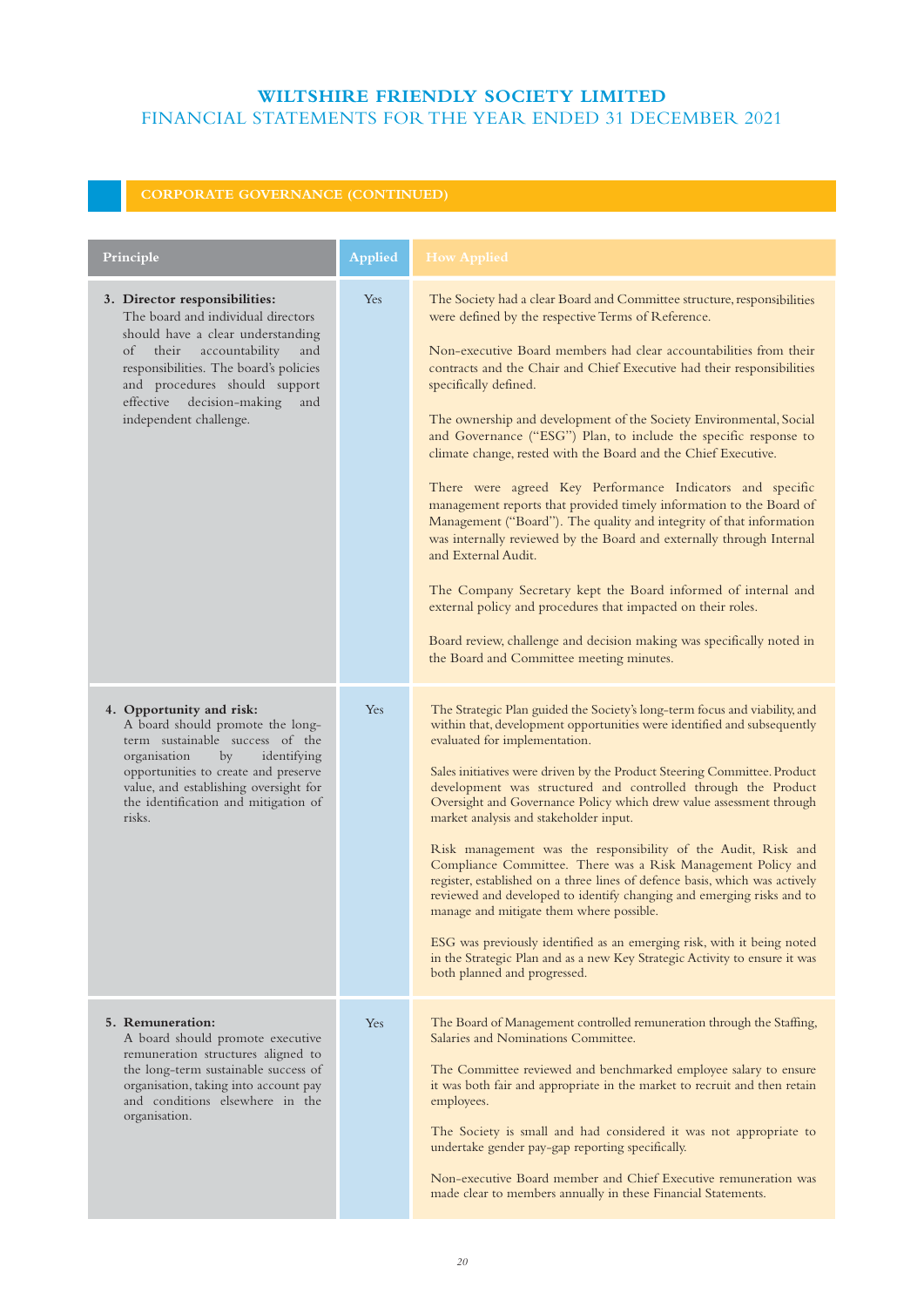| Principle                                                                                                                                                                                                                                                                                                                                          | <b>Applied</b> | <b>How Applied</b>                                                                                                                                                                                                                                                                                                                                                                                                                                                                                                                                                                                                                                                                                                                                                                                                                                                                                                                                                                                                                                                                                                                                                                                                                                                                                                                                                                                                                                                                                                                                                                                                                                                                                                                                                                                                                                                                                                                                                                                                                                                                                                                                                                                                                                                                   |
|----------------------------------------------------------------------------------------------------------------------------------------------------------------------------------------------------------------------------------------------------------------------------------------------------------------------------------------------------|----------------|--------------------------------------------------------------------------------------------------------------------------------------------------------------------------------------------------------------------------------------------------------------------------------------------------------------------------------------------------------------------------------------------------------------------------------------------------------------------------------------------------------------------------------------------------------------------------------------------------------------------------------------------------------------------------------------------------------------------------------------------------------------------------------------------------------------------------------------------------------------------------------------------------------------------------------------------------------------------------------------------------------------------------------------------------------------------------------------------------------------------------------------------------------------------------------------------------------------------------------------------------------------------------------------------------------------------------------------------------------------------------------------------------------------------------------------------------------------------------------------------------------------------------------------------------------------------------------------------------------------------------------------------------------------------------------------------------------------------------------------------------------------------------------------------------------------------------------------------------------------------------------------------------------------------------------------------------------------------------------------------------------------------------------------------------------------------------------------------------------------------------------------------------------------------------------------------------------------------------------------------------------------------------------------|
| 6. Stakeholder relationships and<br>engagement:<br>Directors should foster effective<br>stakeholder relationships aligned to<br>the organisation's purpose. The<br>board is responsible for overseeing<br>meaningful<br>engagement<br>with<br>stakeholders, including the workforce,<br>and having regard to their views<br>when taking decisions. | Yes            | The Strategic Plan directed the Society and progress was shared with<br>stakeholders through these Financial Statements and targeted<br>communications specific to the stakeholder group.<br>There was clear commitment to engage with key customers; who were<br>the members and intermediaries that made up and contributed to the<br>Society business.<br>The website was used to communicate the impact of the pandemic to<br>Society members and stakeholders in 2021. This was supplemented by<br>enhanced electronic communication, and full connectivity remained in<br>place whilst remote working.<br>The Senior Independent Board Member previously initiated member<br>forums to share future Society thinking and to identify what membership<br>value meant to the members themselves. Forums were paused in 2021,<br>due to the pandemic, though will resume when permitted in 2022<br>alongside enhanced member communication.<br>Defined operational and sales roles were dedicated to providing<br>communication and service. The Society also talked to its members<br>through the website and social media.<br>Suppliers were managed against their respective Terms of Engagement.<br>The Board of Management ("Board") was kept informed of engagement<br>and performance through the respective Board and Committee meetings.<br>The Board collectively, and Non-executive Board members individually,<br>sought to engage with employees through their staff meetings and one to<br>one interaction was made possible by the small size of the Society.<br>One area that the Society is committed to develop, especially now the<br>pandemic restrictions had been lifted, is its engagement in the local<br>community and environment.<br>The ESG Plan continues to develop. There were specific deliverables in<br>2021 to include the Climate Change Plan and Financial Risk Assessment,<br>Individual Capital Assessment and Financial Forecaster considerations and<br>Sustainability Assessment of the Investment Portfolio using the Investment<br>Adviser assessment model as detailed in these Financial Statements. The<br>Board has agreed the 2022 ESG plan priorities for implementation which<br>includes initial carbon footprint assessment. |

As at the date of this report each member of the Board of Management confirmed that:

- **•** so far as the Non-executive Board member is aware, there is no information relevant to the audit of the Society's Financial Statements for the year ending 31 December 2021 of which the Auditor is unaware;
- **•** he/she has taken all steps that he/she ought to have taken in his/her duty as a Director to make himself/herself aware of any relevant audit information and to establish that the Society's Auditor is aware of that information.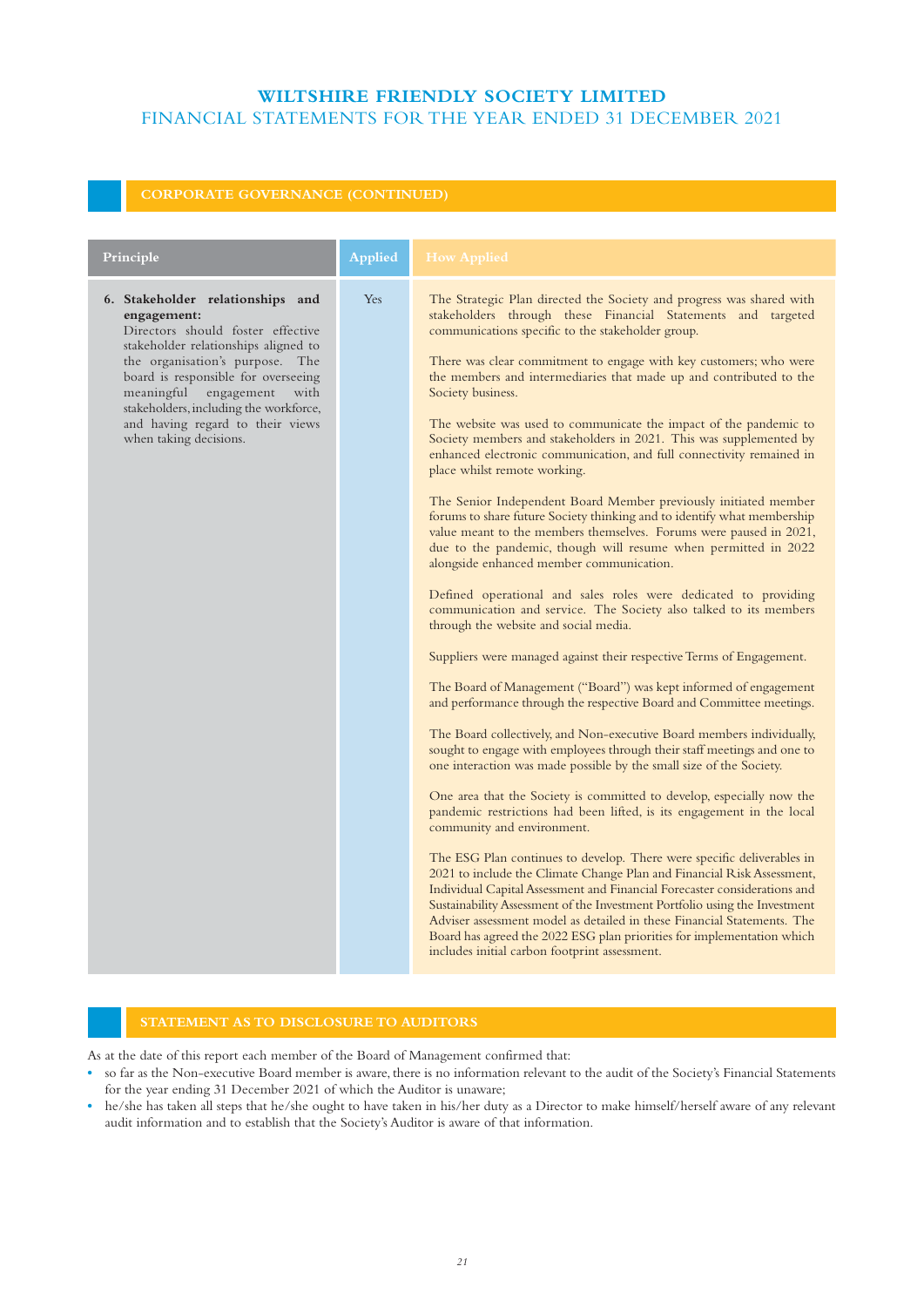## **STATEMENT OF THE BOARD OF MANAGEMENT RESPONSIBILITIES**

Society Rules and law require the Board of Management to prepare financial statements for each financial year which give a true and fair view of the state of affairs of the Society and of its results for that period. In preparing those financial statements, the Board is required to:

- **•** select suitable accounting policies and then apply them consistently;
- **•** make judgements and estimates that are reasonable and prudent;
- **•** state whether applicable accounting standards have been followed subject to material departures being explained;
- **•** prepare the accounts on a going concern basis unless it is inappropriate to presume the Society will continue in business.

The Board of Management is responsible for keeping proper accounting records that disclose with reasonable accuracy at any time the financial position of the Society. They are also responsible for safeguarding the assets of the Society and hence for taking reasonable steps for the prevention and detection of fraud and other irregularities.

The Board of Management ("Board") has considered the requirements of the Companies Act Section 172, which requires all directors of a company to act in the way they consider, in good faith, would be most likely to promote the success of the company for the benefit of its members as a whole, and in doing so have regard (amongst other matters) to:

- a) the likely consequences of any decisions in the long term;
- b) the interests of the Company's employees;
- c) the need to foster the Company's business relationships with suppliers, customers and others;
- d) the impact of the Company's operations on the community and the environment;
- e) the desirability of the Company maintaining a reputation for high standards of business conduct; and
- f) the need to act fairly as between members of the Company.

The Non-executive Board members and Chief Executive fulfil their duties through a strong governance framework and approach.

The future of the Society is directed by a rolling 5-year Strategic Plan and progress towards that can be found in the Strategic Report on pages 10 to 12. This plan was formed, and is updated, by the Board and the Senior Management Team.

Members of the Board engage with employees through their staff meetings and Board and Committee meetings, which gives the opportunity to provide both strategic update and understand and discuss operational matters.

The Board also regularly communicate, on an individual basis, with members of the Senior Management Team.

Employee interests are formally monitored and discussed at the Staffing, Salaries & Nominations Committee twice yearly.

The Society's key customers are its members and the intermediaries who place business. The Strategic Report on pages 10 to 12 explains more about how those relationships are provided for. The Society also has a number of suppliers with whom it regularly interacts, with those relationships managed against defined Terms of Engagement.

Establishing and maintaining the right culture is a fundamental focus within the Society. As outlined on page 7, the Society has a 'Purpose Statement' and set of 'Values' recognised as relevant to its employees, members and other customers. These 'Values' are the principles believed to be important to the business and come from the Society's purpose. They are what makes the Society different and defines it to the outside world. They are the foundations for how the Society goes about its work, they impact the processes used every day and must be common to all employees and the Board.

The Society has developed an Environmental, Social and Governance Plan, to include the specific responses to climate change and sustainability challenges, which will continue to be developed and implemented.

The Board monitors and manages operational and strategic performance and risk through agreed written reports and KPIs. The principal Society KPIs are shown on page 12, and risk management is explained in more detail in Note 3, Risk Management and Control, on pages 34-38 of these Financial Statements.

## **RE-APPOINTMENT OF AUDITORS**

A resolution to re-appoint the Auditor, Moore, will be proposed at the forthcoming Annual General Meeting.

## **By Order of the Board of Management**

**Jon Gratland Chief Executive 26 April 2022**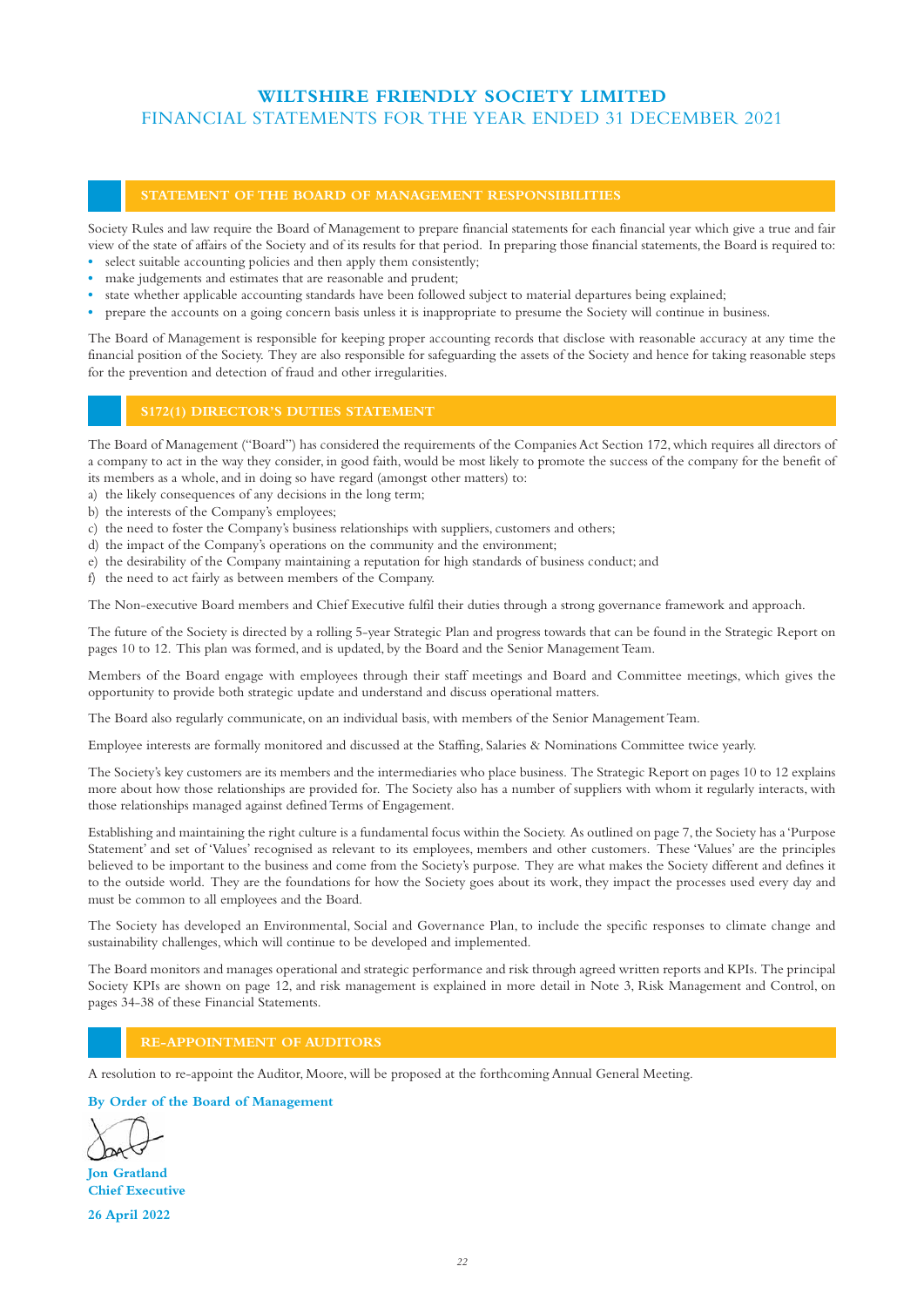## **WILTSHIRE FRIENDLY SOCIETY LIMITED**  FINANCIAL STATEMENTS FOR THE YEAR ENDED 31 DECEMBER 2021 INDEPENDENT AUDITOR'S REPORT TO THE MEMBERS OF WILTSHIRE FRIENDLY SOCIETY LIMITED

## **Our Opinion**

We have audited the financial statements of Wiltshire Friendly Society Limited (the 'Society') for the year ended 31 December 2021 which comprise the Statement of Comprehensive Income, Statement of Financial Position and notes to the financial statements, including a summary of significant accounting policies. The financial reporting framework that has been applied in their preparation is applicable law and United Kingdom Accounting Standards, including Financial Reporting Standard 102 The Financial Reporting Standard applicable in the UK and Republic of Ireland and FRS 103 Insurance Contracts (United Kingdom Generally Accepted Accounting Practice).

In our opinion, the Society's financial statements:

- **•** give a true and fair view of the state of the Society's affairs as at 31 December 2021 and of the society's surplus for the year then ended;
- **•** have been properly prepared in accordance with United Kingdom Generally Accepted Accounting Practice; and
- have been prepared in accordance with the Friendly Societies Act 1992.

#### **Basis for opinion**

We conducted our audit in accordance with International Standards on Auditing (UK) (ISAs (UK)) and applicable law. Our responsibilities under those standards are further described in the Auditor's responsibilities for the audit of the financial statements section of our report. We are independent of the Society in accordance with the ethical requirements that are relevant to our audit of the financial statements in the UK, including the FRC's Ethical Standard as applied to public interest entities, and we have fulfilled our other ethical responsibilities in accordance with these requirements. We believe that the audit evidence we have obtained is sufficient and appropriate to provide a basis for our opinion.

### **Conclusions relating to going concern**

In auditing the financial statements, we have concluded that the Directors' use of the going concern basis of accounting in the preparation of the financial statements is appropriate. Our evaluation of the Directors' assessment of the Society's ability to continue to adopt the going concern basis of accounting included:

- **•** review and challenge of the Society current plans and budgets, challenging growth assertions and ensuring that movements were in line with justifiable assumptions and movements;
- **•** reviewing the basis of solvency projections for the next 12 months and ensuring that an appropriate mechanism for calculating solvency had been applied; and

Based on the work we have performed, we have not identified any material uncertainties relating to events or conditions that, individually or collectively, may cast significant doubt on the Society's ability to continue as a going concern for a period of at least twelve months from when the financial statements are authorised for issue.

Our responsibilities and the responsibilities of the Directors with respect to going concern are described in the relevant sections of this report.

#### **An overview of the scope of the audit**

Our audit was scoped by obtaining an understanding of the Society and its environment, including the Society's system of internal control, and assessing the risks of material misstatement in the financial statements. We also addressed the risk of management override of internal controls, including assessing whether there was evidence of bias by the Directors that may have represented a risk of material misstatement.

All audit work was performed directly by the audit engagement team with the assistance of appointed experts.

In particular, we looked at where the directors made subjective judgements, for example in respect of the valuation of technical provisions, which are subject to management judgement and estimation.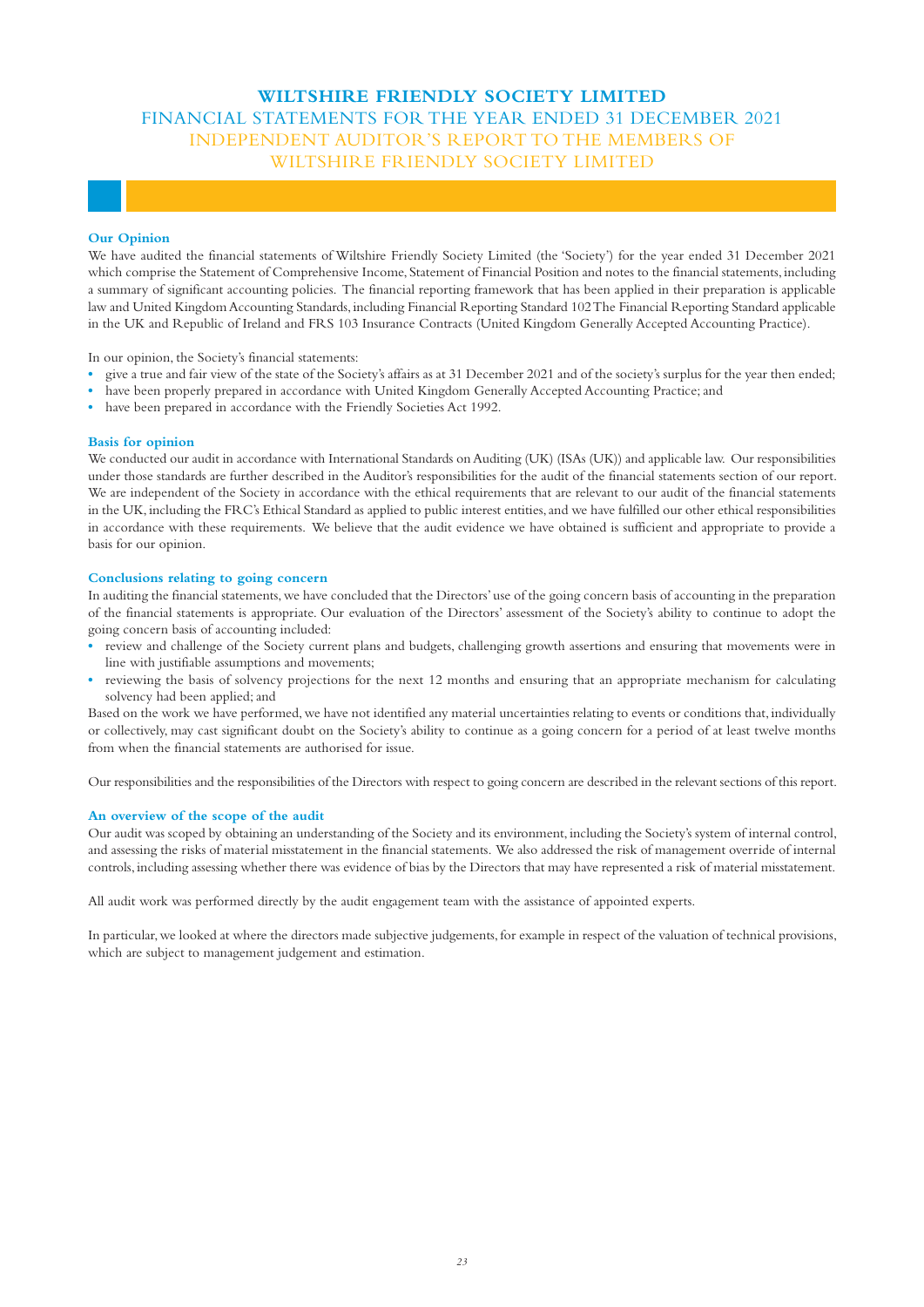## **WILTSHIRE FRIENDLY SOCIETY LIMITED**  FINANCIAL STATEMENTS FOR THE YEAR ENDED 31 DECEMBER 2021 INDEPENDENT AUDITOR'S REPORT TO THE MEMBERS OF WILTSHIRE FRIENDLY SOCIETY LIMITED (CONTINUED)

## **Key Audit Matters**

Key audit matters (KAM) are those matters that, in our professional judgement, were of most significance in our audit of the financial statements of the current period and include the most significant assessed risks of material misstatement (whether or not due to fraud) we identified, including those which had the greatest effect on: the overall audit strategy, the allocation of resources in the audit; and directing the efforts of the engagement team.

These matters were addressed in the context of our audit of the financial statements as a whole, and in forming our opinion thereon, and we do not provide a separate opinion on these matters.

## **Valuation of the long-term business provision**

Included in the financial statements is a long-term business provision liability which represents the estimated costs of settling benefits and claims associated with income protection products. This is set out in further detail in notes 3 and 11. The provision is calculated by an independent actuarial expert appointed by management utilising policy data and assumptions applied to the valuation calculations. We have assessed this area as being of significant risk to the audit due to the significance of these amounts in deriving the Society's results and because of the assumptions underpinning the calculation, which can be highly subjective.

## **Key Audit Matter How our audit addressed the key audit matter**

In assessing the valuation of the long-term business provision, we performed the following procedures:

- **•** We have utilised an independent actuary to report to us on the methodology and assumptions underpinning the calculation of the provision and the accuracy of the calculation itself.
- **•** We have reviewed and confirmed the independence and expertise of our and the Society's actuarial experts.
- **•** We have obtained and reviewed the actuarial reports prepared by the Society's actuary and our reviewing actuary and checked that all relevant judgements and estimates in the Society's calculation have been considered and appropriately challenged in forming our opinion.
- **•** We have reviewed and assessed changes to the assumptions used in the longterm business provision to check these are reasonable and in line with acceptable parameters based on our independent actuary's assessment.
- **•** We have agreed source data provided to management's actuary and to our reviewing actuary to the underlying policy data to check that calculations are based on accurate information.
- **•** We agreed a sample of data for new members to the policy admin system to check that the underlying policy data had been correctly entered.

Overall, based on the assumptions and methodology used at 31 December 2021, we consider the long-term business provision liability recognised by the Society within their financial statements to be reasonable.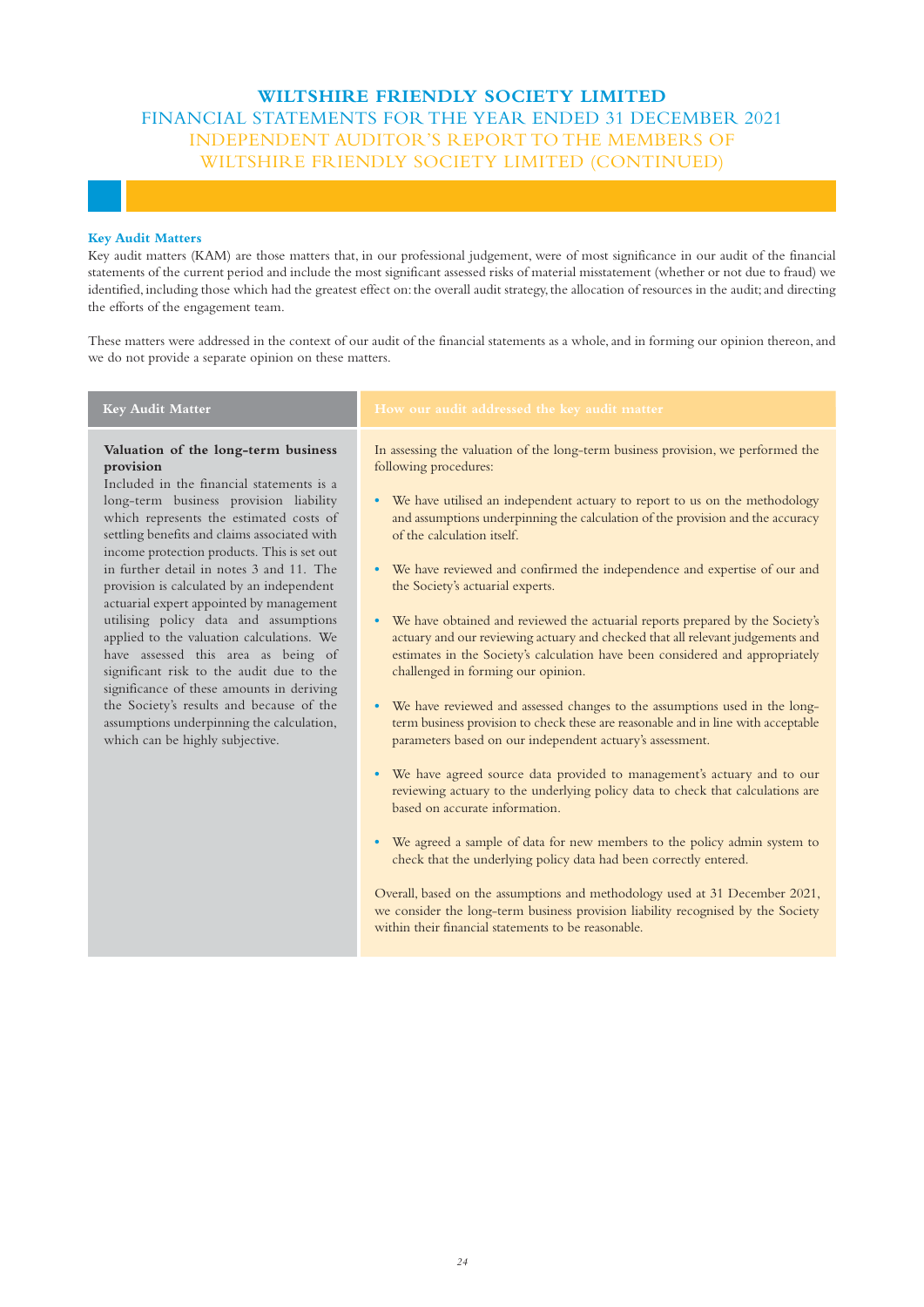## **WILTSHIRE FRIENDLY SOCIETY LIMITED**  FINANCIAL STATEMENTS FOR THE YEAR ENDED 31 DECEMBER 2021 INDEPENDENT AUDITOR'S REPORT TO THE MEMBERS OF WILTSHIRE FRIENDLY SOCIETY LIMITED (CONTINUED)

## **Our Application of Materiality**

In planning and performing our audit we were influenced by our application of materiality. We set certain quantitative measures and thresholds for materiality, which together with other, qualitative, considerations, helped us to determine the scope of our audit and the nature, timing and extent of the procedures performed. Based on our professional judgement we determined materiality for the Society to be £38,000 for items impacting the Statement of Comprehensive Income, which is approximately 2% of income (excluding changes in the long-term business provision). We determined materiality of £320,000 for items which require reclassification on the Statement of Financial Position, which is approximately 2% of gross assets. Performance materiality is the application of materiality at the individual account or balance level set at an amount to reduce to an appropriately low level the probability that the aggregate of uncorrected and undetected misstatements exceeds materiality for the financial statements as a whole. Performance materiality was set at  $\zeta$ 28,500 (2020: £31,500) which represents 75% (2020: 75%) of the above materiality level. We agreed with the audit committee that we would report to the Board all audit differences in excess of  $\mathcal{L}1,900$ , as well as differences below that threshold that in our view warranted reporting on qualitative grounds.

### **Other information**

The directors are responsible for the other information. The other information comprises the information included in the annual report, other than the financial statements and our auditor's report thereon. Our opinion on the financial statements does not cover the other information and, except to the extent otherwise explicitly stated in our report, we do not express any form of assurance conclusion thereon.

In connection with our audit of the financial statements, our responsibility is to read the other information and, in doing so, consider whether the other information is materially inconsistent with the financial statements or our knowledge obtained in the audit or otherwise appears to be materially misstated. If we identify such material inconsistencies or apparent material misstatements, we are required to determine whether there is a material misstatement in the financial statements or a material misstatement of the other information. If, based on the work we have performed, we conclude that there is a material misstatement of this other information, we are required to report that fact. We have nothing to report in this regard.

## **Opinions on other matters prescribed by the Friendly Societies Act 1992**

In our opinion, based on the work undertaken in the course of the audit the information given in the Report of the Board of Management, the Strategic Report and the Directors Report for the financial year for which the financial statements are prepared is consistent with the accounting records and the financial statements.

### **Matters on which we are required to report by exception**

We have nothing to report in respect of the following matters in relation to which the Friendly Societies Act 1992 requires us to report to you if, in our opinion:

- **•** proper accounting records have not been kept by the Society; or
- **•** the financial statements are not in agreement with the accounting records and returns; or
- **•** we have not received all the information and explanations we require for our audit.

### **Respective responsibilities of Directors**

As explained more fully in the directors' responsibilities statement, the directors are responsible for the preparation of the financial statements and for being satisfied that they give a true and fair view, and for such internal control as the directors determine is necessary to enable the preparation of financial statements that are free from material misstatement, whether due to fraud or error.

In preparing the financial statements, the directors are responsible for assessing the Society's ability to continue as a going concern, disclosing, as applicable, matters related to going concern and using the going concern basis of accounting unless the directors either intend to liquidate the Society or to cease operations, or have no realistic alternative but to do so.

#### **Auditor's responsibilities for the audit of the financial statements**

Our objectives are to obtain reasonable assurance about whether the financial statements as a whole are free from material misstatement, whether due to fraud or error, and to issue an auditor's report that includes our opinion. Reasonable assurance is a high level of assurance, but is not a guarantee that an audit conducted in accordance with ISAs (UK) will always detect a material misstatement when it exists. Misstatements can arise from fraud or error and are considered material if, individually or in the aggregate, they could reasonably be expected to influence the economic decisions of users taken on the basis of these financial statements.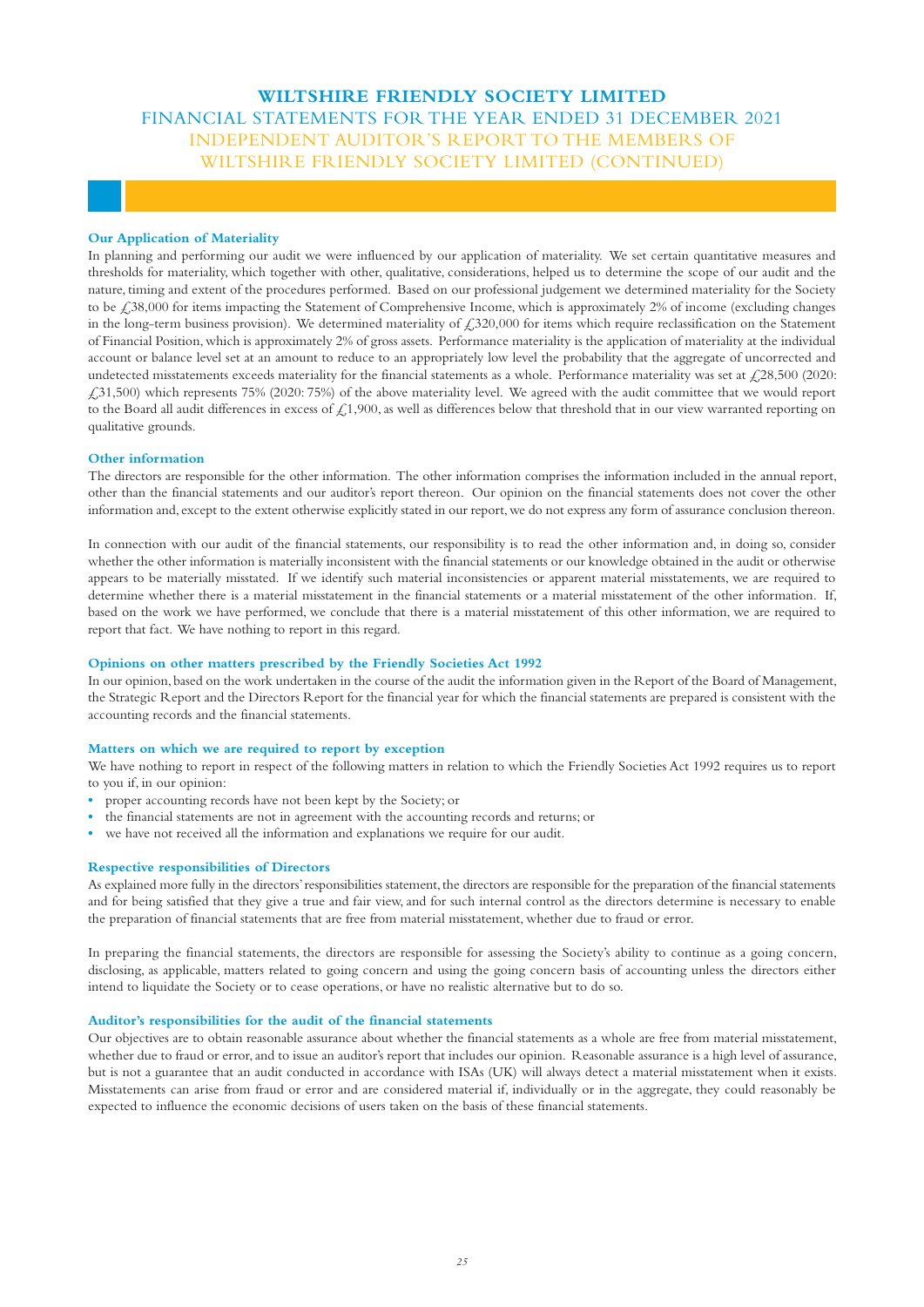## **WILTSHIRE FRIENDLY SOCIETY LIMITED**  FINANCIAL STATEMENTS FOR THE YEAR ENDED 31 DECEMBER 2021 INDEPENDENT AUDITOR'S REPORT TO THE MEMBERS OF WILTSHIRE FRIENDLY SOCIETY LIMITED (CONTINUED)

## **Extent to which the audit was capable of detecting irregularities, including fraud**

Irregularities, including fraud, are instances of non-compliance with laws and regulations. We design procedures in line with our responsibilities, outlined above, to detect material misstatements in respect of irregularities, including fraud. The extent to which our procedures are capable of detecting irregularities, including fraud is detailed below:

- **•** agreement of the financial statement disclosures to underlying supporting documentation;
- **•** our responses to significant audit risks (technical provisions and management override of controls) are intended to sufficiently address the risk of fraudulent manipulation. In particular we engaged an independent external actuary as auditor's expert to review the assumptions and methodology applied by the Society in the valuation of long term business provisions to check the methods utilised are appropriate.
- **•** enquiries of management;
- **•** review of minutes of board meetings throughout the period;
- obtaining an understanding of the legal and regulatory framework applicable to the Society's operations;
- **•** obtaining an understanding of the control environment in monitoring compliance with laws and regulations; and
- review of correspondence with the Prudential Regulation Authority (PRA) and Financial Conduct Authority (FCA).

Our audit procedures were designed to respond to risks of material misstatement in the financial statements, recognising that the risk of not detecting a material misstatement due to fraud is higher than the risk of not detecting one resulting from error, as fraud may involve deliberate concealment by, for example, forgery, misrepresentations or through collusion. There are inherent limitations in the audit procedures performed and the further removed non-compliance with laws and regulations is from the events and transactions reflected in the financial statements, the less likely we are to become aware of it.

A further description of our responsibilities is available on the Financial Reporting Council's website at: www.frc.org.uk/auditorsresponsibilities. This description forms part of our auditor's report.

## **Use of our report**

This report is made solely to the Society's Members, as a body, in accordance with section 73 of the Friendly Societies Act 1992. Our audit work has been undertaken so that we might state to the Society's Members those matters we are required to state to them in an auditor's report and for no other purpose. To the fullest extent permitted by law, we do not accept or assume responsibility to anyone other than the Society and the Society's Members as a body, for our audit work, for this report, or for the opinions we have formed.

**M Powell Senior Statutory Auditor** 

**For and on behalf of Moore Chartered Accountants and Statutory Auditor** 

**5 May 2022**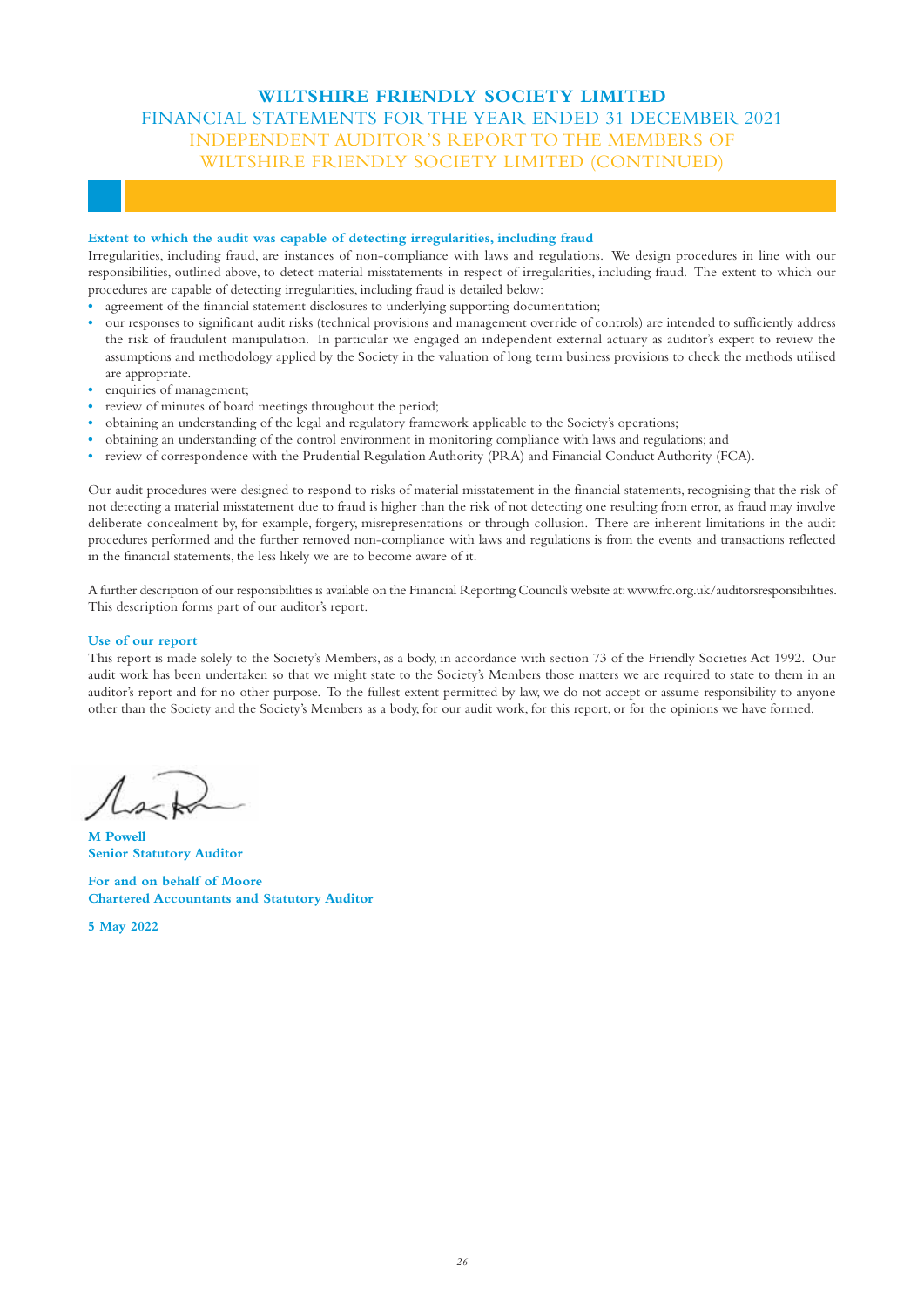## **STATEMENT OF COMPREHENSIVE INCOME FOR THE YEAR ENDED 31 DECEMBER 2021**

|                                                          | <b>Notes</b>   | 2021         | 2020                              |
|----------------------------------------------------------|----------------|--------------|-----------------------------------|
|                                                          |                |              |                                   |
| <b>Technical Account: Long-Term Business</b>             |                | $\angle 000$ | $\textcolor{blue}{\cancel{.000}}$ |
| Net Earned Premium Income                                | 4a             | 1,479        | 1,542                             |
| Investment income                                        | 4b             | 438          | 464                               |
| Other technical income                                   |                | 7            | 5                                 |
| <b>Total technical income</b>                            |                | 1,924        | 2,011                             |
|                                                          |                |              |                                   |
| Gross benefits and claims                                |                | (628)        | (626)                             |
| Claims ceded to reinsurers                               |                | 20           | 9                                 |
|                                                          |                |              |                                   |
| Net benefits and claims                                  |                | (608)        | (617)                             |
| Change in long-term business liabilities (reserves)      |                | 535          | (51)                              |
| Bonuses, rebates & other disbursements                   | 6              | (295)        | (296)                             |
| Net operating expenses                                   | $\overline{7}$ | (1,006)      | (1,008)                           |
| Direct Investment expenses and charges                   | 7              | (53)         | (57)                              |
| Unrealised gains/(losses) on investments                 |                | 347          | 638                               |
| Realised gains/(losses) on investments                   |                | (17)         | (160)                             |
| Transfer (to)/from the Fund for Future Appropriations    | 10             | (827)        | (460)                             |
| Total claims bonuses and expenses                        |                | (1, 924)     | (2,011)                           |
| Balance on the Technical Account: Long-Term Business and |                |              |                                   |
| <b>Total Comprehensive Income</b>                        |                |              |                                   |

The above results relate wholly to continuing activities.

The Society has not presented a Statement of Changes in Equity as there are no equity holders in the Society as the Society is a mutual organisation.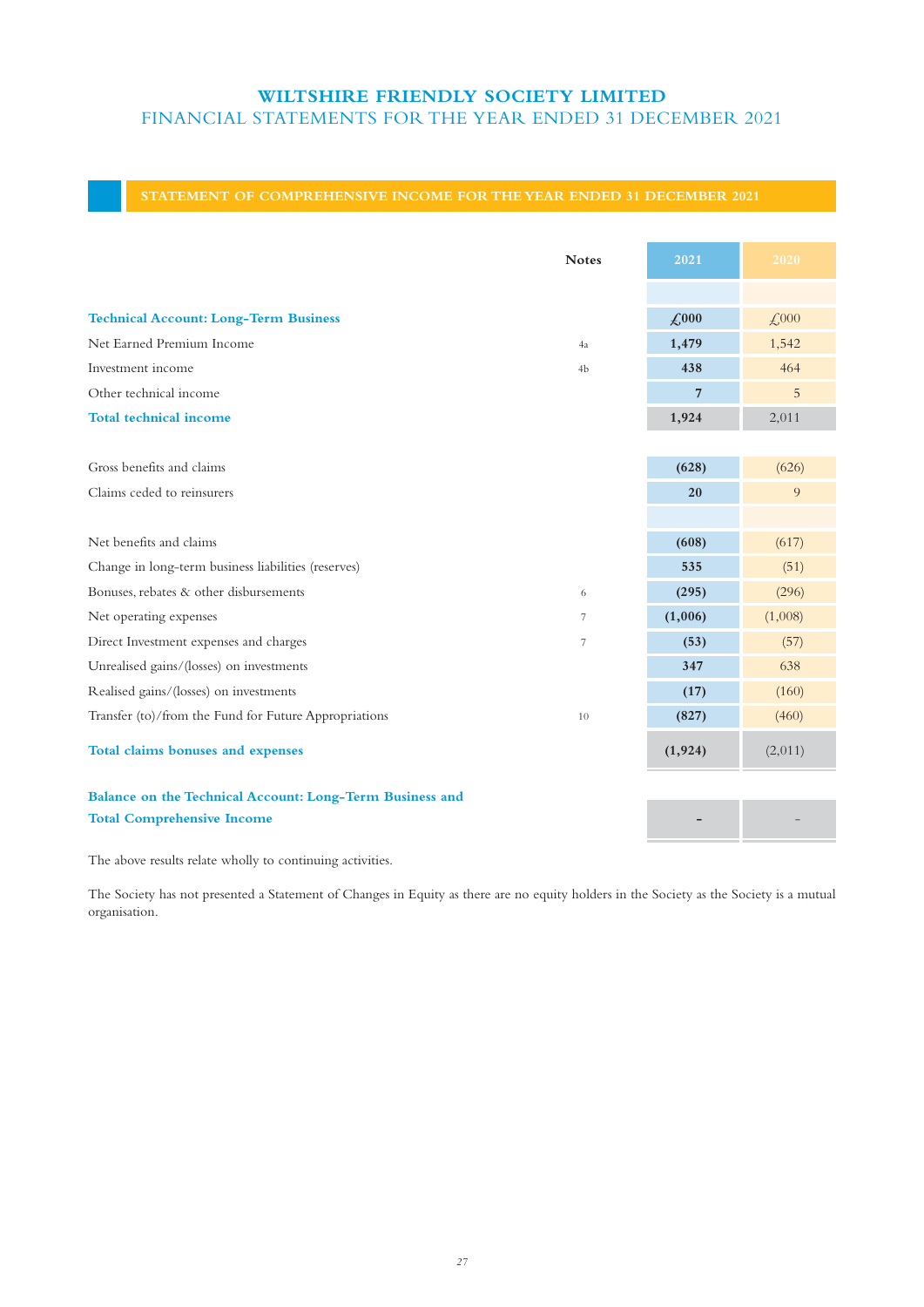|                                                        | <b>Notes</b> | 2021                | 2020                            |
|--------------------------------------------------------|--------------|---------------------|---------------------------------|
|                                                        |              |                     |                                 |
| <b>ASSETS</b>                                          |              | $\mathcal{L}^{000}$ | $\textcolor{blue}{\text{£}}000$ |
| <b>Investments</b>                                     |              |                     |                                 |
| Land and buildings                                     | 8            | 1,050               | 1,050                           |
| Other financial investments                            | 8            | 14,792              | 14,665                          |
|                                                        |              | 15,842              | 15,715                          |
| <b>Debtors</b>                                         |              |                     |                                 |
| Arising out of direct insurance operations             |              | $\overline{4}$      | 20                              |
| Other assets                                           |              | 18                  | $\overline{\phantom{a}}$        |
| Tangible & Intangible Fixed Assets                     | 9            | 81                  | 80                              |
| Cash at bank and in hand                               |              | 100                 | 135                             |
| Prepayments and accrued income                         |              |                     |                                 |
| Accrued interest and rent                              |              | 103                 | 105                             |
| Deferred acquisition costs                             |              | 19                  | 26                              |
| Other prepayments                                      |              | 28                  | 26                              |
|                                                        |              |                     |                                 |
| <b>Total assets</b>                                    |              | 16,195              | 16,107                          |
| <b>LIABILITIES</b>                                     |              |                     |                                 |
| <b>Members</b> funds                                   | 11           | 6,471               | 6,689                           |
| Fund for future appropriation                          | 10           | 6,763               | 5,936                           |
| <b>Technical provisions</b>                            |              |                     |                                 |
| Long-term business provision                           | 11           | 2,725               | 3,260                           |
| Claims outstanding                                     |              | 19                  | 25                              |
| <b>Creditors</b>                                       |              |                     |                                 |
| Arising out of direct insurance operations             | 12           | 30                  | 23                              |
| Other creditors including taxation and social security | 12           | 84                  | 74                              |
| <b>Accruals and deferred income</b>                    | 12           | 103                 | 100                             |
|                                                        |              |                     |                                 |
| <b>Total liabilities</b>                               |              | 16,195              | 16,107                          |

These Financial Statements were approved by the Board of Management on 26 April 2022 and were signed on its behalf by:-

Carrie Withlesd

**Caroline Whitehead**  Jon Gratland **Chair Chief Executive**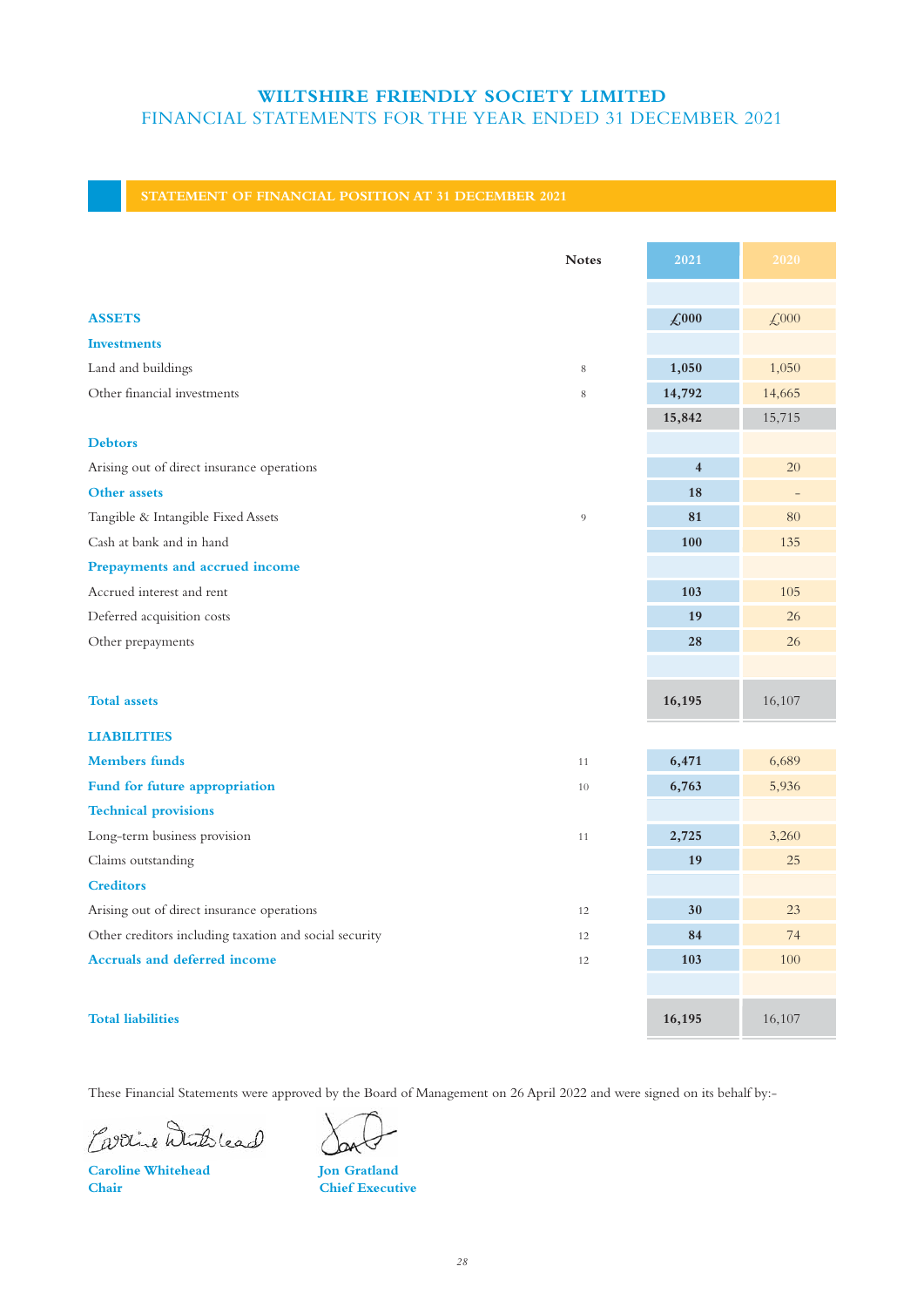#### **Basis of Preparation**

The financial statements have been prepared in accordance with Financial Reporting Standard (FRS) 102 and Financial Reporting Standard 103 as issued by the Financial Reporting Council and the Friendly Societies (Accounts and Related Provisions) Regulations 1994 ("the Regulations").

In accordance with FRS 103 on Insurance Contracts, the Society has applied existing accounting practices for insurance contracts, modified as appropriate to comply with applicable standards.

The financial statements have been prepared on a fair value basis, except for the revaluation of certain properties and financial instruments.

The preparation of financial statements in conformity with FRS 102 requires the use of certain critical accounting estimates. It also requires management to exercise its judgement in the process of applying the accounting policies selected for use by the Society. The areas involving a higher degree of judgement or complexity, or areas where assumptions and estimates are significant to the financial statements are disclosed in Note 1. Use of available information and application of judgement are inherent in the formation of estimates. Actual outcomes in the future could differ from such estimates.

After making enquiries, the Directors have a reasonable expectation that the Society has adequate resources to continue in operational existence for the foreseeable future. The Society therefore continues to adopt the going concern basis in preparing its financial statements (see the Going Concern Assessment on page 9 for further explanation).

#### **Contributions to the Sickness Fund (Premiums)**

In accordance with the provisions of the Friendly Societies Act 1992 contribution income is not recoverable at law. Therefore regular contributions are accounted for when due for payment but are excluded if the related membership (policy) is greater than 3 months in arrears, after which period the Society's Rules prescribe that a member is ineligible to claim sickness benefit. New business contributions are recognised when the policy liability is set up, the contribution is due for payment and payment is received. Reinsurance premiums payable are accounted for when due for payment.

#### **Investment Income**

Income from investments is included in the Technical Account: Long-Term Business, net of any taxation deducted at source. Account is taken of dividend income when received or at the time the related investment is quoted on an "ex-dividend" basis. Income from other interest bearing investments is included on an accruals basis.

#### **Claims and Benefits**

Claims payable on maturity are recognised when the claim becomes due for payment. Claims payable on death are accounted for on notification but with effect from the date of death. Surrenders are accounted for at the earlier of the payment date or when the policy ceases to be included within the long-term business provision. Where claims are payable and the contract remains in force, the claim or instalment is accounted for when due for payment.

## **Realised and Unrealised Gains and Losses**

Realised gains and losses, being the difference between the net sale proceeds and the valuation at the previous Balance Sheet date or at the cost of acquisition if acquired later, are included within investment income or investment expenses in the Technical Account: Long-Term Business. Unrealised gains and losses are also reported in the Technical Account: Long-Term Business.

### **Acquisition Costs**

In respect of insurance contracts, acquisition costs comprise of all direct and indirect costs incurred in writing new contracts and are charged in current and future accounting periods in line with margins in matching revenues. For new contracts sold through intermediaries, commission costs are amortised over the first twelve months of the contract in line with the current margins. Amortisation of intermediary commission costs are reflected in the balance sheet as deferred acquisition costs. Commission paid to the Society's employed advisers is charged at the time of payment. All deferred acquisition costs are tested for recoverability at each reporting date. The carrying values are adjusted to recoverable amounts and any resulting impairment losses are charged to the Statement of Comprehensive Income.

#### **Apportionment and Bonuses**

Apportionment and Bonuses are recognised in the Technical Account: Long-Term Business when declared. Terminal Bonus is recognised when paid or when eligibility to claim sickness benefit under a policy is commuted.

## **Pension Scheme Arrangements**

The Society operates a defined contribution scheme, the assets of which are held separately from those of the Society in independently administered funds. Contributions to the scheme are charged as an expense in the period to which they relate.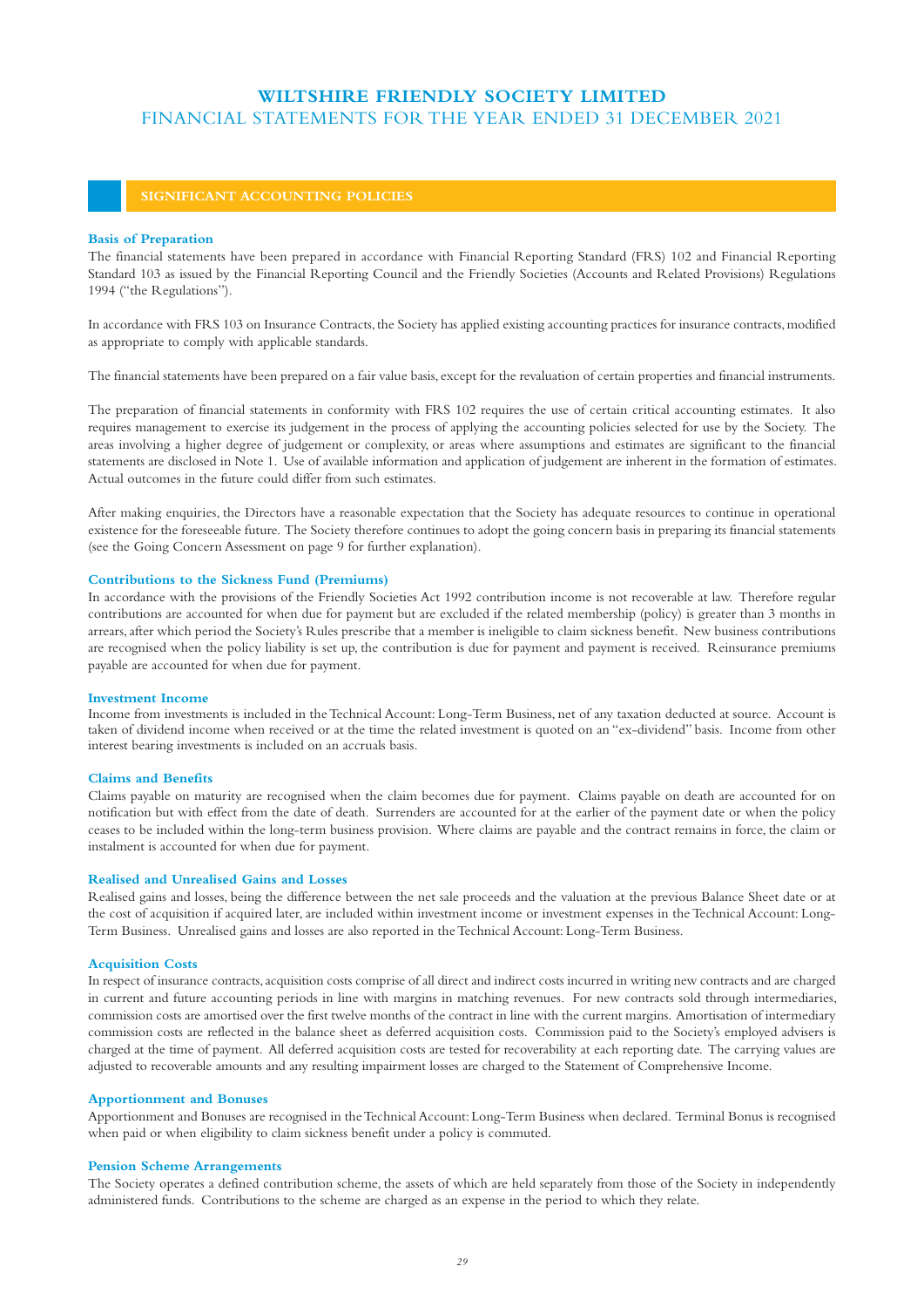#### **Fund for Future Appropriation**

The fund for future appropriation represents amounts which have yet to be allocated to members. Transfers to and from the fund reflect the excess or deficiency of revenues (including premiums and investment gains and losses) over expenses (including claims) in each accounting period.

#### **Long-Term Business Provision**

The long-term business provision is determined by the Board on the advice of the Actuary to the Society as part of the annual actuarial valuation of the Society's long-term business. The provision is initially determined in accordance with the requirements of the Prudential Regulatory Authority ("the PRA") Rulebook: Non-Solvency II Firms. In accordance with normal insurance practice, certain reserves required for the statutory valuation returns are not required to be included in these accounts that are designed to present a true and fair view. This adjusted basis is referred to as the modified statutory solvency basis. These liabilities are calculated using historic Society experience and include reserves for claims which have occurred but not been reported, a reserve for unexpired risks and a reserve for claims already in payment.

### **Quoted Fixed Interest and Equity Investments**

Income from investments is included in the Technical Account: Long-Term Business, net of any taxation deducted at source. Account is taken of dividend income when received or at the time the related investment is quoted on an "ex-dividend" basis. Income from other interest bearing investments is included on an accruals basis.

Investments are stated within these statements at their closing year-end mid-market values, net of any accrued income.

#### **Investment Property**

Investment property, which is property held to earn rentals and/or for capital appreciation, is stated at its fair value at the reporting date. Gains or losses arising from changes in the fair value of investment property are included in profit or loss for the period in which they arise.

An external independent valuer, having appropriate recognised professional qualifications and current experience of the location and type of property being valued, values the Society's investment property from time to time when the Board deem it prudent to do so. Fair values are based on market values. Market values are the estimated amount for which a property could be exchanged on the date of the valuation between a willing buyer and a willing seller in an arm's length transaction after proper marketing.

#### **Tangible Fixed Assets**

Tangible fixed assets are stated at cost less depreciation. Depreciation is provided on all tangible fixed assets at rates calculated to write off the cost, less their estimated residual value, of each asset on a straight line basis over its estimated useful life. All proprietary software of whatever cost and small equipment costing below a de-minimus level, which is currently £500, are written off in the year of purchase. The Society's Strategic Plan anticipates capital expenditure to improve systems to ensure that they are consistent with that Plan. The Board believes it to be more appropriate to write off such expenditure over four years. Assets are depreciated on the following bases:-

**Fixtures and Fittings** 10 years

**Office Fittings and Equipment** 10 years & 5 years

**Computer Hardware and Office Machines** 3 years

**Bespoke and Specialist Computer Software** 4 years

## **General Information**

The Society is a Friendly Society incorporated in the United Kingdom under the Friendly Societies Act. The address of the registered office is given on the back page of these Financial Statements. The nature of the Society's operations and its principal activities are set out in the Strategic Report on pages 10 to 12.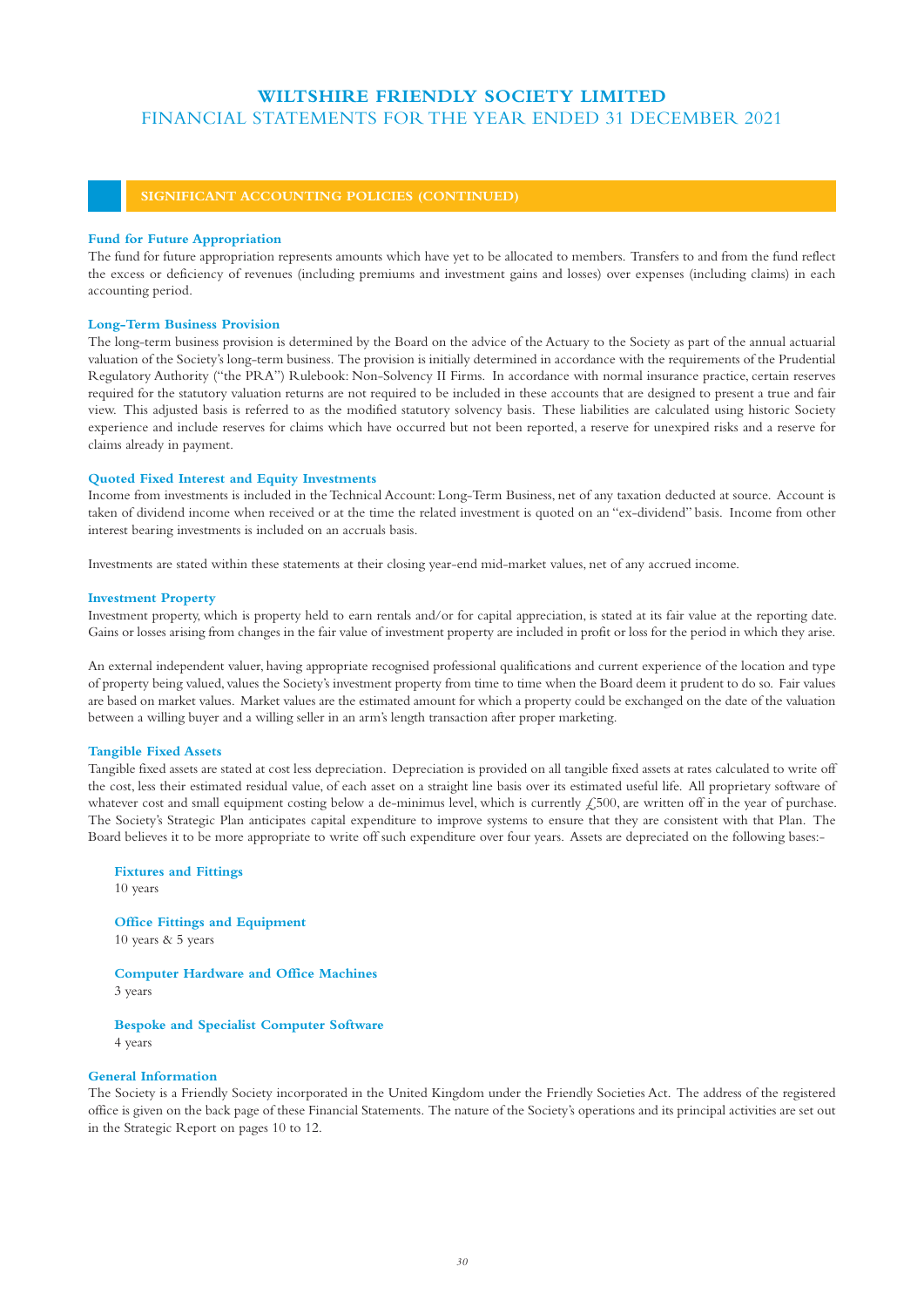## **NOTES TO THE FINANCIAL STATEMENTS FOR THE YEAR ENDED 31 DECEMBER 2021**

## **1) Critical Accounting Judgements and Estimates**

In preparing the financial statements, management is required to make estimates and assumptions which affect reported income, expenses, assets, liabilities and disclosure of contingent assets and liabilities. Use of available information and application of judgement are inherent in the formation of estimates, together with past experience and expectations of future events that are believed to be reasonable under the circumstances. Actual results in the future could differ from such estimates.

## **Fair Value of Financial Assets**

Market observable inputs are used wherever possible. In the absence of an active market, estimation of fair value is achieved by using valuation techniques such as recent arm's length transactions, discounted cash flow analysis and option pricing models. For discounted cash flow analysis, estimated future cash flows and discount rates are based on current market information and rates applicable to financial instruments with similar yields, credit quality and maturity characteristics. This valuation will also take into account the marketability of the assets being valued.

## **Long-Term Business Provision**

The valuation of insurance contracts is based on policy data held on the Society's administration systems and prudent assumptions set using internal and external data as inputs to actuarial valuation models.

The assumptions used for mortality and morbidity are based on standard industry tables, adjusted where appropriate to reflect the Society's own experience.

The assumptions used for investment returns, expenses, lapse and surrender rates are based on current market yields, product characteristics, and relevant claims experience.

The assumptions used for discount rates are based on current market risk rates, adjusted for the Society's own risk exposure.

Due to the long-term nature of these obligations, the estimates are subject to significant uncertainty.

The main assumption underlying these techniques is that past claims development experience is used to project ultimate claims costs. To the extent that the ultimate cost is different from the estimate, where experience is better or worse than that assumed, the surplus or deficit will be credited or charged to gross benefits and claims within the Statement of Comprehensive Income in future years.

## **2) Capital Management**

The Society's key capital management objectives are to:

a) ensure the Society's strategy can be implemented and is sustainable;

b) ensure the Society's financial strength and to support the risks it takes on as part of its business;

- c) give confidence to members and other stakeholders who have relationships with the Society; and
- d) comply with capital requirements imposed by its UK regulator, the PRA.

These objectives are reviewed at least annually, and benchmarks are set by which to judge the adequacy of the Society's capital. The capital position is monitored against those benchmarks to ensure that sufficient capital is available to the Society.

The Society is required by PRA Rules to hold a minimum amount of capital. In practice the Society's business generates a Regulatory Capital Requirement ("RCR") in excess of the minimum amount. At the end of 2021 the Society's available capital is more than seven times the RCR. The Society also carries out an Individual Capital Assessment ("ICA") which is a better measure of the capital required to support the business as it covers a wider range of risks and provides a more realistic assessment basis. The Board intends to maintain surplus capital in excess of the RCR and the Society's ICA to meet the PRA's total capital requirements and to maintain appropriate additional margins over this to absorb changes in future capital requirements.

The Society complied with all externally imposed capital requirements to which it was subject throughout the reporting period.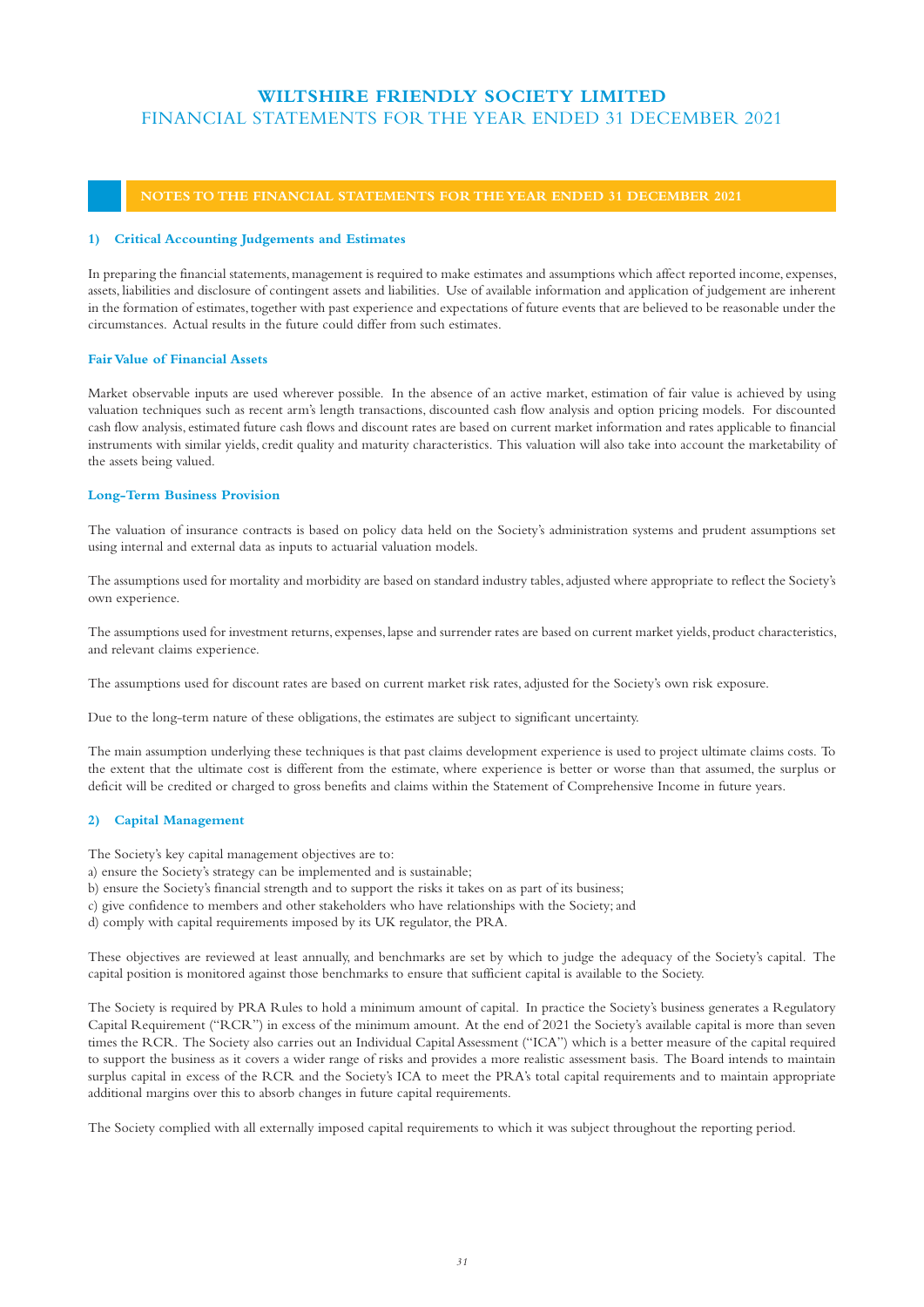## **NOTES TO THE FINANCIAL STATEMENTS FOR THE YEAR ENDED 31 DECEMBER 2021 (CONTINUED)**

## **2) Capital Management (Continued)**

The Capital Statement set out below, illustrates the financial strength of the Society's life business at 31 December 2021. This statement shows an analysis of the available capital resources calculated on a regulatory basis for the Society. It also shows the margins over and above the regulatory requirements and the overall surplus capital within the fund under these bases.

The total regulatory capital requirement for the Society at the year end was £546,000 (2020: £532,000).

|                                       | 2021           | 2020                              |
|---------------------------------------|----------------|-----------------------------------|
|                                       |                |                                   |
| <b>Capital Statement Table</b>        | $\angle 000$   | $\textcolor{blue}{\cancel{.000}}$ |
| Fund for future appropriation         | 6,762          | 5,936                             |
| Regulatory adjustments: Assets        | (108)          | (110)                             |
| Liabilities                           | (2,230)        | (1,040)                           |
| Total available capital resources     | 4,424          | 4,786                             |
| Deduct regulatory capital requirement | (546)          | (532)                             |
|                                       | 3,878          | 4,254                             |
|                                       |                |                                   |
| Total available capital at 1 January  | 4,786          | 4,149                             |
| Effect of economic experience         | 862            | 1,092                             |
| Difference in Admissibility Limits    | $\overline{2}$ | (23)                              |
| Changes in valuation assumptions      | 314            | (149)                             |
| Effect of resilience requirements     | (110)          | 80                                |
| Effect of claims in payment           | 177            | 83                                |
| New business and other factors        | (1,606)        | (446)                             |
| Total available capital resources     | 4,425          | 4,786                             |

### **Capital Resource Sensitivities**

The value of long-term insurance contract liabilities is sensitive to changes in market conditions and in the demographic assumptions used in the calculation such as morbidity and persistency.

Market Conditions – Assumptions are made about future investment returns and interest rates when valuing the liabilities, based on current market conditions. These also have an effect on the value placed on the assets held to support liabilities. An adverse change in market conditions may therefore reduce the level of the available capital resources.

Demographic Assumptions – Changes in the mortality, morbidity, expense or persistency experienced by the Society may result in the need to change the assumptions used to value the liabilities. This may increase or reduce the value placed on the liabilities.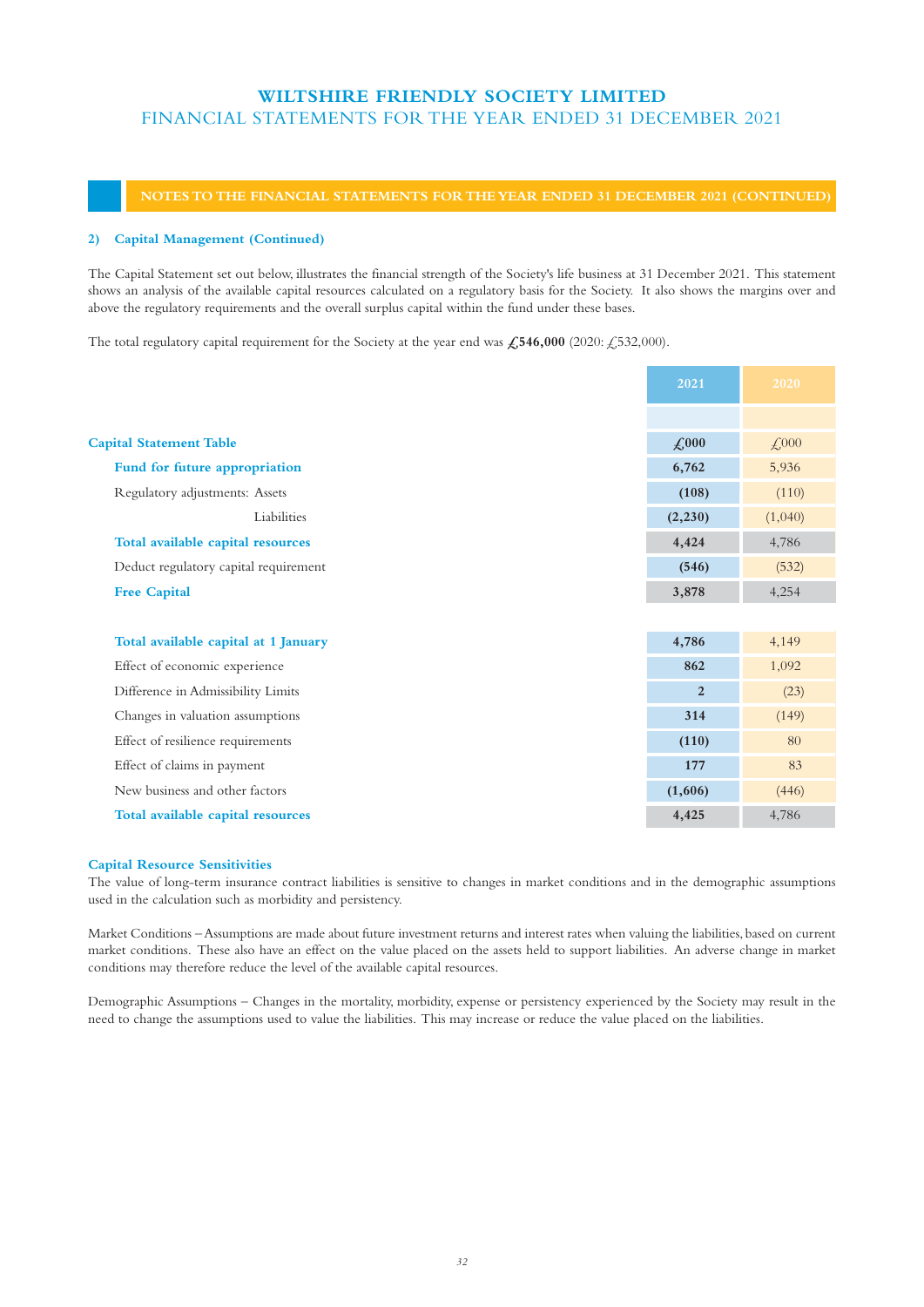## **NOTES TO THE FINANCIAL STATEMENTS FOR THE YEAR ENDED 31 DECEMBER 2021 (CONTINUED)**

## **2) Capital Management (Continued)**

The table below demonstrates the sensitivity of available capital to movement in key assumptions.

| <b>Potential Movement In Available Capital</b>    | 2021         |
|---------------------------------------------------|--------------|
| <b>Variable</b>                                   | $\angle 000$ |
| An increase in the morbidity rate of 10%          | 1,316        |
| A increase in the value of invested assets of 10% | 1,567        |
| A decrease in the value of invested assets of 10% | (1, 567)     |
|                                                   |              |

## **Measurement and Monitoring of Capital**

The capital position of the Society is reviewed periodically by the Board and an ICA is carried out annually. The objectives are reviewed and actions taken where necessary to ensure the adequacy of the Society's capital position.

In the event sufficient capital is not available, actions would be taken to free additional capital by altering the asset mix of investments, or through reduction in the amount of risk being accepted thereby reducing the capital requirement. Possible future management actions would be to amend the investment strategy, reduce business volumes, reduce discretionary expenditure or reduce the level of future distributions. No management actions have been assumed in the sensitivities set out above.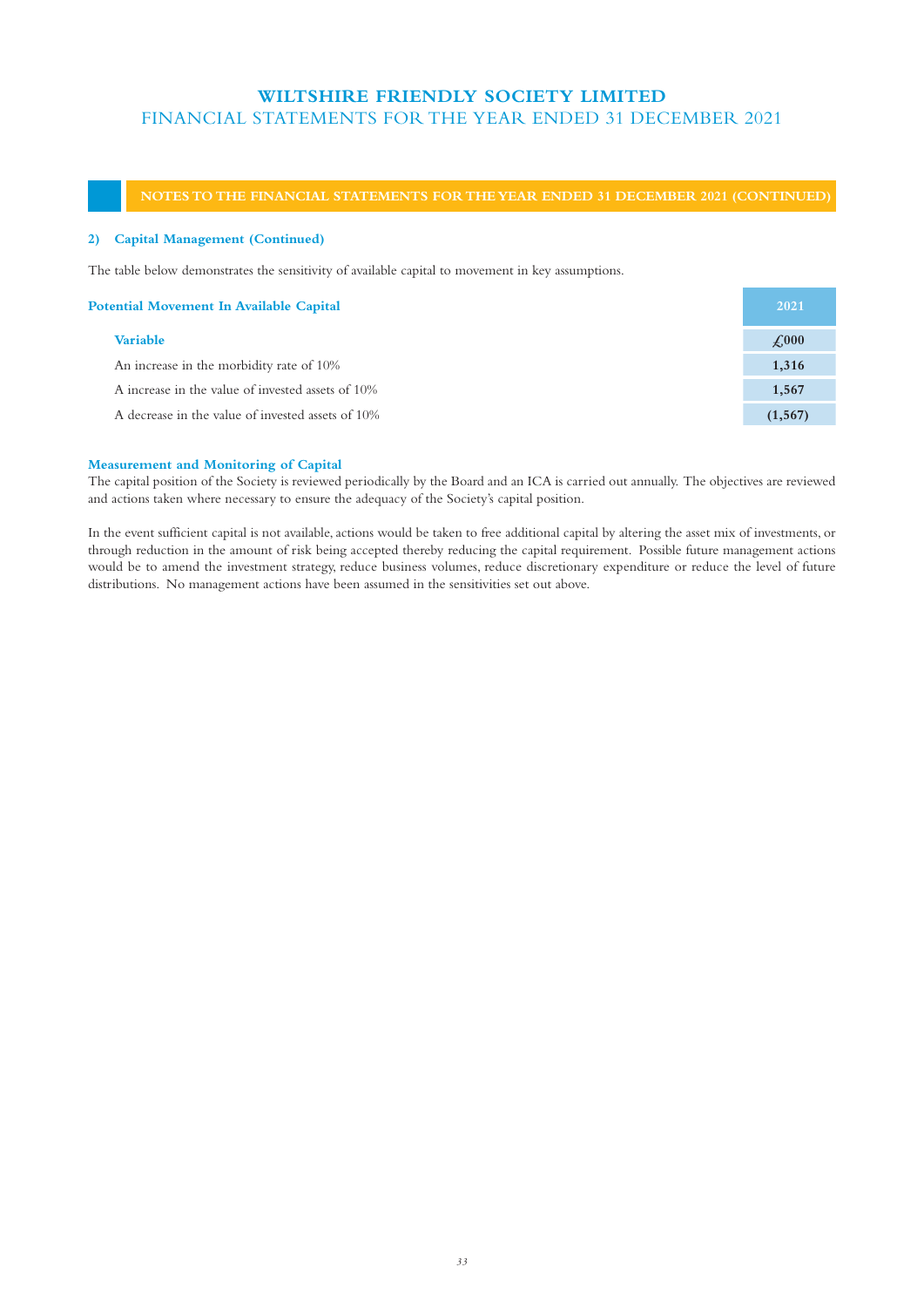## **NOTES TO THE FINANCIAL STATEMENTS FOR THE YEAR ENDED 31 DECEMBER 2021 (CONTINUED)**

## **3) Risk Management and Control**

The key risks that the Society is exposed to, and the way the Society manages them, is set out as follows:

## Insurance Risk

Insurance risk is the risk that arises from uncertainties as to the occurrence, amount and timing of insurance liabilities. The insurance risks to which the Society is exposed arise from morbidity, expense variances and lapse rates. Systems are in place to measure, monitor and mitigate exposure to all of these risks.

The Society's technical provisions and maturity profile as at 31 December 2021 are as follows:

| <b>Technical Provisions as at 31 December 2021</b> | Within<br>1 Year | $1 - 5$<br>Years  | $5 - 10$<br>Years | Over<br>10 Years         | Total                            |
|----------------------------------------------------|------------------|-------------------|-------------------|--------------------------|----------------------------------|
|                                                    | $\angle 000$     | $\angle 000$      | $\angle 000$      | $\angle 000$             | $\textcolor{red}{\downarrow}000$ |
| Long-Term Business Provision                       | 75               | 387               | 598               | 1,665                    | 2,725                            |
| Outstanding claims                                 | 19               | $\qquad \qquad -$ | $\qquad \qquad -$ | $\overline{\phantom{0}}$ | 19                               |
| Total                                              | 94               | 387               | 598               | 1,665                    | 2,744                            |

The table below shows the technical provisions as at 31 December 2020:

| <b>Technical Provisions as at 31 December 2020</b> | Within<br>1 Year | $1-5$<br>Years  | $5 - 10$<br>Years | Over<br>10 Years         | Total                            |
|----------------------------------------------------|------------------|-----------------|-------------------|--------------------------|----------------------------------|
|                                                    | $\angle 000$     | $\angle 000$    | $\angle 000$      | $\angle 000$             | $\textcolor{red}{\downarrow}000$ |
| Long-Term Business Provision                       | 136              | 417             | 695               | 2,012                    | 3,260                            |
| Outstanding claims                                 | 25               | $\qquad \qquad$ | $\qquad \qquad$   | $\overline{\phantom{a}}$ | 25                               |
| Total                                              | 161              | 417             | 695               | 2,012                    | 3,285                            |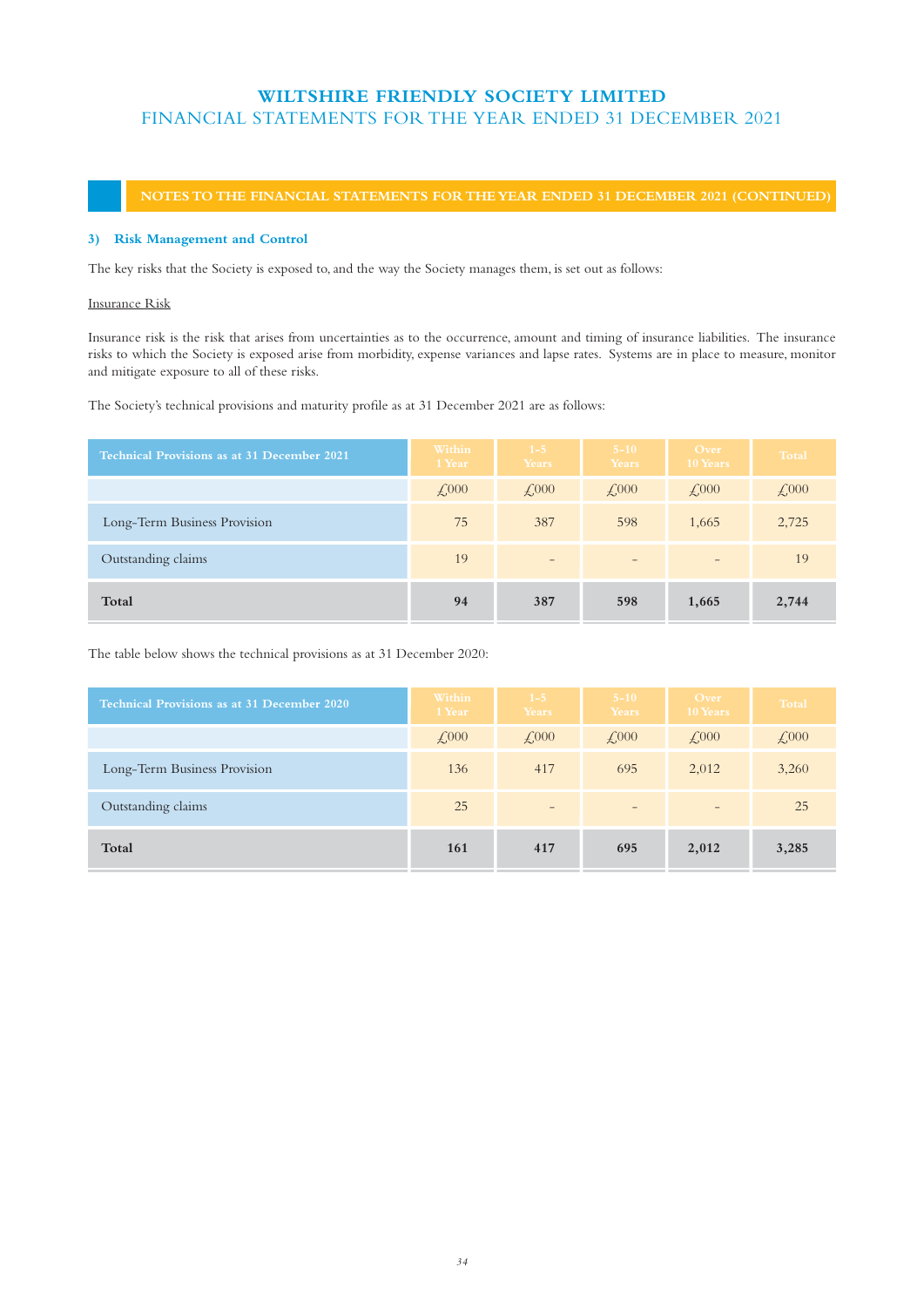## **NOTES TO THE FINANCIAL STATEMENTS FOR THE YEAR ENDED 31 DECEMBER 2021 (CONTINUED)**

## **3) Risk Management and Control (Continued)**

Details of the assumptions used to calculate the technical provisions are set out in Note 1. The impact on the policy reserves to key assumptions are shown below:

|                                      | 2021                                                                         |             | 2020                                                  |             |
|--------------------------------------|------------------------------------------------------------------------------|-------------|-------------------------------------------------------|-------------|
| <b>Assumptions</b>                   | Change in<br><b>Technical</b><br>Provisions $\left(\frac{\ell}{2000}\right)$ | Impact $\%$ | Change in<br><b>Technical</b><br>Provisions $(0.000)$ | Impact $\%$ |
| Reduction in risk-free rates by 0.5% | 193                                                                          | 7.0         | 234                                                   | 7.1         |
| Increase in mortality by 10%         | (11)                                                                         | (0.4)       | (16)                                                  | (0.5)       |
| Increase in sickness rates by 10%    | 1,316                                                                        | 48.0        | 1,550                                                 | 47.2        |
| Increase in expenses by 10%          | 925                                                                          | 33.7        | 1,091                                                 | 33.2        |

A change in valuation interest rate would lead to a change in asset values so the impact on the available capital would be reduced.

## Financial Risk

The Society is exposed to a range of market risks through its financial assets and liabilities. Financial Risk comprises Market Risk and its sub-risks, together with Credit Risk and Liquidity Risk. The Board is responsible for reviewing the risks faced by the Society and approving the required level of capital to be held against each risk element.

The assets held in the insurance funds as at 31 December 2021 split by duration were as follows:

| Assets as at 31 December 2021    | No.<br><b>Maturity</b> | Within<br>1 Year         | $1 - 5$<br>Years         | $5 - 10$<br>Years        | Over<br>10 Years  | Total        |
|----------------------------------|------------------------|--------------------------|--------------------------|--------------------------|-------------------|--------------|
|                                  | $\angle 000$           | $\angle 000$             | $\angle 000$             | $\angle 000$             | $\angle 000$      | $\angle 000$ |
| Land & Buildings                 | 1,050                  | $\overline{\phantom{m}}$ | $\qquad \qquad -$        | $\overline{\phantom{0}}$ | $\qquad \qquad -$ | 1,050        |
| <b>Equity Investments</b>        | 6,129                  | $\overline{\phantom{m}}$ | $\overline{\phantom{a}}$ | $\qquad \qquad -$        | $\qquad \qquad -$ | 6,129        |
| <b>Fixed Interest Securities</b> |                        | 332                      | 3,822                    | 2,678                    | 1,658             | 8,490        |
| Cash & Other                     | 123                    | 230                      | 173                      | $\overline{\phantom{0}}$ |                   | 526          |
| Total                            | 7,302                  | 562                      | 3,995                    | 2,678                    | 1,658             | 16,195       |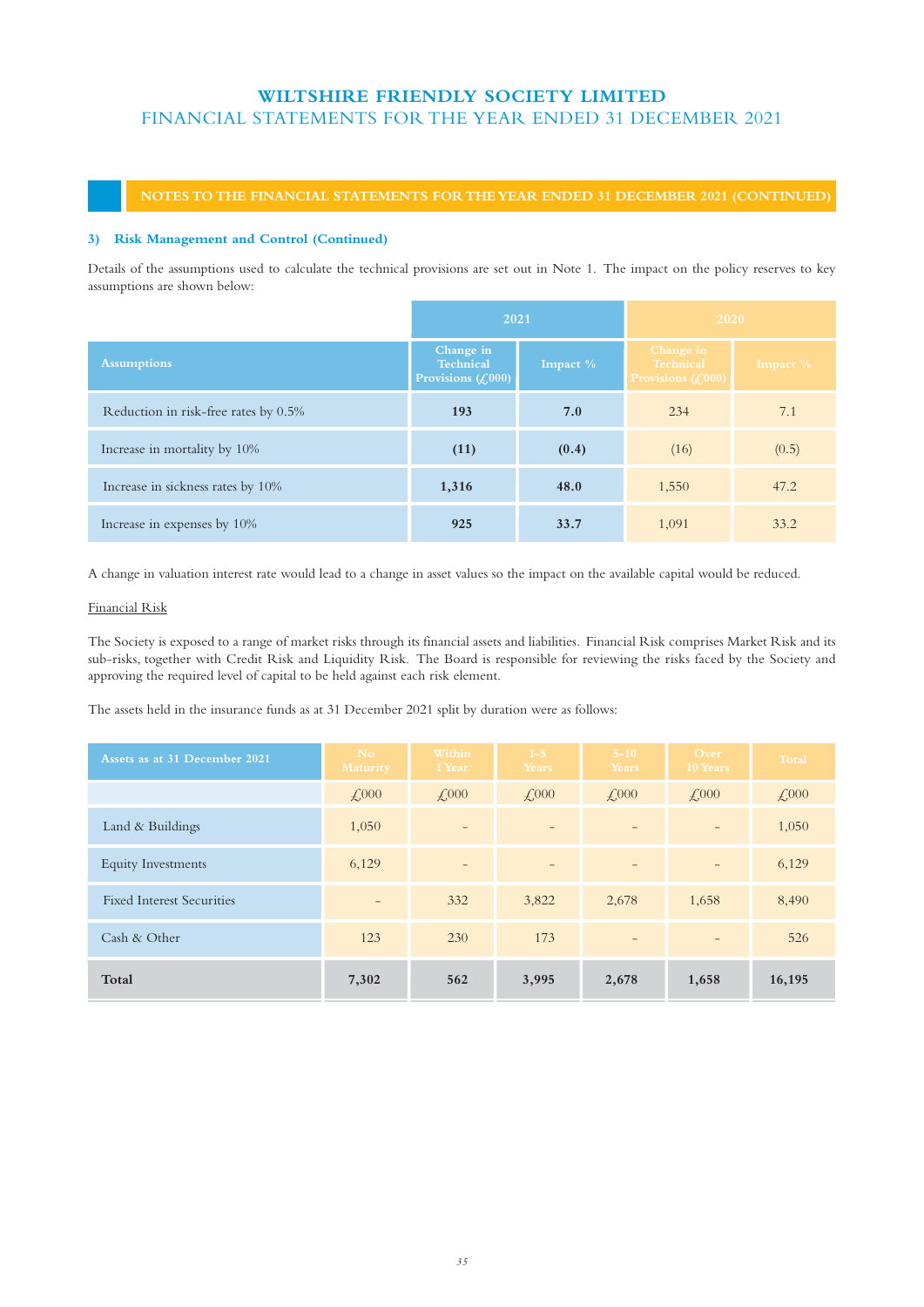## **NOTES TO THE FINANCIAL STATEMENTS FOR THE YEAR ENDED 31 DECEMBER 2021 (CONTINUED)**

## **3) Risk Management and Control (Continued)**

The assets held in the insurance funds as at 31 December 2020 split by duration were as follows:

| Assets as at 31 December 2020    | N <sub>o</sub><br><b>Maturity</b> | Within<br>1 Year         | $1 - 5$<br>Years         | $5 - 10$<br>Years        | Over<br>10 Years         | Total        |
|----------------------------------|-----------------------------------|--------------------------|--------------------------|--------------------------|--------------------------|--------------|
|                                  | $\angle 000$                      | $\angle 000$             | $\angle 000$             | $\angle 000$             | $\angle 000$             | $\angle 000$ |
| Land & Buildings                 | 1,050                             |                          | $\overline{\phantom{m}}$ | $\qquad \qquad$          | $\qquad \qquad -$        | 1,050        |
| <b>Equity Investments</b>        | 5,641                             |                          | $\qquad \qquad -$        |                          | $\overline{a}$           | 5,641        |
| <b>Fixed Interest Securities</b> | $\qquad \qquad -$                 | $\overline{\phantom{0}}$ | 3,877                    | 3,177                    | 1,927                    | 8,981        |
| Cash & Other                     | 126                               | 296                      | 13                       | $\overline{\phantom{0}}$ | $\overline{\phantom{0}}$ | 435          |
| Total                            | 6,817                             | 296                      | 3,890                    | 3,177                    | 1,927                    | 16,107       |

## Market Risk

Market risk is the risk that as a result of market movements the Society may be exposed to fluctuations in the value of its assets, the amount of its liabilities, or the income from its assets. Sources of general market risk include movements in interest rates, equity prices and property prices. The Investment Strategy is kept under regular review by the Investment Committee. The Investment Committee oversees investment activity, monitors the Society's Investment Advisers and ensures that the investment policy and asset allocations are maintained in accordance with the Terms of Reference set by the Board from time to time.

The Society has appointed experienced and competent discretionary Investment Advisers to manage the risks set out above whilst also optimising investment performance within the prudent strategy and protocols laid down by the Society.

The Actuary to the Society advises on all aspects of the capital consequences of given investment strategy and the prudent interests of members in the context of the investment of their funds.

Market risk can be further broken down into the following risks:

i) Equity price risk

Holdings in equities are by their nature subject to market movement. In order to mitigate this risk, the Society employs LGT Vestra as an external Investment Adviser and sets investment guidelines within which they operate.

As at 31 December 2021, the Society held  $\zeta$ 6.129m (2020:  $\zeta$ 5.641m) of individual equities. A 10% reduction in this value would lead to a 13.8% decrease (2020: 11.8% decrease) in the Society's available capital.

ii) Property price risk

As for equity, property holdings are by their nature subject to market movement. In order to mitigate this risk the Society employs Carter Jonas LLP to manage its portfolio of properties.

As at 31 December 2021, the Society held  $\frac{1}{2}$ , 1.050m (2020:  $\frac{1}{2}$ , 1.050m) of properties. A 25% reduction in this value would lead to a 5.9% decrease (2020: 5.5% decrease) in the Society's available capital.

iii) Interest rate risk

Interest rate risk exists for all assets and liabilities which are sensitive to changes in the term structure of interest rates or interest rate volatility. Due to the nature of the Society's products, the available capital may be impacted by these interest rate movements.

Asset-liability matching is performed to broadly match expected liability cash flows on a realistic basis in each fund. However, this can never be exact due to the uncertainties involved. A 10% increase in interest rates (i.e. from 0.9% to 0.99%) would lead to a 1.7% decrease (2020: 1.3% decrease) in the Society's surplus capital.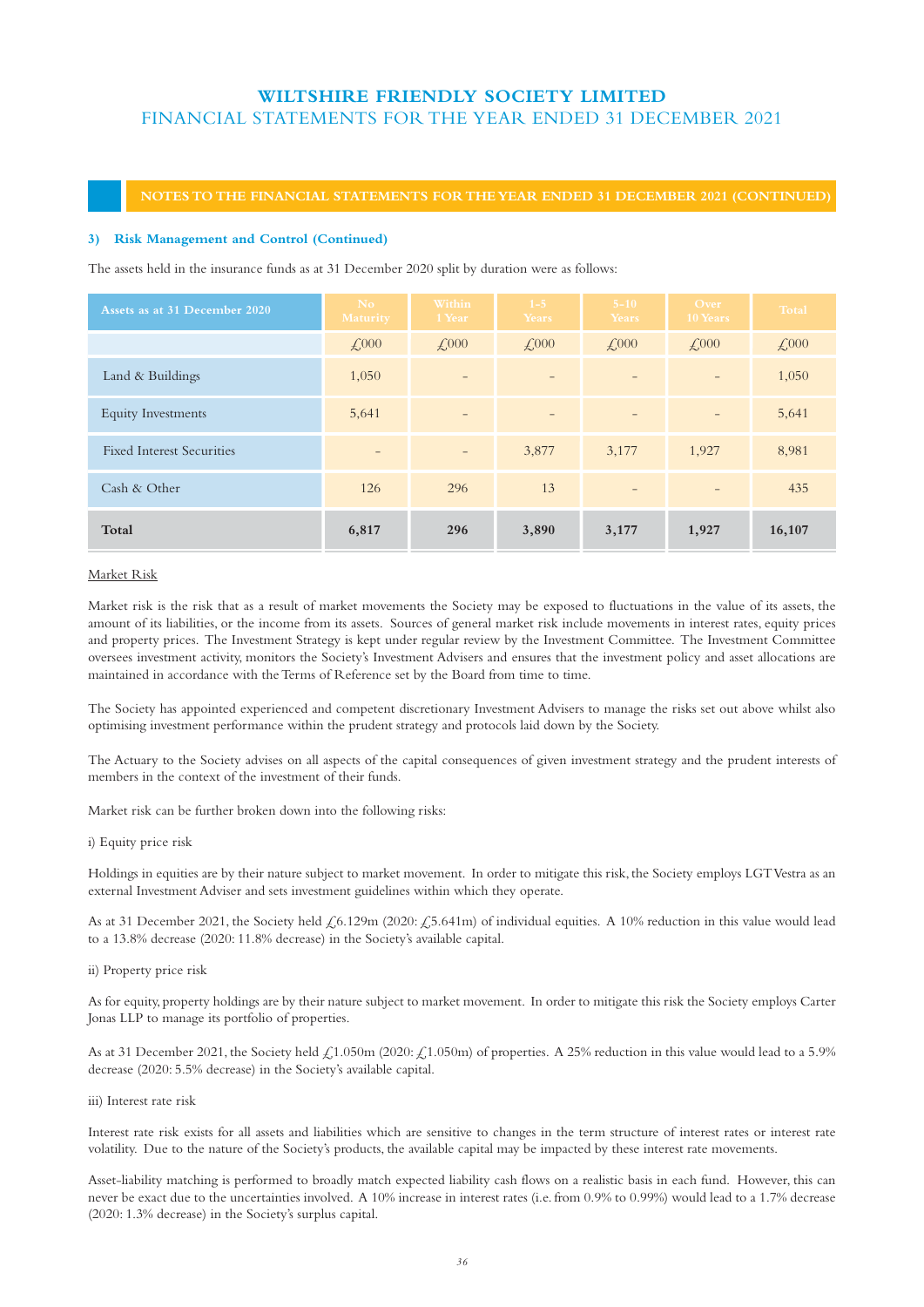## **NOTES TO THE FINANCIAL STATEMENTS FOR THE YEAR ENDED 31 DECEMBER 2021 (CONTINUED)**

## **3) Risk Management and Control (Continued)**

## iv) Exchange rate risk

The Society has a number of directly held equity investments in foreign currencies which present a minor exchange rate risk. The Society's holdings shown by currencies are listed below:

| Equity market values by currency | 2021                | 2020                                 |
|----------------------------------|---------------------|--------------------------------------|
|                                  | $\mathcal{L}^{000}$ | $\textcolor{red}{\mathcal{L}^{000}}$ |
| <b>US Dollar</b>                 | 1,239               | 1,200                                |
| Euro                             | 116                 | 50                                   |
| Pound Sterling                   | 4,774               | 4,322                                |
| Swiss Franc                      | $\mathbf{0}$        | 69                                   |
| Total                            | 6,129               | 5,641                                |

**•** Credit Spread Risk

Credit spread risk is the risk of loss due to default by debtors, reinsurers and market counterparties of the Society in meeting their financial obligations.

As at 31 December 2021 the Society held  $\measuredangle$ 8.490m (2020:  $\measuredangle$ 8.981m) of listed fixed interest securities.

These are analysed by credit rating below:

| <b>Credit Rating</b> | 2021                | 2020                           |
|----------------------|---------------------|--------------------------------|
|                      | $\mathcal{L}^{000}$ | $\textcolor{red}{\text{£000}}$ |
| AAA                  | 337                 | 355                            |
| AA                   | 2,730               | 2,758                          |
| $\mathbf{A}$         | 874                 | 928                            |
| <b>BBB</b>           | 4,228               | 4,608                          |
| <b>Below BBB</b>     | 321                 | 332                            |
| Total                | 8,490               | 8,981                          |

## **•** Liquidity Risk

Liquidity risk is the risk that the Society is unable to meet its own commitments to pay its liabilities when they become due. The Investment Committee overseas liquidity management and cash flow requirements to ensure that sufficient liquidity is available to operate the Society and meet members' claims.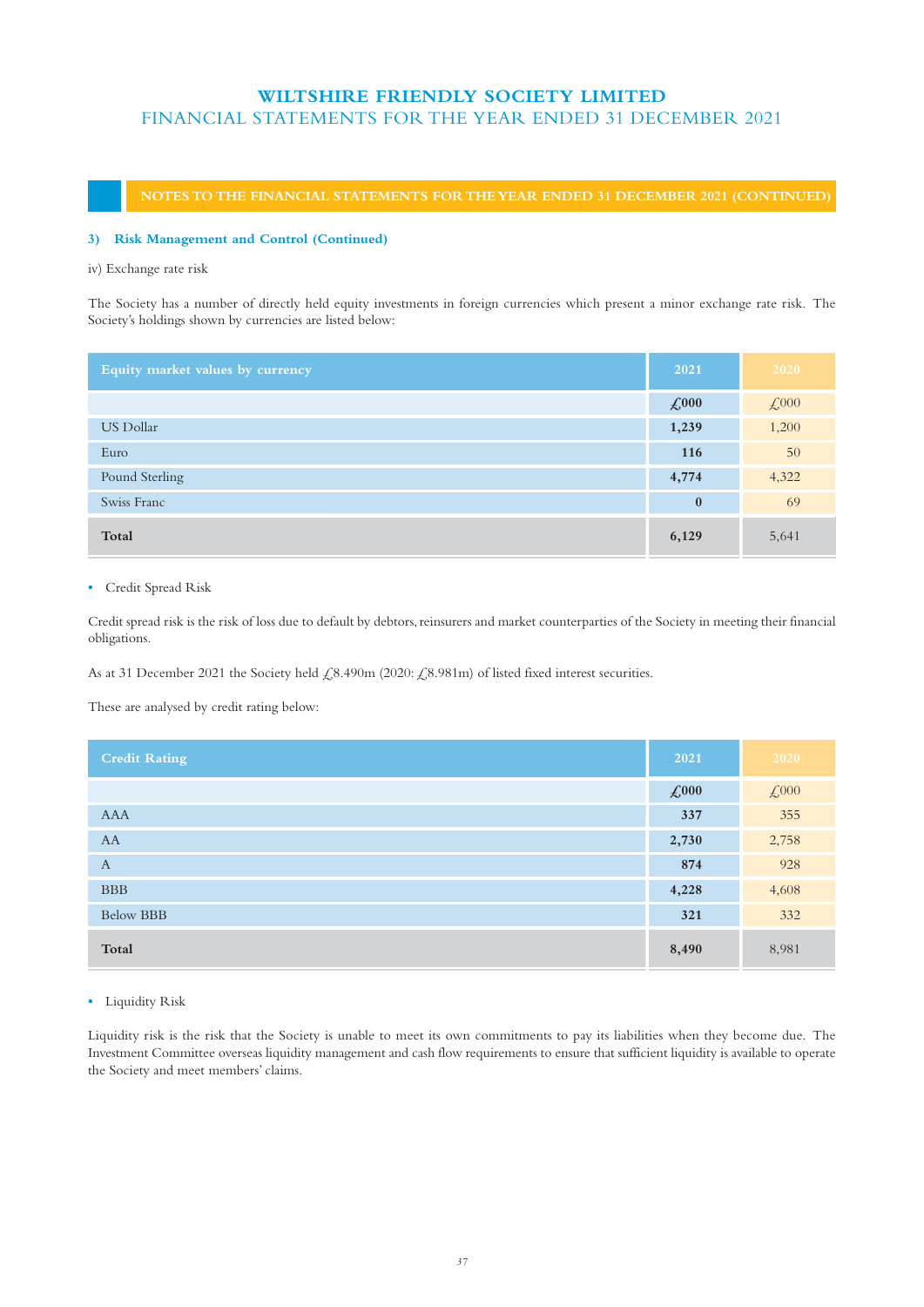## **NOTES TO THE FINANCIAL STATEMENTS FOR THE YEAR ENDED 31 DECEMBER 2021 (CONTINUED)**

## **3) Risk Management and Control (Continued)**

## Business Risks and Mitigation

The following have been identified by the Board as the significant underlying risks to the Society, together with the mitigating actions in place:

- **•** Failure to deliver targeted results of the rolling Strategic Plan within the agreed timescales where the Board cannot determine, or foresee, delivery of targeted results, options as to the future direction of the Society will be considered, evaluated and implemented.
- **•** Cost over-run, unplanned costs rise as a proportion against premium income development costs are monitored and evaluated against results for each strategic initiative, which can be reviewed or ended at any time to limit negative impact of profitability.
- **•** Financial strength weakens monitoring of free capital is in place as part of corporate governance and oversight.
- New business stream has adverse claims experience, impacting profitability reinsurance has been taken to share exposure and provide further professional risk assessment structures.
- **•** Reduction in Society membership strategy in place to diversify and take on new members in differing markets.

In the event any, or all, of the above crystallise there would be an adverse effect on the Society's objectives and an impact on members, however the Board is confident that its risk strategies will mitigate inherent risk to satisfactory levels. These risks to members can be summarised as follows:

- **•** Reduction in Apportionment, Bonus and Terminal Bonus for Holloway members.
- **•** Inability to maintain sickness benefit.
- **•** Reduction in member's capital.

## **4a) Gross Premiums Written**

|                                             | <b>Notes</b> | 2021                | 2020                           |
|---------------------------------------------|--------------|---------------------|--------------------------------|
|                                             |              | $\mathcal{L}^{000}$ | $\textcolor{red}{\lesssim}000$ |
| Contributions to the Holloway sickness fund |              | 1,589               | 1,624                          |
| Contributions ceded to the Reinsurer        |              | (110)               | (82)                           |
|                                             |              | 1,479               | 1,542                          |

## **4b) Investment Income**

| Rental Income                      | 87  | 86  |
|------------------------------------|-----|-----|
| Interest received on Cash Deposits |     |     |
| Dividend Income                    | 351 | 376 |
|                                    | 438 | 464 |

## **5) Change in Long-Term Business Provision**

| Change in technical provision        |              | (535) | 51    |
|--------------------------------------|--------------|-------|-------|
| Balance at the beginning of the year |              | 3.260 | 3.209 |
|                                      | See Note 11b | 2.725 | 3.260 |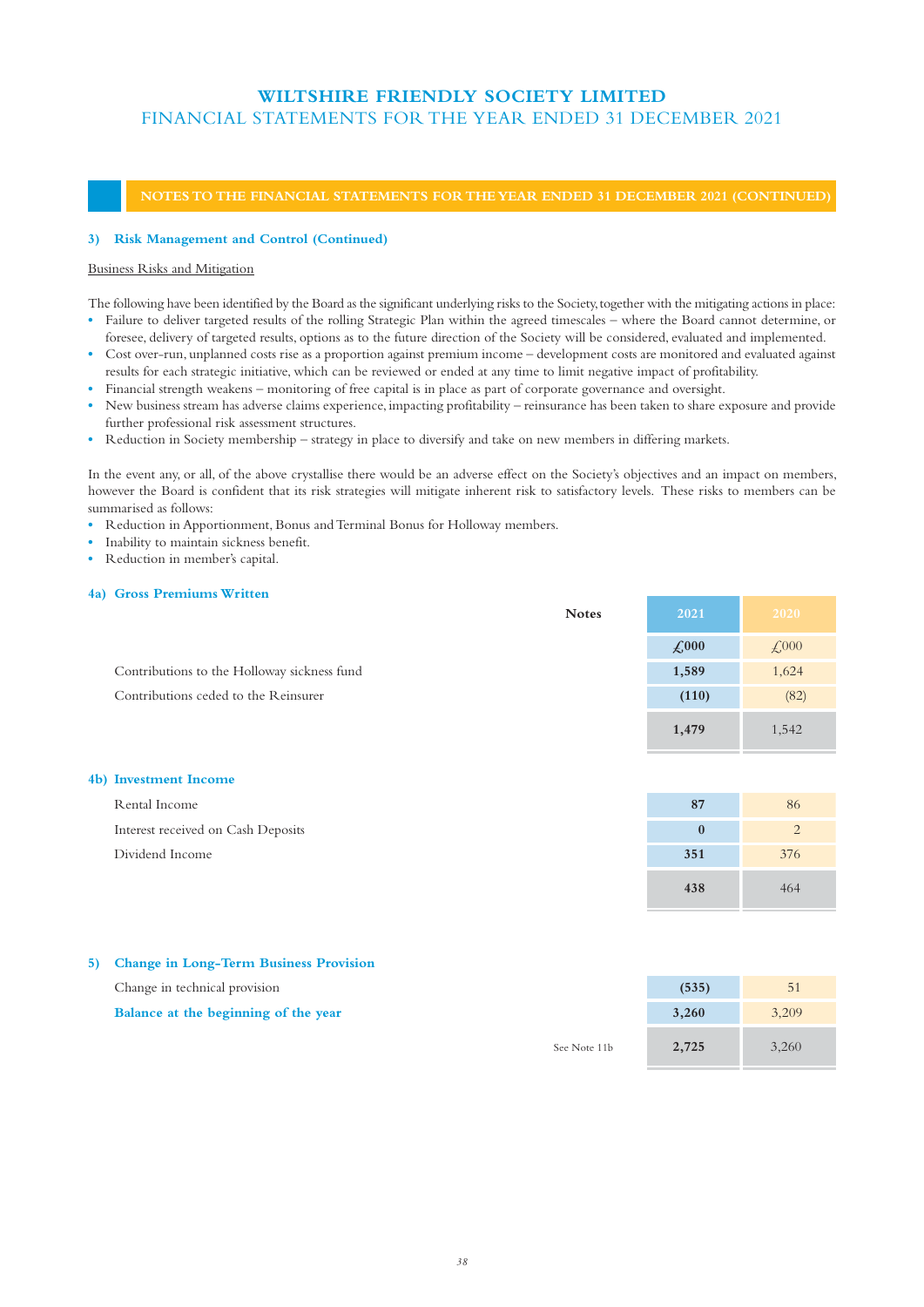## **NOTES TO THE FINANCIAL STATEMENTS FOR THE YEAR ENDED 31 DECEMBER 2021 (CONTINUED)**

## **6) Members' Apportionment and Bonuses**

| <b>Notes</b> | 2021          | 2020                             |
|--------------|---------------|----------------------------------|
|              | $\pounds$ 000 | $\textcolor{red}{\downarrow}000$ |
| See Note 11a | 90            | 101                              |
| See Note 11a | 170           | 174                              |
| See Note 11a | 35            | 21                               |
|              |               |                                  |
|              |               |                                  |

## **7) Net Operating Expenses**

| General office and administration     | 80    | 68    |
|---------------------------------------|-------|-------|
| Administrative employees costs        | 623   | 618   |
| Membership services                   | 9     | 12    |
| Own occupation property costs         | 31    | 29    |
| Finance                               | 10    | 9     |
| Professional fees                     | 95    | 92    |
| Depreciation and equipment disposals  | 32    | 32    |
| <b>Recurring operational expenses</b> | 880   | 860   |
| Direct cost of business acquisition   | 116   | 132   |
| Direct cost of investment activities  | 53    | 57    |
| <b>Total recurring expenses</b>       | 1,049 | 1,049 |
| Product development costs             | 10    | 16    |
| <b>Total exceptional expenses</b>     | 10    | 16    |
| <b>Total operating expenses</b>       | 1,059 | 1,065 |

## **Operating expenses are allocated as follows:-**

| Administrative expenses                                                     | 689 | 685 |
|-----------------------------------------------------------------------------|-----|-----|
| Direct and indirect cost of investment activities                           | 86  | 90  |
| Direct and indirect cost of business acquisition $\&$ strategic development | 274 | 274 |
| Product development                                                         | 10  | 16  |

| 689   | 685   |
|-------|-------|
| 86    | 90    |
| 274   | 274   |
| 10    | 16    |
| 1,059 | 1,065 |

**295** 296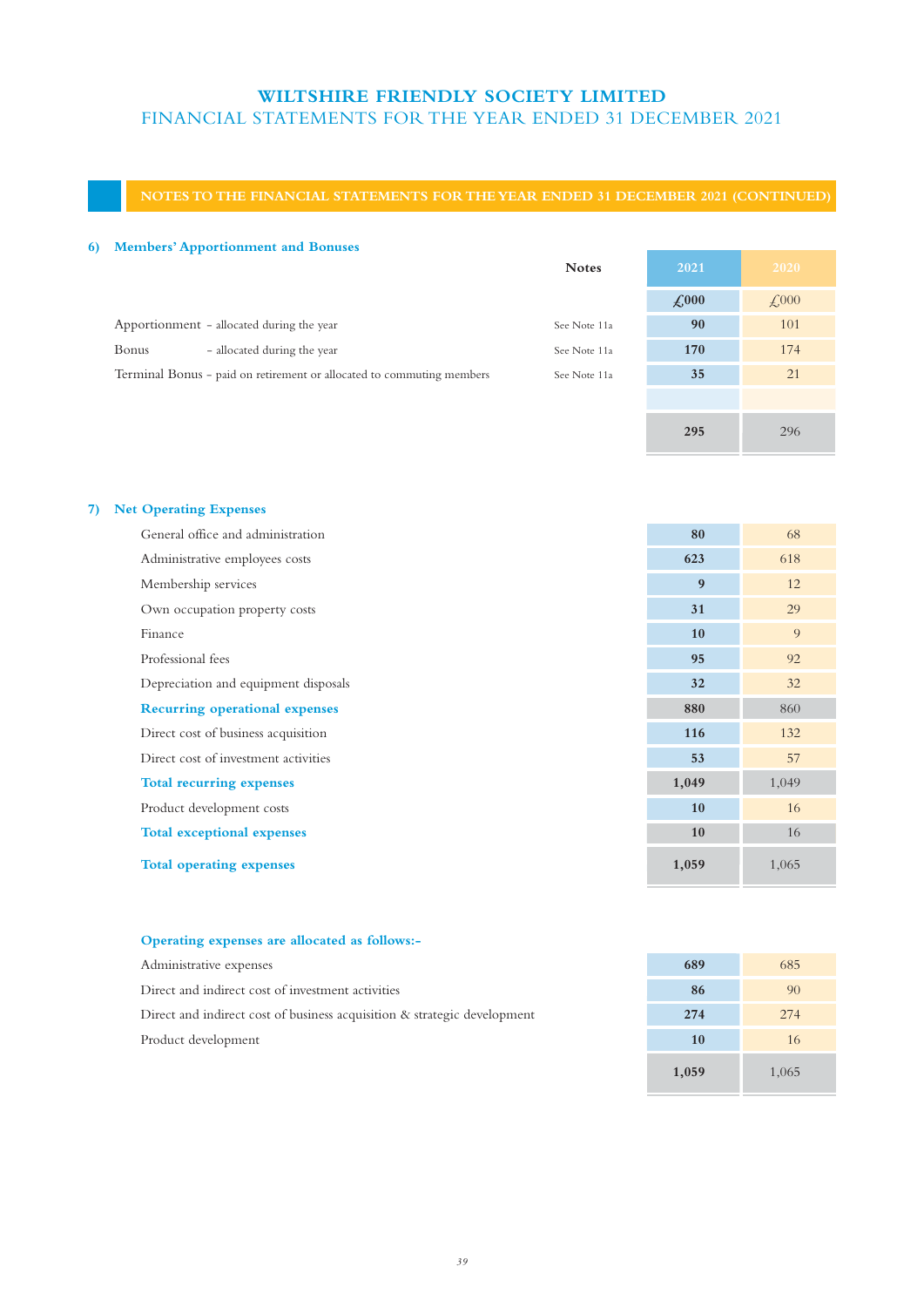## **NOTES TO THE FINANCIAL STATEMENTS FOR THE YEAR ENDED 31 DECEMBER 2021 (CONTINUED)**

| 7) | <b>Net Operating Expenses (Continued)</b>                       |                     |                |
|----|-----------------------------------------------------------------|---------------------|----------------|
|    |                                                                 | 2021                | 2020           |
|    |                                                                 | $\mathcal{L}^{000}$ | $\angle 000$   |
|    | Total salary, pension & NIC costs in the year were as follows:- |                     |                |
|    | Sales employees (including commission)                          | 35                  | 40             |
|    | Other employees                                                 | 623                 | 618            |
|    |                                                                 |                     |                |
|    |                                                                 | 658                 | 658            |
|    | External Audit fees in the year were as follows:-               |                     |                |
|    | Audit fees                                                      | 21                  | 23             |
|    | Fees for non audit work                                         | $\mathbf{0}$        | $\overline{0}$ |
|    |                                                                 |                     |                |

**21** 23

| 8)<br>Investments                         | Land &<br><b>Buildings</b> | Fixed<br>Interest | Shares &<br><b>Unit Trusts</b> | Held as<br>Cash | <b>Totals</b> |
|-------------------------------------------|----------------------------|-------------------|--------------------------------|-----------------|---------------|
|                                           | $\angle 000$               | $\angle 000$      | $\angle 000$                   | $\angle 000$    | $\angle 000$  |
| Valuation at the beginning of the year    | 1,050                      | 8,981             | 5,641                          | 43              | 15,715        |
| Net movements on invested funds           |                            | (12)              | (320)                          | 129             | (203)         |
| Gains/(losses) on disposals & redemptions |                            | (38)              | 21                             |                 | (17)          |
| Unrealised gains/(losses) on revaluation  |                            | (441)             | 787                            |                 | 347           |
| Valuation at the end of the year          | 1,050                      | 8,490             | 6,129                          | 173             | 15,842        |
| <b>Historical Cost</b>                    | 1,711                      | 8,450             | 3,980                          | 173             | 14,314        |

Holloway House is held on a long leasehold basis. Part of the office accommodation is occupied by the Society, and for valuation purposes is treated as being partially let. As at the end of 2021, all units were fully let. The property is included at its open market value of **£750,000** (2020:- £750,000) after a write down provision of **£709,000** (2020:- £709,000).

The Society's freehold property, 7 Market Street was purchased in 1980 and is let on a 15 year lease, from October 2008, to Coventry Building Society. It is included above at its open market value of **£300,000** (2020:- £300,000).

Both properties were valued as at 31 December 2020, on a Red Book desk top valuation basis, by Amy Percy MRICS (Senior Surveyor) of Carter Jonas.

## **Fair Value Measurement**

Fair value is the amount for which an asset could be exchanged between willing parties in an arm's length transaction. Fair values are generally determined at prices quoted in an active market (Level 1). Where such information is not available it may be possible to apply calculation techniques making use of market observable data for all significant inputs (Level 2). Where inputs are not based on observable market data, fair value is classified as Level 3.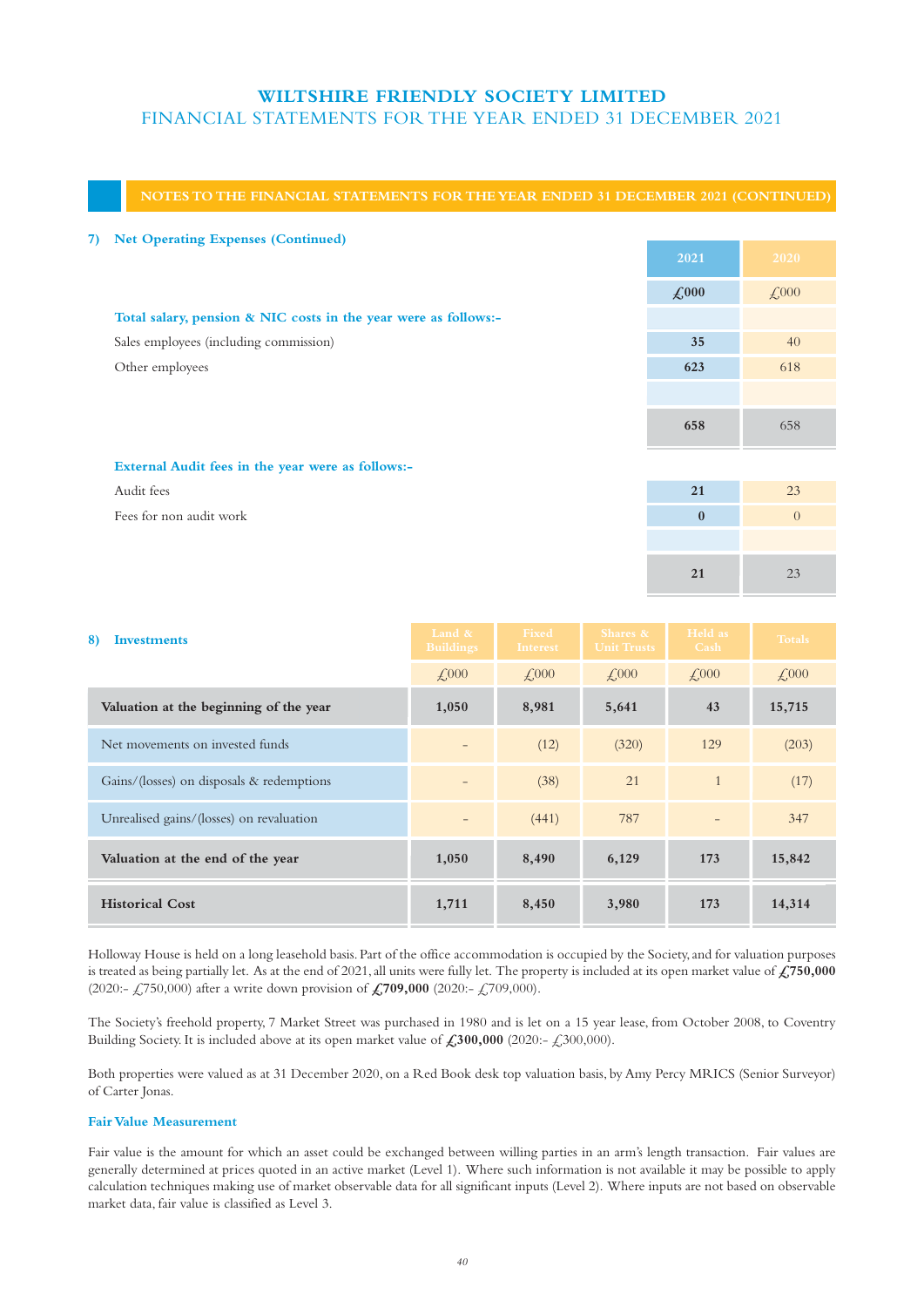## **NOTES TO THE FINANCIAL STATEMENTS FOR THE YEAR ENDED 31 DECEMBER 2021 (CONTINUED)**

## **8) Investments (Continued)**

## **Fair Value Measurement (Continued)**

|                                  | 2021                     |                              | 2020                     |                          |                          |                          |
|----------------------------------|--------------------------|------------------------------|--------------------------|--------------------------|--------------------------|--------------------------|
|                                  | Level 1                  | Level 2                      | Level 3                  | Level 1                  | Level 2                  | Level 3                  |
|                                  | $\angle 000$             | $\angle 000$                 | $\angle 000$             | $\angle 000$             | $\angle 000$             | $\mathcal{L}^{000}$      |
| Land and Buildings               | $\overline{\phantom{0}}$ | $\overline{\phantom{a}}$     | 1,050                    | $\overline{\phantom{0}}$ | $\qquad \qquad -$        | 1,050                    |
| Shares and Unit Trusts           | 6,129                    | $\qquad \qquad \blacksquare$ | $\overline{\phantom{0}}$ | 5,641                    | $\qquad \qquad -$        | $\overline{\phantom{a}}$ |
| <b>Fixed Interest Securities</b> | 8,490                    | $\overline{\phantom{0}}$     | -                        | 8,981                    | $\overline{\phantom{0}}$ |                          |
| Cash and Other                   | 526                      | $\qquad \qquad \blacksquare$ | -                        | 330                      | $\qquad \qquad$          |                          |

## **9) Tangible & Intangible Fixed Assets**

|                                             | <b>Fixtures &amp;</b><br><b>Fittings</b> | Equipment                | Intangible<br><b>Assets</b> | <b>Totals</b> |
|---------------------------------------------|------------------------------------------|--------------------------|-----------------------------|---------------|
|                                             | $\angle 000$                             | $\angle 000$             | $\angle 000$                | $\angle 000$  |
| Cost at the beginning of the year           | 18                                       | 118                      | 99                          | 235           |
| Additions                                   | $\overline{2}$                           | $\overline{2}$           | 29                          | 33            |
| Disposals                                   | (4)                                      | $\overline{0}$           | (9)                         | (13)          |
| Cost at the end of the year                 | 16                                       | 120                      | 119                         | 255           |
|                                             |                                          |                          |                             |               |
| Depreciation at the beginning of the year   | 10                                       | 102                      | 43                          | 155           |
| Charge for the year                         | 2                                        | 6                        | 24                          | 32            |
| Eliminated on disposals                     | (4)                                      | $\overline{\phantom{a}}$ | (9)                         | (13)          |
| Depreciation at the end of the year         | 8                                        | 108                      | 58                          | 174           |
|                                             |                                          |                          |                             |               |
| Net book value at the end of the year       | 8                                        | 12                       | 61                          | 81            |
| Net book value at the beginning of the year | 8                                        | 16                       | 56                          | 80            |

|                                                               | 2021         | 2020         |
|---------------------------------------------------------------|--------------|--------------|
| 10) Fund for Future Appropriation                             | $\angle 000$ | $\angle 000$ |
| <b>Balance bought forward</b>                                 | 5,936        | 5,476        |
| Transfer (to)/from the Technical Account - Long-Term Business | 827          | 460          |
|                                                               |              |              |
| Balance at the end of the year                                | 6,763        | 5,936        |

a po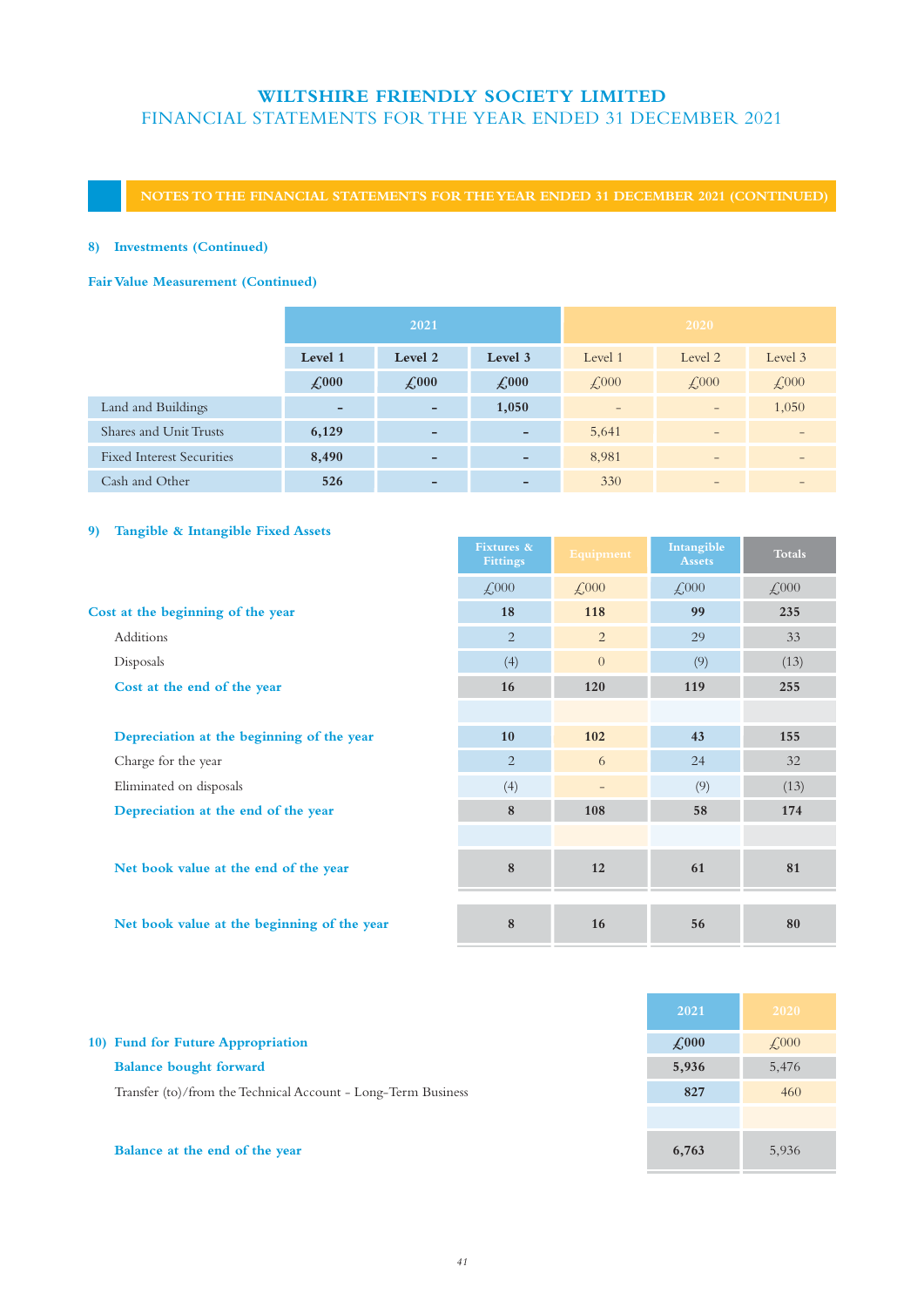## **NOTES TO THE FINANCIAL STATEMENTS FOR THE YEAR ENDED 31 DECEMBER 2021 (CONTINUED)**

| 11) Technical Provisions             | <b>Notes</b> | 2021         | 2020         |
|--------------------------------------|--------------|--------------|--------------|
| 11a) Holloway Business               |              | $\angle 000$ | $\angle 000$ |
| Apportionment                        | See Note 6   | 90           | 101          |
| Bonus                                | See Note 6   | 170          | 174          |
| <b>Terminal Bonus</b>                | See Note 6   | 35           | 21           |
|                                      |              | 295          | 296          |
| Deaths, retirements and surrenders   |              | (506)        | (497)        |
| Forfeitures and lapses               |              | (7)          | (5)          |
|                                      |              | (218)        | (206)        |
| Balance at the beginning of the year |              | 6,689        | 6,895        |
|                                      |              |              |              |
| Balance at the end of the year       |              | 6,471        | 6,689        |

The provision in respect of Holloway business reflects sums that are in the ownership of the Society's Holloway members.

| 11b) Long-Term Business Provision                                  | 2021         | 2020         |
|--------------------------------------------------------------------|--------------|--------------|
| The components of the long-term business provision are as follows: | $\angle 000$ | $\angle 000$ |
| Reserve for:- Holloway sickness benefit                            | 1,942        | 2,291        |
| Group sickness benefit                                             | 198          | 208          |
| Reinsurance share of Group sickness benefit provision              | (10)         | (10)         |
| Claims in payment                                                  | 595          | 771          |
| Balance at the end of the year                                     | 2,725        | 3.260        |

The long-term business provision represents the expected future liabilities that will arise on existing contracts. It is the anticipated excess of future sickness claims over future contributions attributable to sickness. It is calculated by the Actuary to the Society.

**2021 2020**

| 12) Creditors - amounts falling due within one year arising from: | $\angle 000$ | $\angle 000$ |
|-------------------------------------------------------------------|--------------|--------------|
| Insurance activities                                              | 30           | 23           |
| Non-insurance activities                                          | 84           | 74           |
| Other provisions and accruals                                     | 103          | 100          |
|                                                                   |              |              |
|                                                                   | 217          | 197          |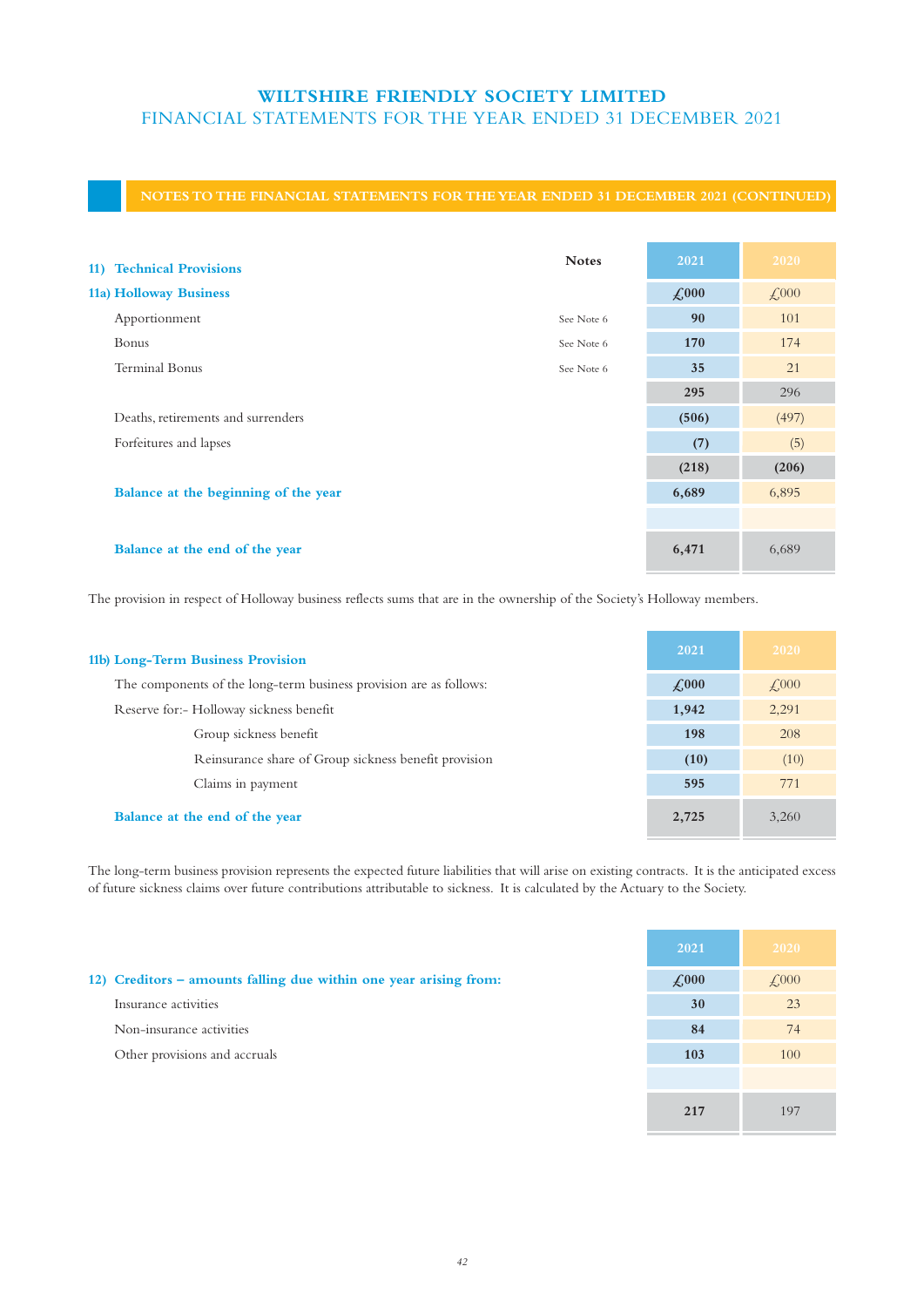## **NOTES TO THE FINANCIAL STATEMENTS FOR THE YEAR ENDED 31 DECEMBER 2021 (CONTINUED)**

## **13) Transactions with Board Members**

During the year one Board member was also a member of the Society. Additionally payments were made to businesses connected or related to Board members. All transactions were on normal commercial terms. These were as follows:-

Internal Audit Services:- Haines Watts Controls & Assurance Limited of Farnborough the total sum of **£17,852** (2020: £4,440) was paid in respect of internal audit services. Mr Gurney is a partner within another office of the same federation. He has no direct, indirect or financial involvement in the services being provided.

Payroll Services:- Haines Watts Chartered Accountants of Trowbridge, the total sum of £1,971 (2020: £1,522) was paid in respect of payroll bureau services. Mr Gurney was formerly a partner within that practice, and is now a partner within another office of the same federation. He has no direct, indirect or financial involvement in the services being provided.

Heating & Plumbing Services:- LSP Gas Services of Trowbridge, the total sum of  $\mathcal{L}1,775$  (2020:-  $\mathcal{L}442$ ) was paid in respect of heating engineering services. Mr Paul is the proprietor of the business.

Membership of the Society:- Mr Paul is a member of the Society and paid regular premiums at normal rates for the year to 31 December 2021. As a result, he remained eligible for all benefits of Society membership.

All transactions involving Board members and reported above are at an arm's length.

### **14) Actuary to the Society**

The Actuary to the Society is Sally Butters FIA, a Consultant Actuary of OAC plc (OAC). Due to a change in regulation, from 1 July 2016 the Society no longer needed to appoint an Actuarial Function Holder or a With-Profits Actuary, however there remained a need to appoint an Actuary to carry out the required valuation and provide certification thereof. Mrs Butters has performed both functions in the year. The Society requested her to furnish it with the particulars required under Section 77 of the Friendly Societies Act 1992. Mrs Butters has confirmed that neither she or any member of her family, nor any of OAC's principals, partners or directors, were members of the Society, nor had they any financial or pecuniary interests in the Society, with the exception of fees for professional services, paid or accrued during the year, to OAC.

During the year fees were accrued or paid to OAC were **£45,639** (2020:- £44,340) for Actuarial services and other related consultancy and regulatory compliance work.

| <b>15)</b> Operational Employees                                                     | 2021 | 2020 |
|--------------------------------------------------------------------------------------|------|------|
| The average number of employees during the year, including executive directors were: |      |      |
| Chief Executive & Senior Management Team                                             |      |      |
| Administrative employees                                                             |      |      |
| Sales employees                                                                      |      |      |
|                                                                                      |      |      |
|                                                                                      |      |      |

|                                             | 2021                | 2020                           |
|---------------------------------------------|---------------------|--------------------------------|
| Employee costs during the year during were: | $\mathcal{L}^{000}$ | $\textcolor{red}{\text{£000}}$ |
| Salaries and commissions                    | 560                 | 558                            |
| Employers' National Insurance               | 48                  | 52                             |
| Pension costs                               | 50                  | 48                             |
|                                             |                     |                                |
|                                             | 658                 | 658                            |

**13** 12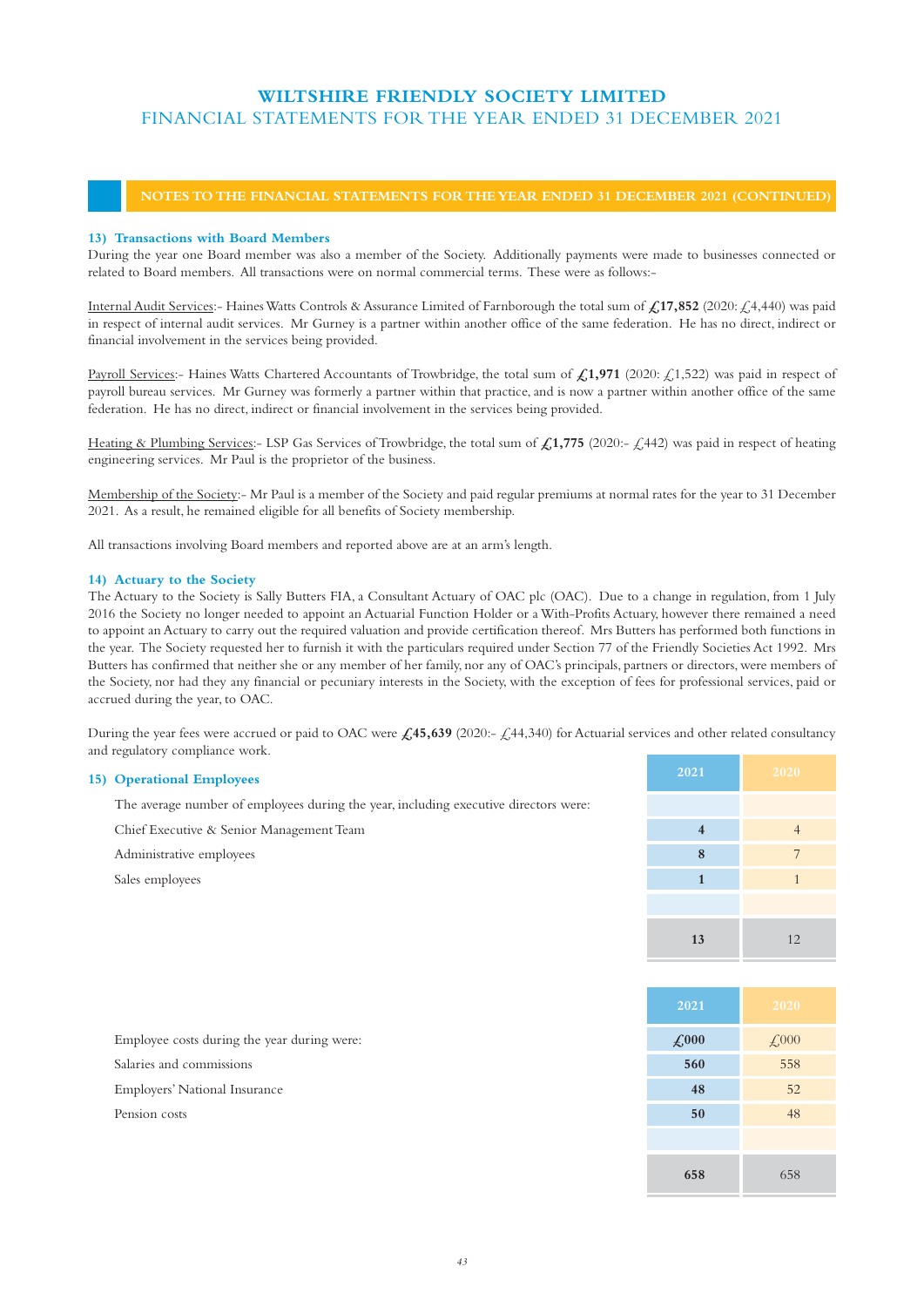## **NOTES TO THE FINANCIAL STATEMENTS FOR THE YEAR ENDED 31 DECEMBER 2021 (CONTINUED)**

### **16) Board Remuneration Report**

| Non-executive<br><b>Board Member</b>                       | <b>Fees</b> | <b>Attendance</b> | Salary &<br><b>Bonus</b> | Pension | <b>Allowances</b> | 2021    | 2020    |
|------------------------------------------------------------|-------------|-------------------|--------------------------|---------|-------------------|---------|---------|
| R T Harrison                                               | 15,953      | 5,251             |                          | 636     | 170               | 22,010  | 22,400  |
| D C Bones                                                  | 10,622      | 3,736             |                          |         |                   | 14,358  | 14,684  |
| M S Gurney                                                 | 6,284       | 4,311             |                          | 318     |                   | 10,913  | 9,133   |
| Mrs M A Pedder                                             | 6,284       | 4,038             |                          | 310     | 89                | 10,721  | 10,123  |
| L S Paul (until June 2021)                                 | 2,647       | 899               |                          | 106     |                   | 3,652   | 8,148   |
| Mrs C J Whitehead                                          | 5,898       | 6,948             |                          |         |                   | 12,846  | 10,411  |
| C Gould (from October 2021)                                | 1,442       | 658               |                          |         |                   | 2,100   |         |
| H Brown (from October 2021)                                | 1,442       | 1,026             |                          |         |                   | 2,468   |         |
|                                                            |             |                   |                          |         |                   |         |         |
| Non-executive<br><b>Total fees</b><br><b>Board Members</b> | 50,572      | 26,867            |                          | 1,370   | 259               | 79,068  | 74,899  |
|                                                            |             |                   |                          |         |                   |         |         |
| J Gratland CEO                                             |             |                   | 119,905                  | 12,044  |                   | 131,949 | 130,789 |
| <b>Key Management Personnel</b>                            | 50,572      | 26,867            | 119,905                  | 13,414  | 259               | 211,017 | 205,688 |

Fees payable to Non-executive Board members are based upon the number of full and Board Committee meetings attended during the year, with a minimum commitment to 8 meetings per year. Details of attendance at those meetings can be found in the Corporate Governance Report page 16 of these statements. Included within the fees above are amounts in respect of additional Board meetings and, in particular, support to other operational matters where a Non-executive Board member's individual skills and qualifications are relevant and of benefit to the operational matters being discussed – this also reduces the requirement to use outsourced services which could incur a higher cost. The total amount of payments during the year in respect of attendance at meetings beyond the minimum commitment and at operational meetings was **£24,136** (2020: £23,103). This is included within the amounts stated above.

Allowances referred to above are paid as salary and comprise of travelling expenses paid to Non-executive Board members who are not travelling within the local area to attend meetings.

The Board is satisfied that its remuneration policies continue to be suitable and sufficient to attract and retain executive and Non-executive Board members with relevant skills at appropriate levels.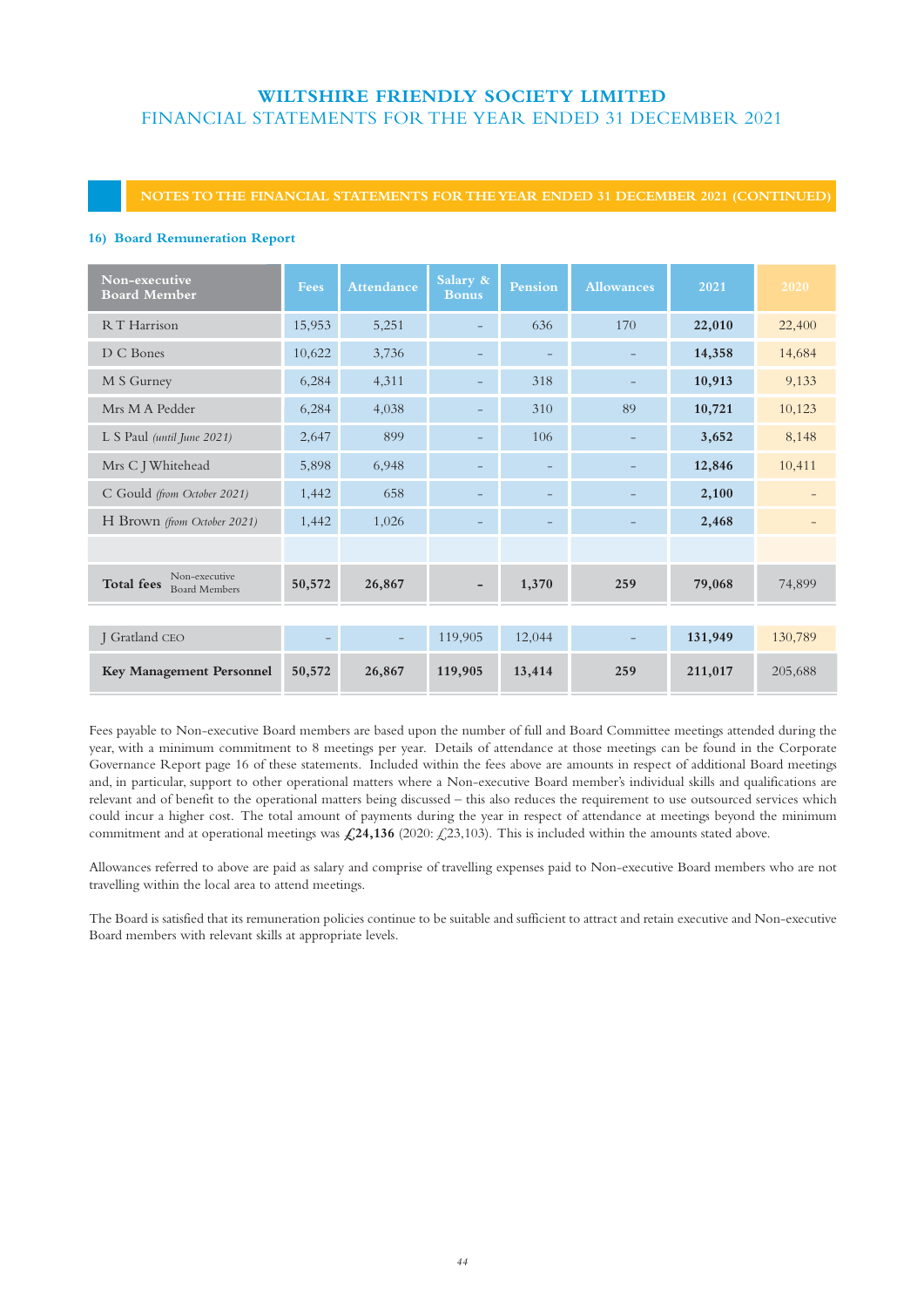## **USEFUL INFORMATION FOR MEMBERS AND PROSPECTIVE MEMBERS**

### **How To Contact Us**

If you would like more information about the Society, a claim, an application for new or increased insurance cover or your membership in general, please contact us. You may telephone us or contact us by email or letter. Contact details are as follows and you will find a "Who's Who" on the back page.

### **By telephone:**

| Main switchboard      | 01225 752120 |
|-----------------------|--------------|
| Member services       | 01225 756785 |
| Application enquiries | 01225 756794 |
| Claims                | 01225 756796 |
|                       |              |

#### **By email:**

| $info@$ wiltshirefriendly.com      |
|------------------------------------|
| $m$ ember@wiltshirefriendly.com    |
| applications@wiltshirefriendly.com |
| clains@wiltshirefriendly.com       |
|                                    |

#### **Or you can write to us at:**

Wiltshire Friendly Society Limited Holloway House Epsom Square White Horse Business Park Trowbridge Wiltshire BA14 0XG

**Our website:** www.wiltshirefriendly.com

## **Member Introduction Scheme**

If you would like to recommend a friend, colleague or relative for Society membership we are offering a high street voucher worth  $\zeta$ 50 for each introduction that leads to a new membership (terms and conditions apply).

Please contact Jon Cummings Email **jon.cummings@wiltshirefriendly.com** or telephone **01225 756794**

### **Our Service To You**

We aim to provide you with the very best service possible. However, if we have fallen short in any way please do let us know. We want to know about, and to have the opportunity to understand, any concerns you may have and to correct any shortcoming.

#### **How To Complain**

If you wish to complain about any aspect of your membership or the service you have received from us, in the first instance please let us know by any of the means shown above. If you choose to do so by letter, please address it to the Governance & Compliance Manager. We will provide you with a copy of our complaints procedure. We will investigate and try to resolve your complaint. If you are not satisfied with the outcome you can complain to:

| The Financial Ombudsman Service |                                                           |
|---------------------------------|-----------------------------------------------------------|
| <b>Exchange Tower</b>           |                                                           |
| London E14 9SR                  |                                                           |
|                                 |                                                           |
| Online:                         | www.financial-ombudsman.org.uk/contact-us/complain-online |
| Telephone:                      | 0800 0 234 567                                            |
| Email:                          | complaint.info@financial-ombudsman.org.uk                 |
| Website:                        | www.financial-ombudsman.org.uk                            |